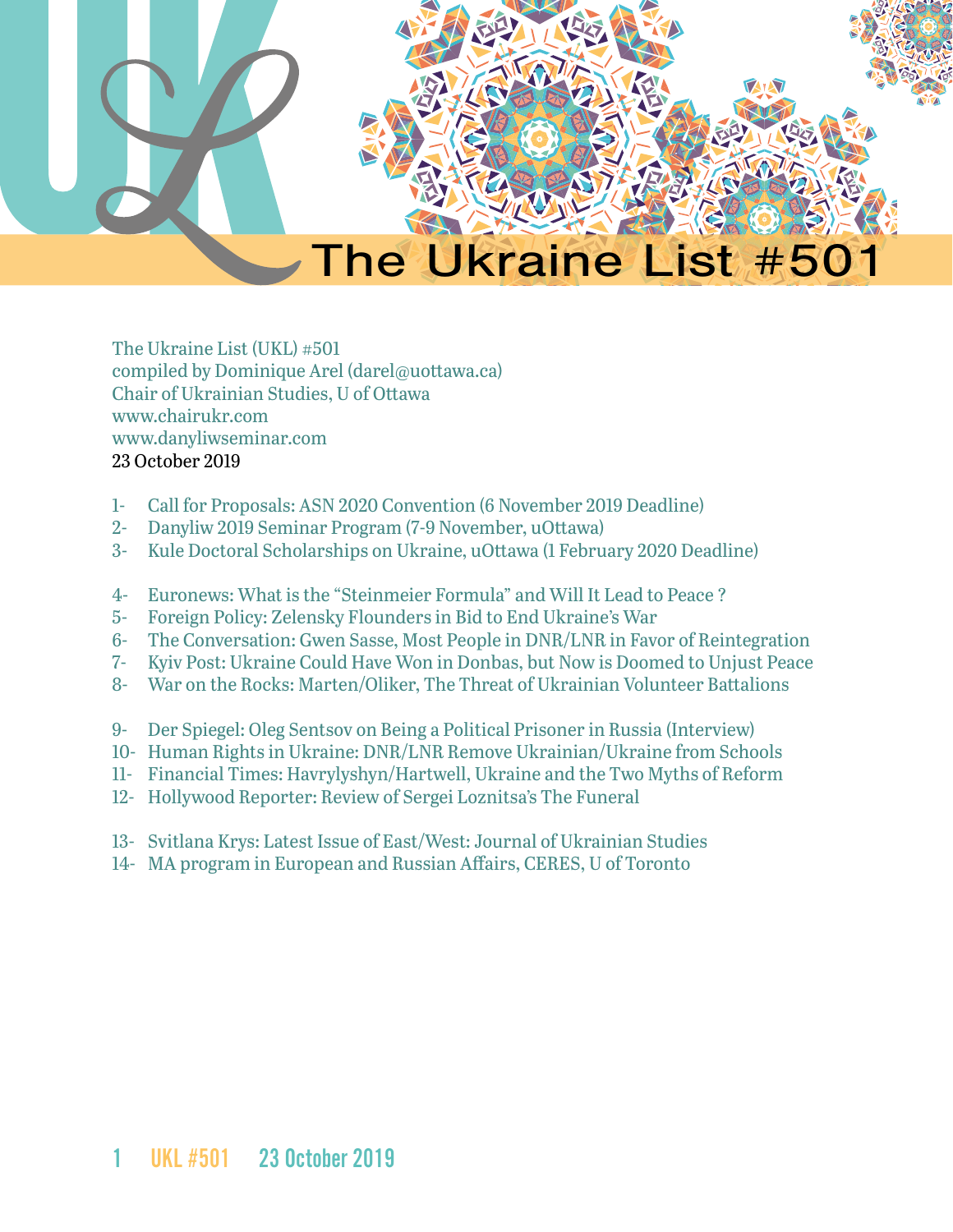### <span id="page-1-0"></span>#1

\*\*The ASN 2019 Convention had 21 Ukraine panels, 4 new books on Ukraine, and altogether 52 papers on Ukraine –DA\*\*

Call for Papers

25th Annual World Convention of the Association for the Study of Nationalities (ASN)

International Affairs Building, Columbia University, NY Sponsored by the Harriman Institute 7-9 May 2020 <https://www.asnconvention.com/proposal-information> 

\*\*\*Proposal deadline: 6 November 2019\*\*\*

Proposals must be submitted to: [darel@uottawa.ca](mailto:darel@uottawa.ca) and [darelasn2020@gmail.com](mailto:darelasn19@gmail.com)

[Over 150 Panels/Events in 11 Sections](https://www.asnconvention.com/eleven-sections)

Nationalism Studies Migration/Diasporas Balkans Central Europe Ukraine Russia Caucasus Eurasia (Central Asia and China) Turkey (and Greece) Book Panels World Documentary Films

#### [Thematic Sections](https://www.asnconvention.com/thematic-sections)

Populism, Radicalism, Extremism The Refugee Crisis Historical and Political Memory Political Violence The Russia/Ukraine Conflict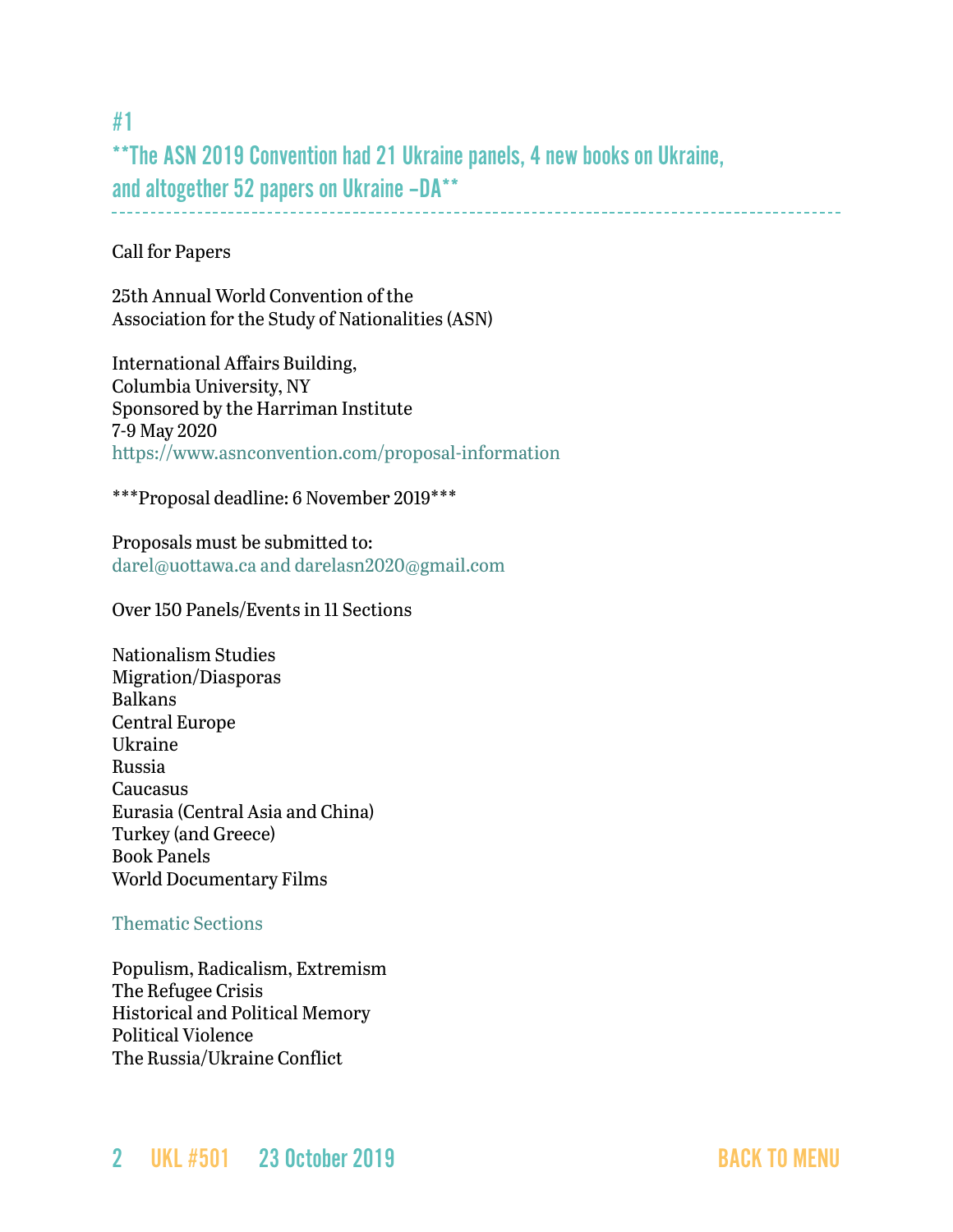#### [ASN Awards](https://www.asnconvention.com/asn-awards)

Best Doctoral Papers Best World Documentary Film Best Book on Nationalism Best Article in Nationalities Papers Best Field Work Photos

The ASN World Convention, which annually brings 750+ scholars from 50+ countries to Columbia University, welcomes proposals on a wide range of topics related to nationalism, national identity, ethnicity, race, conflict and migration in regional sections of Central, Southern and Eastern Europe or cross-regional sections on nationalism and migration/ diasporas.

In addition to the thematic sections on populism/radicalism, refugees, memory, violence and the Russia/Ukraine conflict, popular themes over the years have included gender, language, religion, EU integration/exit, security, nation-building, energy politics, parties and elections, youth, media, and civil society.

Disciplines represented include political science, history, anthropology, sociology, international studies, security studies, area studies, economics, geography, literature, and other fields of humanities and social sciences.

Prospective applicants can get a sense of the large thematic scope of ASN Convention papers and presentations by looking at the 2019 Final Program.

The ASN scholarly journal Nationalities Papers is now published by Cambridge University Press. The ASN 2020 Convention Opening Reception will celebrate this new partnership between ASN and Cambridge University Press.

#### [Proposal Forms](https://www.asnconvention.com/proposals)

Paper Proposal Panel Proposal Roundtable Proposal Documentary Film Proposal Book Panel Proposal Discussant Proposal

To submit a proposal, download the relevant form above, send it to [darel@uottawa.ca](mailto:darel@uottawa.ca) AND [darelasn2020@gmail.com](mailto:darelasn2020@gmail.com) and fill out a [Fact Sheet o](https://www.surveymonkey.com/r/asn2019)nline.

Applicants can be considered for only one paper (included either in a paper proposal or a panel proposal) and appear in a maximum of two proposals (paper, panel or roundtable).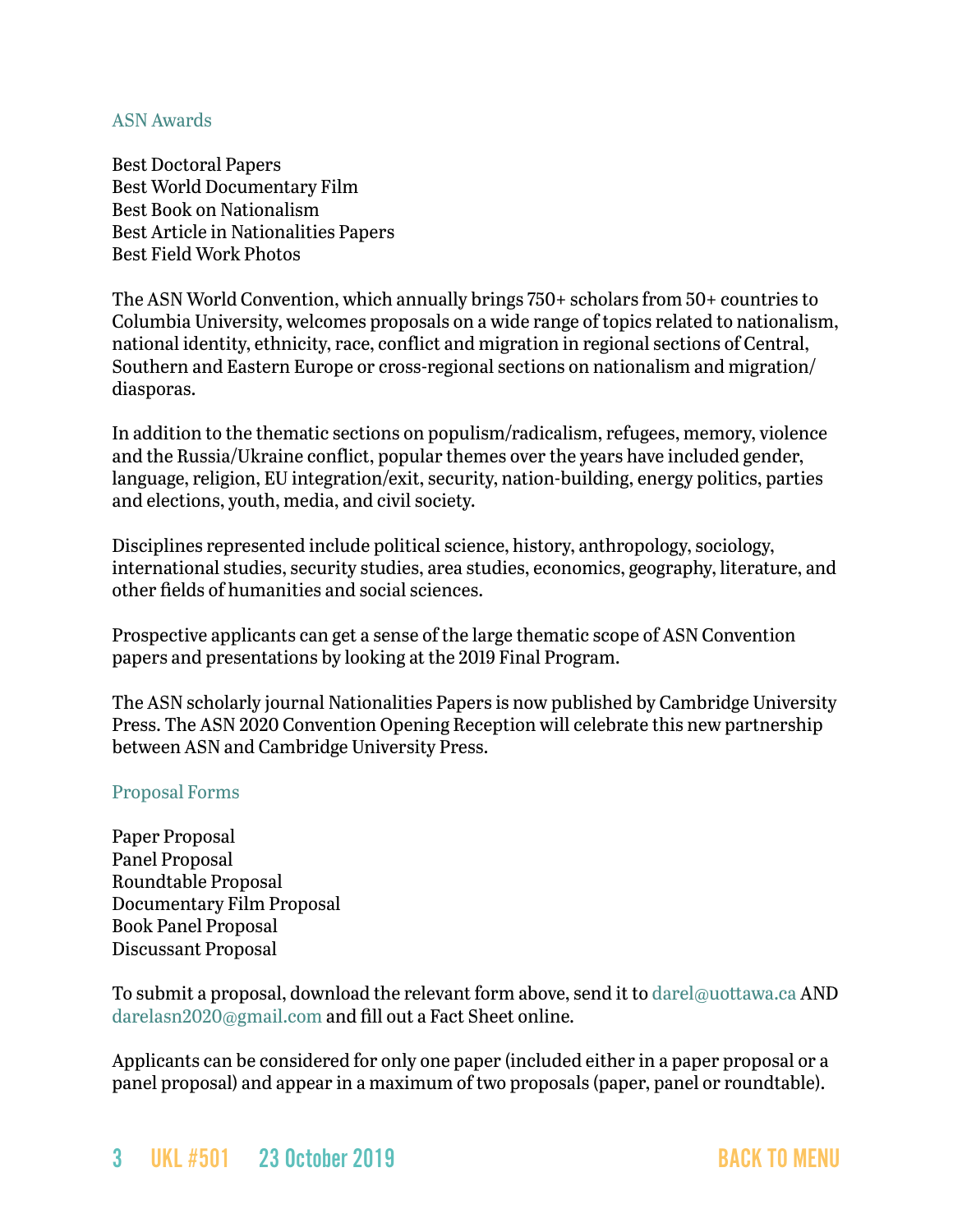An exception is made for book panels or films, although applicants can only be on one book panel proposal.

Applicants whose proposals is accepted are responsible for covering all travel and accommodation costs. *ASN has no funding available for panelists.*

The receipt of all proposals will be acknowledged electronically, with some delay during deadline week, due to the high volume of proposals.

An international Program Committee is entrusted with the selection of proposals. Most applicants will be notified between January and February 2020.

Practical information on the Convention, including registration costs, will be communicated in January 2020.

Publishers and companies wishing to exhibit at the Convention or advertise in the Convention printed program can contact ASN Executive Director Ryan Kreider at [rk2780@columbia.edu](mailto:rk2780@columbia.edu).

For practical questions on the Convention, please contact ASN Executive Director Ryan Kreider at [rk2780@columbia.edu.](mailto:rk2780@columbia.edu)

The ASN website is at [http://nationalities.org](http://nationalities.org/) The ASN Convention website is at [http://asnconvention.com](http://asnconvention.com/) To follow us on Facebook, go to<https://www.facebook.com/Nationalities> To follow us on Twitter, go to [@asn\\_org](https://twitter.com/ASN_Org?lang=en)

We very much look forward to receiving your proposal!

Dominique Arel, ASN Convention Director Agathe Dudzinski, ASN Convention Assistant Director Lisa Koriouchkina, ASN Communications Director Ceren Belge, Evgeny Finkel, Tamara Pavasović Trošt, Program Committee Associate **Directors** On behalf of the ASN Convention Program Committee

*Deadline for proposals: 6 November 2019 (to be sent to both [darel@uottawa.](mailto:darel@uottawa.ca)* [ca](mailto:darel@uottawa.ca)  *AND* darelasn2020@gmail.com *in a single attachment).*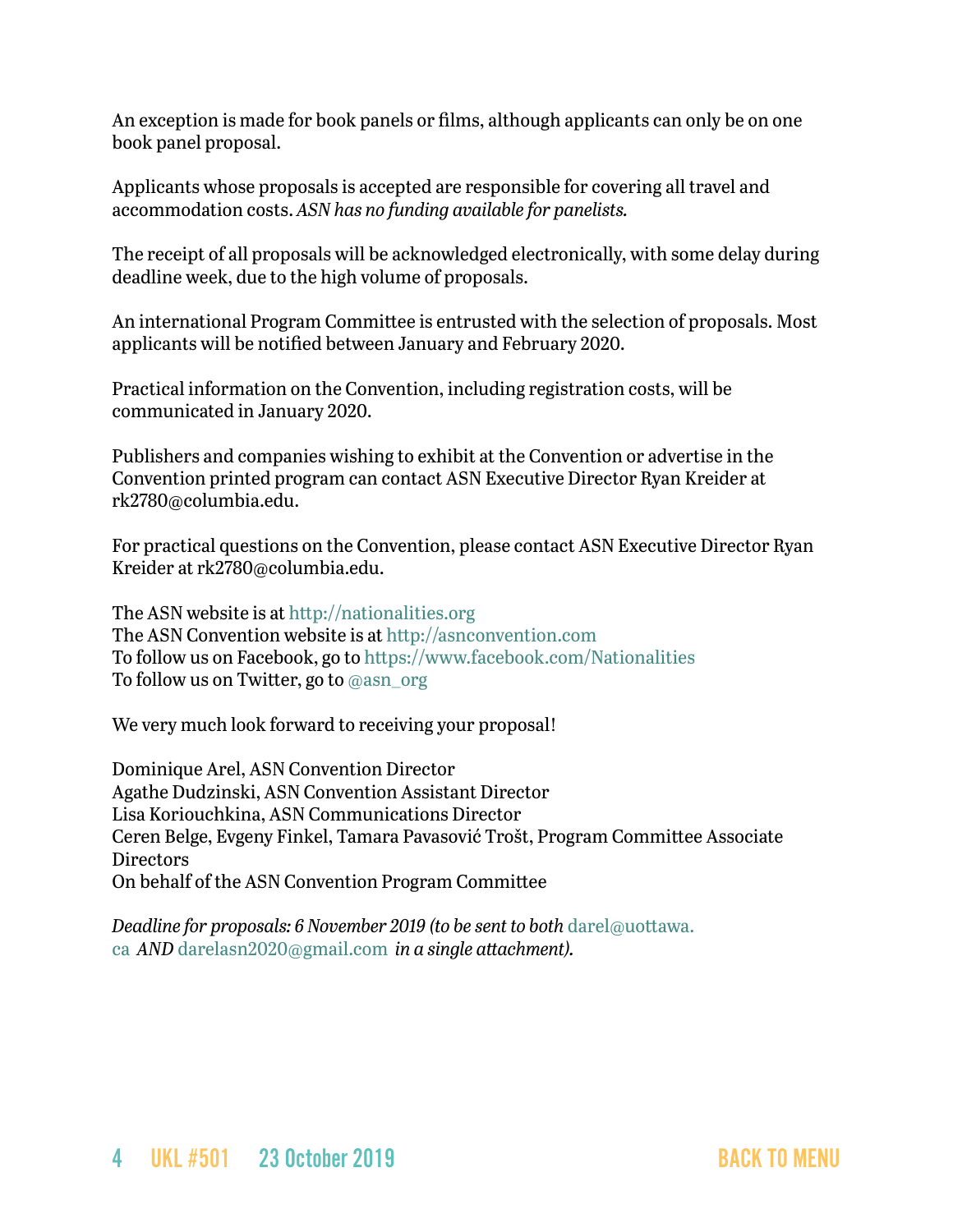# 15th Annual Danyliw Research Seminar on Contemporary Ukraine

Chair of Ukrainian Studies, University of Ottawa, Canada Desmarais Hall 12102 7-9 November 2019 <https://www.danyliwseminar.com/program-2019>

**Thursday 7 November**

The Holocaust in Ukraine: Perpetration and Rescue

9.00-10.30 AM

Moderators: Daria Mattingly (U of Cambridge, UK, dm628@cam.ac.uk) and Mayhill Fowler (Stetson U, US, mfowler1974@gmail.com)

Marta Havryshko (Krypiakevych Institute, Ukraine, havryshko@gmail.com) *Local Perpetrators of Sexual Assaults against Jewish Women during the Holocaust in Ukraine*

Raisa Ostapenko (Sorbonne U, France, raisa.s.ostapenko@gmail.com) *To Risk One's Life for Another: The Moral Psychology behind Rescuing Jews during the Holocaust in Occupied Ukraine*

Coffee Break

Civil Society during the Crimean Annexation and the Donbas War

11.00 AM-12.30 PM

Moderator: Ioulia Shukan (U Paris Nanterre, France, ioulia.shukan@gmail.com) Discussant: Natalia Stepaniuk (U of Ottawa, Canada, natalia.stepaniuk@gmail.com)

Elmira Muratova (Taurida National U, Crimea, Ukraine, murelmira@gmail.com) *Gender in Crisis: Women and "Crimean Solidarity" during the 2014 Annexation*

Olena Andriushchenko (Open TV, Dnipro, Ukraine, anlena05@gmail.com) Nick Kupensky (US Air Force Academy, nick.kupensky@gmail.com *The Outpost of Ukraine: The Role of Dnipro in the War in Donbas*

12.30-1.30 PM

Lunch Break

<span id="page-4-0"></span>#2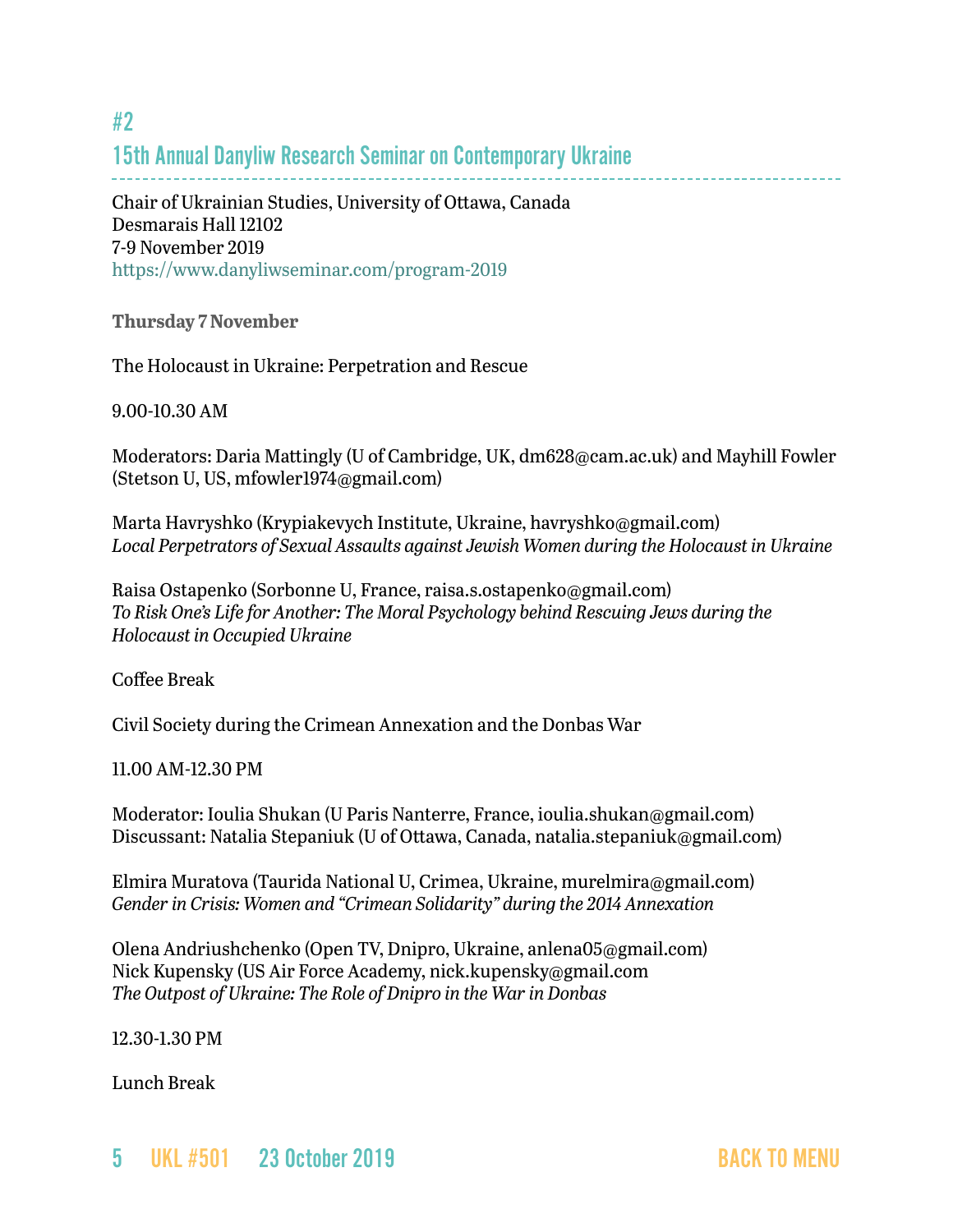New Methods in the Study of the Russia-Ukraine Conflict

1.30-3.15 PM

Moderators: Oxana Shevel (Tufts U, US, oxana.shevel@tufts.edu) and Dominique Arel (U of Ottawa, Canada, darel@uottawa.ca)

Jakob Hauter (U College London, UK, jakob.hauter@bath.edu) *How the War Began: Process Tracing, Open Source Intelligence Analysis and Conflict Escalation in the Donbas*

Khrystyna Holynska (Kyiv School of Economics, Ukraine, cholynska@kse.org.ua) and Stephan de Spiegeleire (The Hague Centre for Strategic Studies, Netherlands, sdspieg@ gmail.com) *The RuBase Project: A New Tool to Study Russia's Coercion towards Ukraine*

Coffee Break

3.45-4.30 PM

The Facts of Life in Donbas

Moderator: Ioulia Shukan (U Paris Nanterre, France, ioulia.shukan@gmail.com)

Oksana Mikheieva (Ukrainian Catholic U, Ukraine, mikheieva@ucu.edu.ua) *The Impact of the Non-Recognition by Ukraine of Civil Documents in the Donbas Uncontrolled Territories*

4.30-5.30 PM

Ukrainian Studies in North America, 1960s-1980s: A Conversation with Paul Robert Magosci

Moderator: Dominique Arel (U of Ottawa, Canada, darel@uottawa.ca)

Paul Robert Magocsi (U of Toronto, Canada) *Author of* On Becoming a Ukrainianist

Short Break

5.45-7.00 PM

The Danyliw Foundation and the Danyliw Seminar (2005-2019)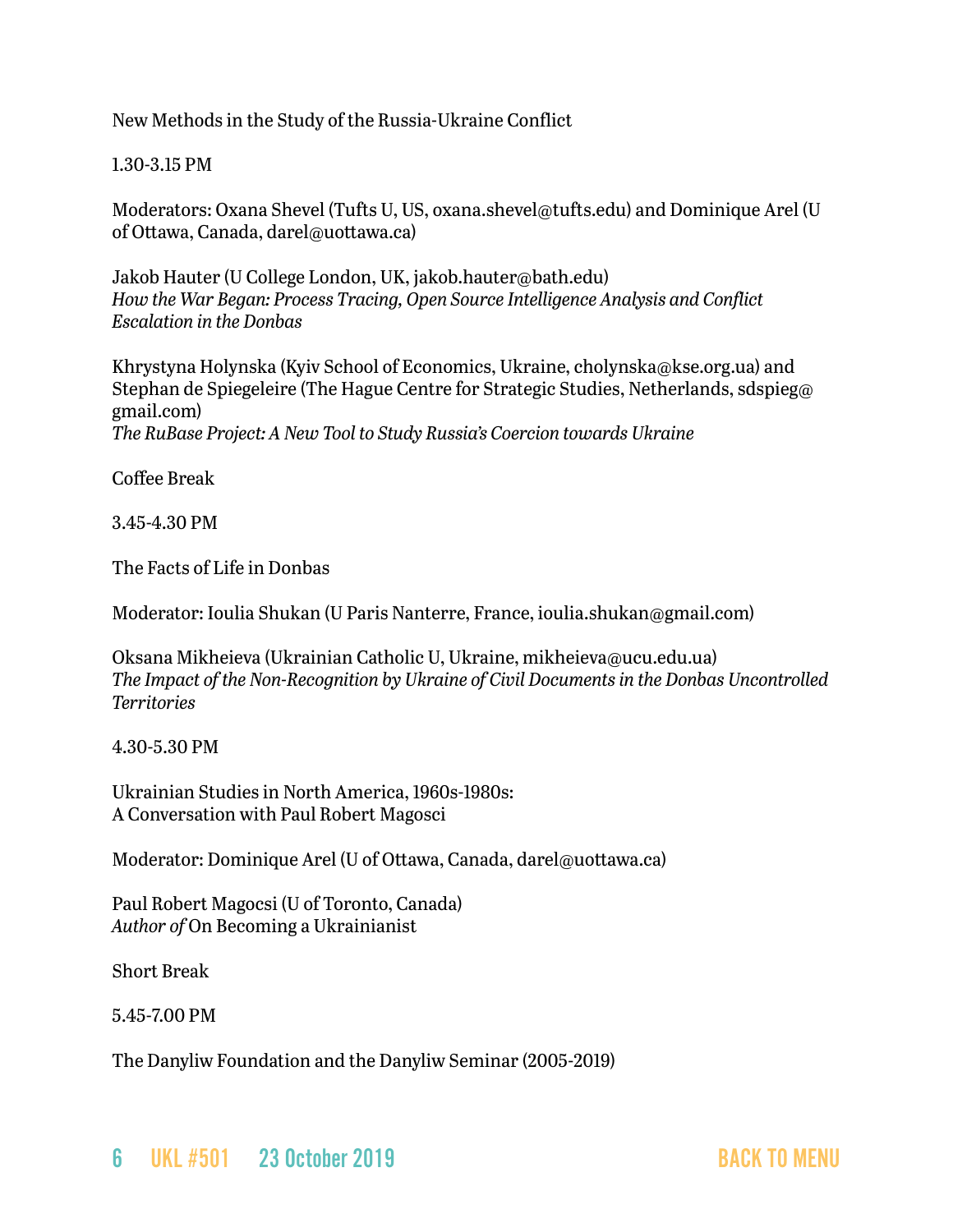*A conversation on the origins of the Foundation and the evolution of the Danyliw Seminar in the past 15 years*

Moderator: Dominique Arel Participants: Mayhill Fowler, Daria Mattingly, Oxana Shevel, Ioulia Shukan

Guest: Andrew Danyliw (Director, Danyliw Foundation, Toronto)

**Friday 8 November**

New Archival Evidence on Mass Violence in Ukrainian History

9.00-9.45 AM

Moderator: Daria Mattingly (U of Cambridge, UK, dm628@cam.ac.uk)

Artem Kharchenko (Center for Interethnic Relations, Ukraine, 81archi19@gmail.com) *Educators and Inmates: Orphanages in Soviet Ukraine during the Holodomor* 

9.45-10.30 AM

Moderator: Mayhill Fowler (Stetson U, US, mfowler1974@gmail.com)

Andriy Kohut (Director, SBU State Archive, Ukraine, andriy@kohut.in.ua) *Operation "Zapad" ("West"): The Forcible Deportations of Ukrainians as an Instrument of Soviet Counterinsurgency*

Coffee Break

Researching the Holodomor: A Conversation with Anne Applebaum

11.00 AM-12.30 PM

Moderators: Daria Mattingly (U of Cambridge, UK, dm628@cam.ac.uk) and Mayhill Fowler (Stetson U, US, mfowler1974@gmail.com)

Anne Applebaum (LSE, UK/Washington Post) *Author of* Red Famine—Stalin's War on Ukraine

Lunch

Chronicling Maidan and the Donbas War: A Conversation with Mychailo Wynnyckyj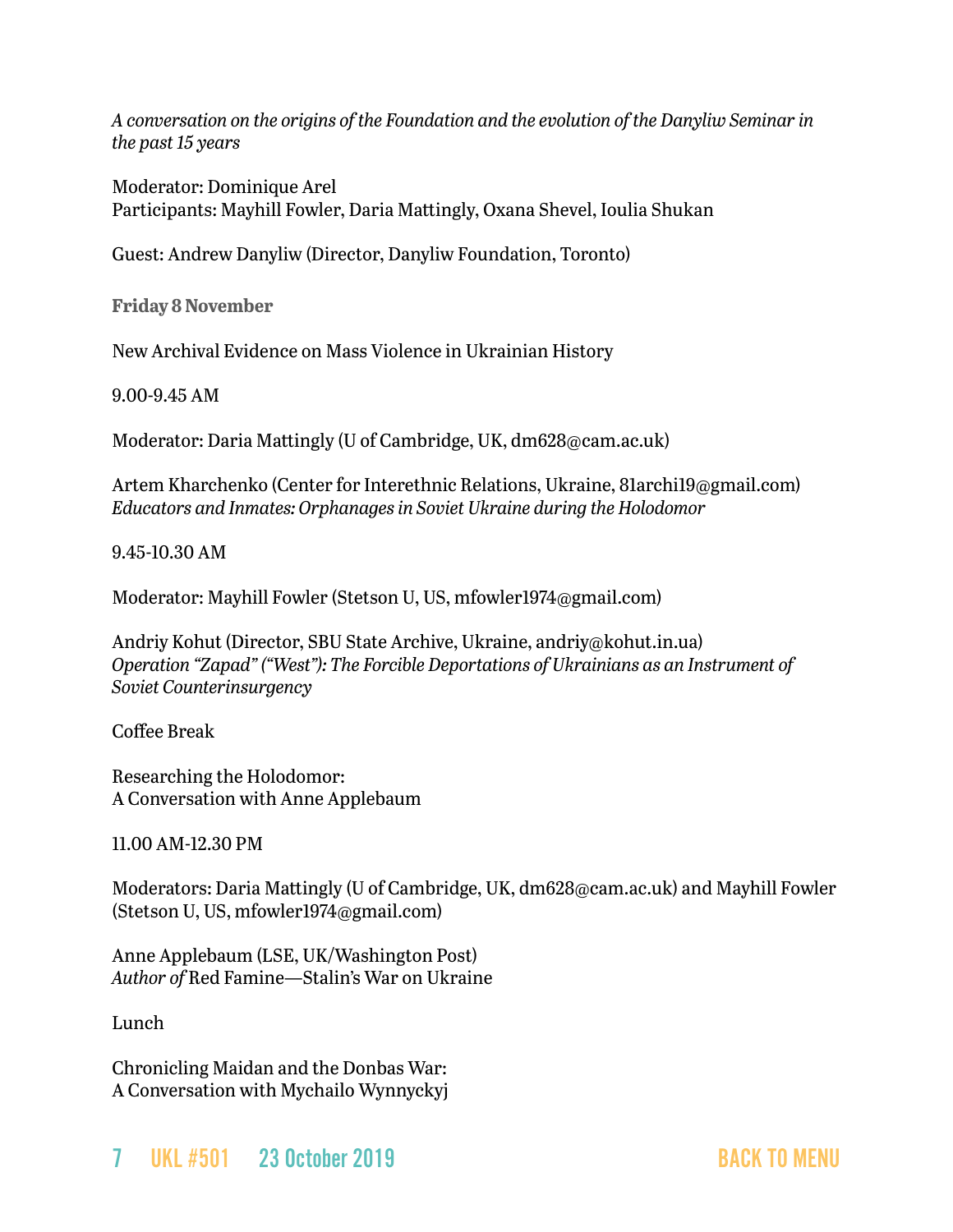1.30-3.00 PM

Moderators: Ioulia Shukan (U Paris Nanterre, France, ioulia.shukan@gmail.com) and Dominique Arel (U of Ottawa, Canada, darel@uottawa.ca)

Mychailo Wynnyckyj (U Kyïv Mohyla Academy, mychailo@ukma.edu.ua) Author of *Ukraine's Maidan, Russia's War: A Chronicle and Analysis of the Revolution of Dignity*

Coffee Break

Historical Memory in Eastern Ukraine since Maidan

3.30-5.00 PM

Moderator: Oxana Shevel (Tufts U, US, oxana.shevel@tufts.edu)

Ursula Wooley (U College London, UK, ursula.woolley.16@ucl.ac.uk) *Dnipro(petrovs'k): Discourses of Public History and Historical Politics (2012-2019)* 

Iuliia Skubytska (Internews Ukraine, iuliiask@sas.upenn.edu) *Defending the Right to Remember: Eastern Ukrainians and the Politics of De-Communization*

**Saturday 9 November**

History and Culture in Soviet Ukraine

9.00-9.45 AM

Moderator: Mayhill Fowler (Stetson U, US, mfowler1974@gmail.com)

Nataliia Otrishchenko (Center for Urban History, Ukraine, n.otrishchenko@lvivcenter. org) *Architects and the Visions of Urban Development in Late Soviet Lviv*

9.45-10.30 AM

Moderator: Daria Mattingly (U of Cambridge, UK, dm628@cam.ac.uk)

Mayhill Fowler (Stetson U, US, mfowler1974@gmail.com) *Soviet Ghosts: The Former Theater of the Soviet Army in Lviv and Post-Socialism as a Crisis of Infrastructure*

Coffee Break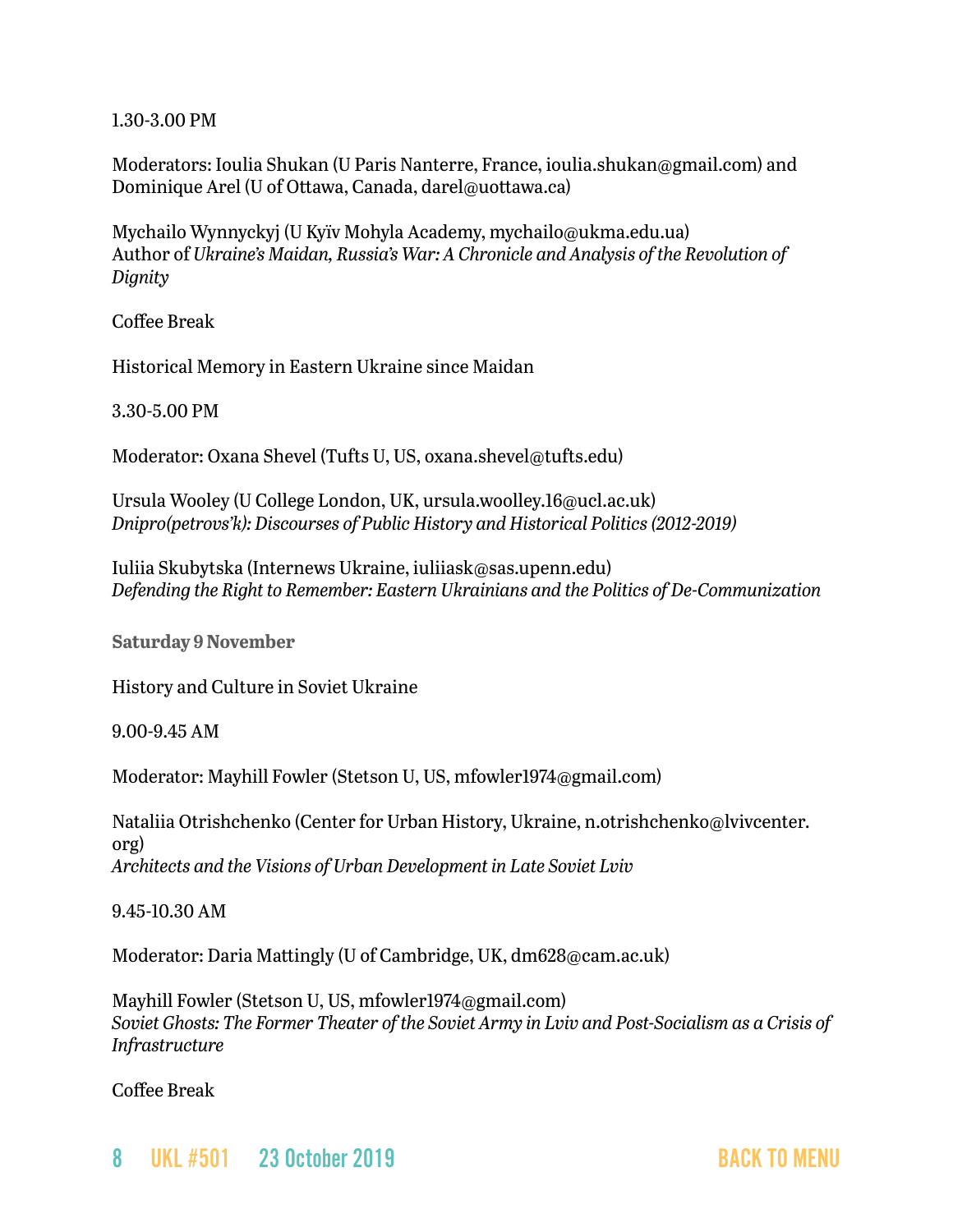#### 11.00 AM-12.30 PM

The Cold War and the Ukrainian Diaspora

Moderators: Ioulia Shukan (U Paris Nanterre, France, ioulia.shukan@gmail.com) and Oxana Shevel Tufts U, US, oxana.shevel@tufts.edu)

Markian Dobczansky (Columbia U, US, markian.dobczansky@gmail.com) *Cold War and the Fate of Ukrainian Culture*

Simone Bellezza (U of Naples, Italy, sabellezza@gmail.com *The Formation of a Transnational Diasporic Belonging in the Ukrainian Emigration*

Lunch

Societal Change

1.30-2.15 PM

Moderator: Dominique Arel (U of Ottawa, Canada, darel@uottawa.ca)

Anna Vozna (U of British Columbia, Canada, annavozna@email.arizona.edu) *Reasons for Success and Failure of the Revitalization of Ukrainian in Eastern Ukraine*

2.15-3.00 PM

Moderator: Oxana Shevel (Tufts U, US, oxana.shevel@tufts.edu)

Discussant: Oleh Havrylyshyn (Carleton U, Canada, [olehhavrylyshyn@cunet.carleton.ca](mailto:olehhavrylyshyn@cunet.carleton.ca))

Oksana Huss (Leiden U, Netherlands, [oksanahuss@gmail.com\)](mailto:oksanahuss@gmail.com) *Civil Society against Corruption in Ukraine*

### <span id="page-8-0"></span>#3

Kule Doctoral Scholarships on Ukraine

Chair of Ukrainian Studies, University of Ottawa

Application Deadline: 1 February 2020 (International & Canadian Students) <https://www.chairukr.com/kule-doctoral-scholarships>

The Chair of Ukrainian Studies at the University of Ottawa, the only research unit outside of Ukraine predominantly devoted to the study of contemporary Ukraine, is announcing a new competition of the Drs. Peter and Doris Kule Doctoral Scholarships on Contemporary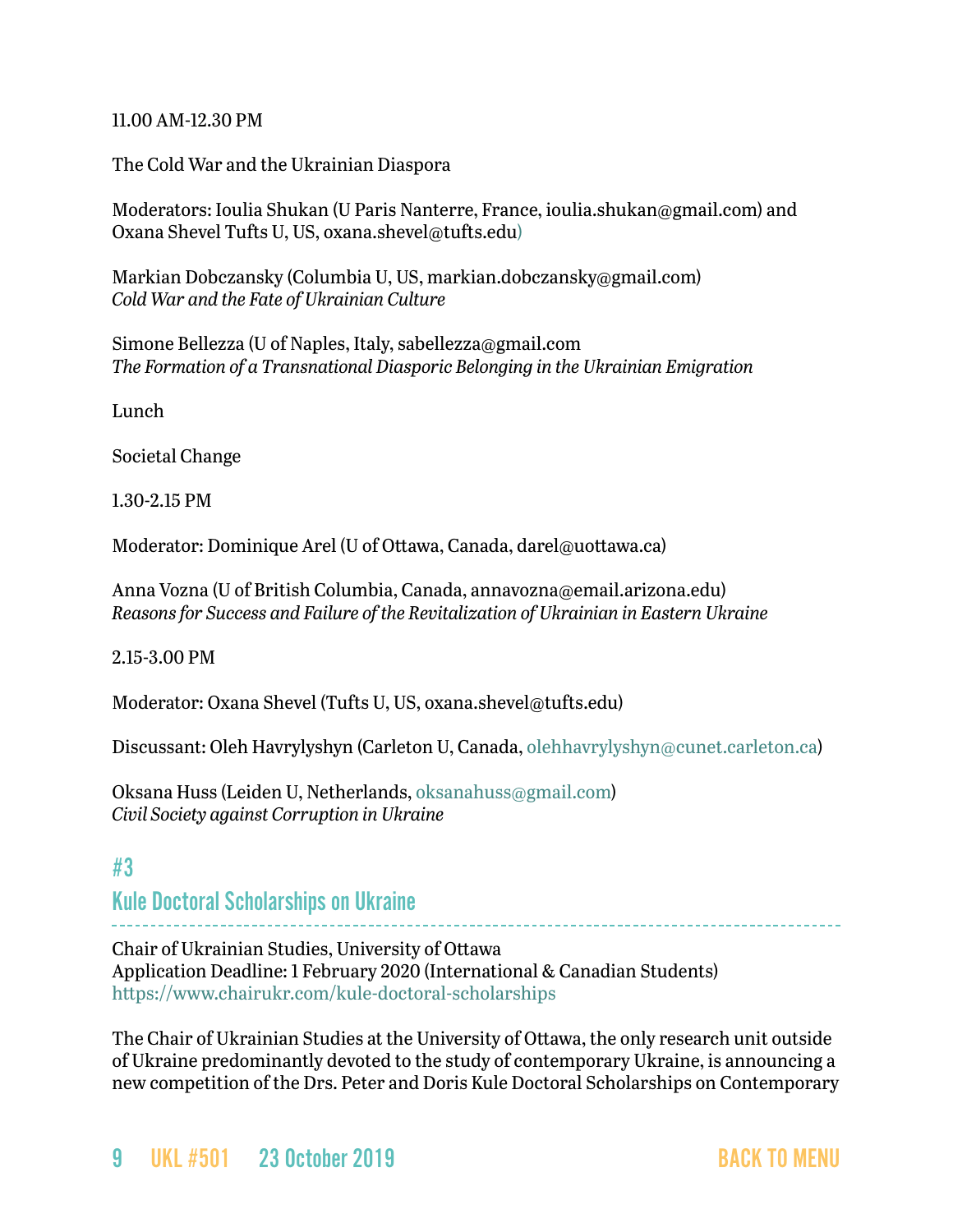Ukraine. The Scholarships will consist of an annual award of \$25,000, with all tuition waived, for four years (with the possibility of adding a fifth year).

The Scholarships were made possible by a generous donation of \$500,000 by the Kule family, matched by the University of Ottawa. Drs. Peter and Doris Kule, from Edmonton, have endowed several chairs and research centres in Canada, and their exceptional contributions to education, predominantly in Ukrainian Studies, has recently been celebrated in the book Champions of Philanthrophy: Peter and Doris Kule and their Endowments.

Students with a primary interest in contemporary Ukraine applying to, or enrolled in, a doctoral program at the University of Ottawa in political science, sociology and anthropology, or in fields related with the research interests of the Chair of Ukrainian Studies, can apply for a Scholarship. The competition is open to international and Canadian students.

The application for the Kule Scholarship must include a 1000 word research proposal, two letters of recommendation (sent separately by the referees), and a CV and be mailed to Dominique Arel, School of Political Studies, Faculty of Social Sciences Building, Room, 7067, University of Ottawa, 120 University St., Ottawa ON K1N 6N5, Canada. Applications will be considered only after the applicant has completed an application to the relevant doctoral program at the University of Ottawa. Consideration of applications will begin on **1 February 2020** and will continue until the award is announced. The University of Ottawa is a bilingual university and applicants must have a certain oral and reading command of French. Specific requirements vary across departments.

Students interested in applying for the Scholarships beginning in the academic year 2020 2021 are invited to contact Dominique Arel ([darel@uottawa.ca\)](mailto:darel@uottawa.ca), Chairholder, Chair of Ukrainian Studies, and visit our web site [www.chairukr.com](http://www.chairukr.com).

# #4

What is the "Steinmeier Formula" and Will It Lead to Peace in Eastern Ukraine?

by Emma Beswick Euronews, 19 September 2019 <https://bit.ly/2m8qHXS>

The "Steinmeier Formula" is little spoken about yet it has been touted by some as a possible route to armistice in eastern Ukraine, where pro-Russian separatists have fought with Ukrainian forces.

It is a peace plan of sorts, proposed by German President Frank-Walter Steinmeier back in 2016 when he was foreign minister. But what does it consist of and where do Russia and Ukraine stand on its implementation?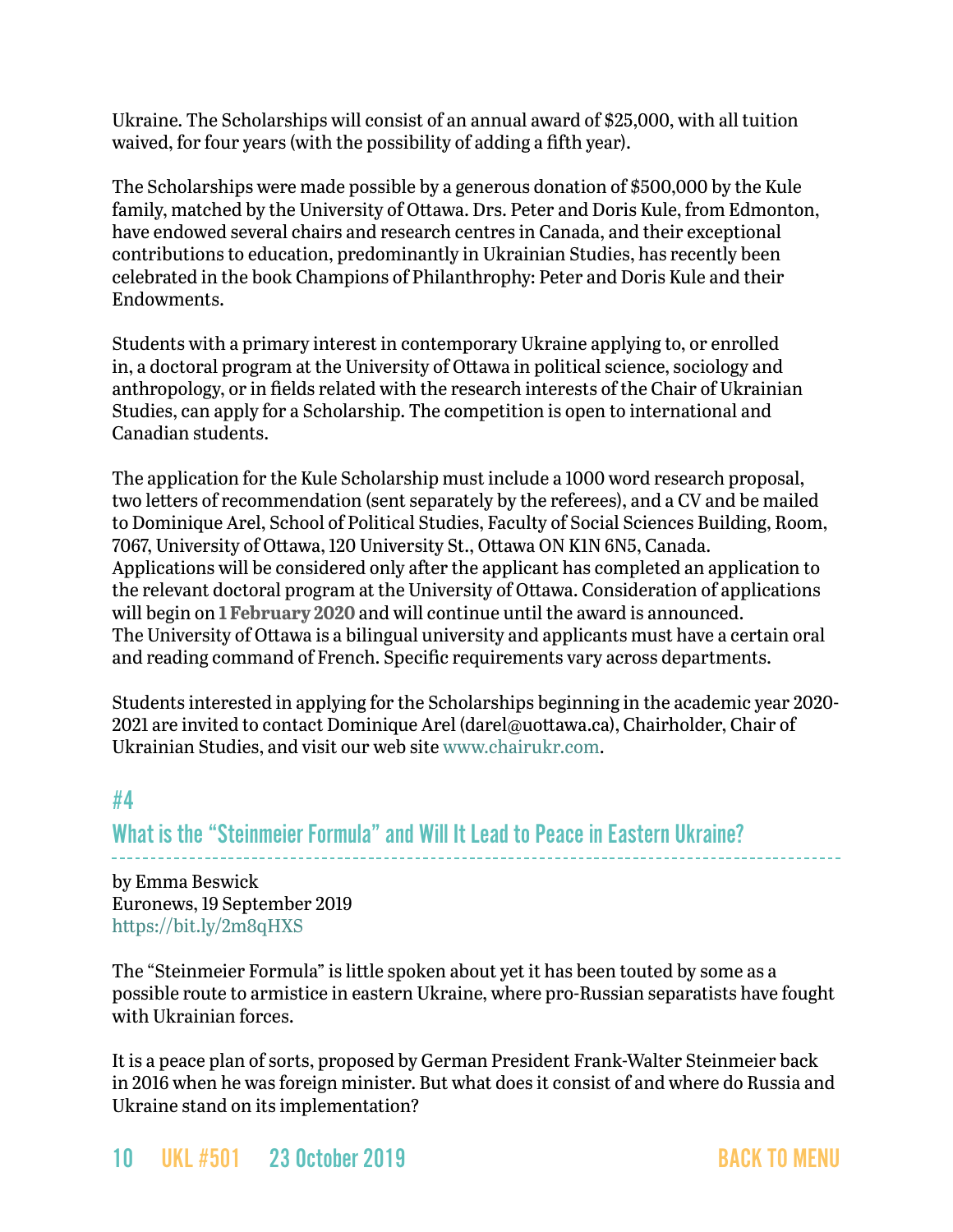What exactly is the "Steinmeier Formula"?

The conflict in eastern Ukraine has left around 13,000 people dead, a quarter of them civilians, according to the UN, and wounded up to 30,000.

In September 2014 — and again in February 2015 — Ukraine and Russia, along with France and Germany, signed off on the so-called Minsk agreement, a plan to establish peace.

Painting the two key actions the agreement encompasses with a broad brush, they amount to holding local elections and returning pro-Russian separatist regions to Ukraine's control.

However, there was no clear indication of the order in which steps should be taken.

What is Russia's position?

"In it's most Moscow-friendly interpretation, the formula holds elections would take place (in eastern Ukraine) with the current security environment still in place," Dickinson said. "Essentially with the separatist/Russian forces still in charge."

This could legitimise Russian proxies or appointees by seeing them elected, he added. Moscow would like to see the status quo confirmed in this way, to ensure it has influence in the area to stop Western integration and it could then stage a "theatrical retreat", Dickinson explained.

How do Ukrainians feel about the formula?

"Ukraine seems to be hedging its bets somewhat," Dickinson said.

While foreign minister Vadym Prystaiko said on Wednesday Kyiv had "already agreed" to the "Steinmeier Formula", the country also held a working group this week which laid out conditions surrounding the roadmap and refused to sign a "blank cheque".

When it was first voiced in 2015, the Steinmeier Formula was rejected, so there is a feeling that accepting it now would be a concession, he explained.

There is a lot of uncertainty among the public about what the government has agreed to and it will have to be careful not to appear to offer too many concessions. "Any attempt to legitimise the Russian forces in eastern Ukraine and local representatives appointed by the Russians would be a red line in Ukrainian public opinion," he said.

But the country is "war-weary" and new President Volodymyr Zelensky has huge momentum, enjoying unprecedented popularity, and wants to deliver peace.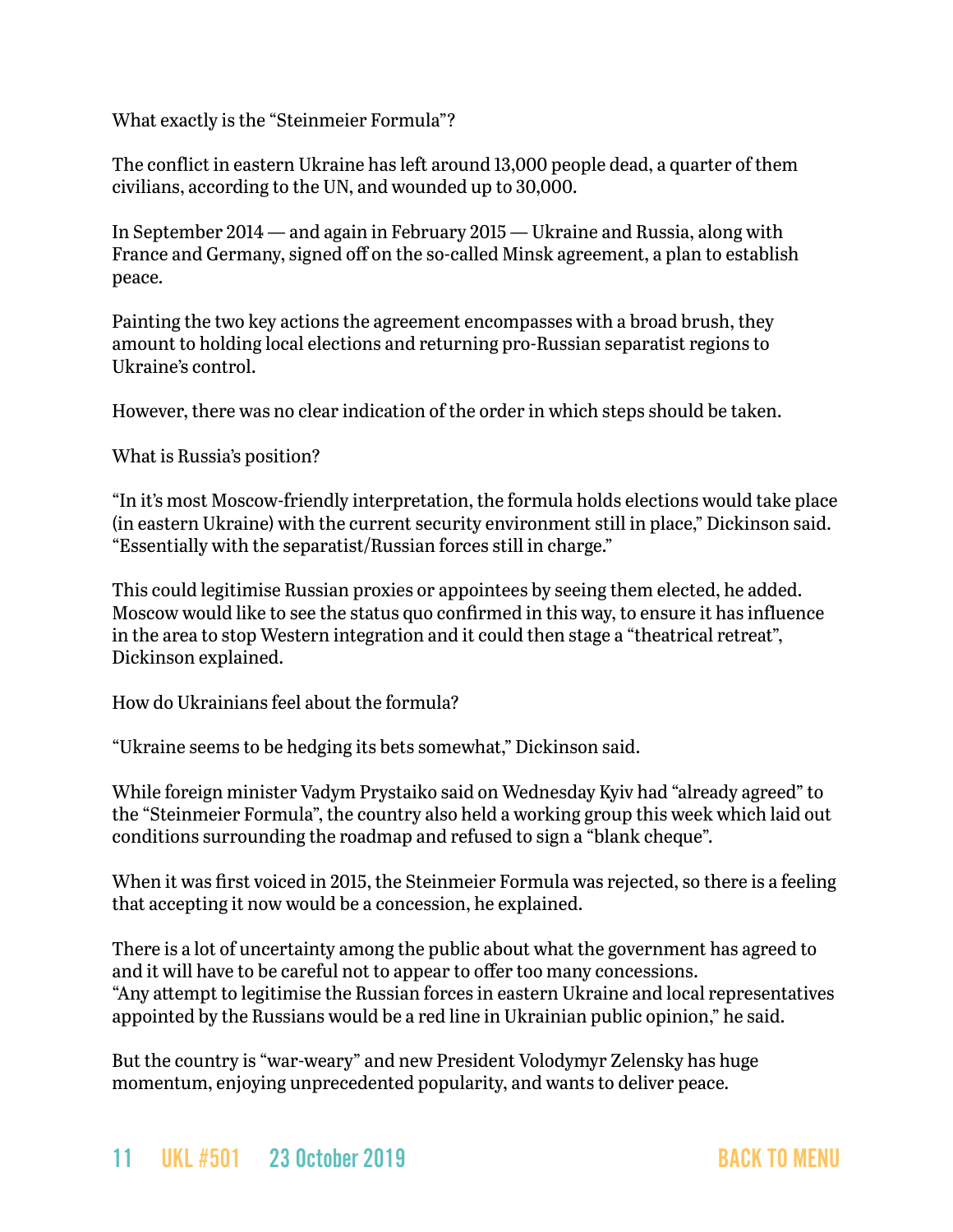There is also the fear, however, that Zelensky is an unknown quantity and political novice who is going up against Putin, Dickinson added.

What next?

The meeting to firm up the formula between the Normandy Four — leaders of France, Germany, Ukraine and Russia — was set to take place on September 17.

But it didn't go ahead.

Tasked with finding a solution to the conflict, their last meeting was in 2016.

There is talk of the meeting being pushed to the end of September or early October, according to Dickinson.

Russia has said it will not attend a summit unless they have guarantees of progress essentially they want an agreement to be ready to sign, he added.

While there is a fear in Ukraine that the three other actors will force the country's hand to resolve the conflict, it is "tired" of war, said Dickinson.

It remains to be seen how far Zelensky is willing to go in compromising to remedy the situation in the East.

# <span id="page-11-0"></span>#5

# Zelensky Flounders in Bid to End Ukraine's War

by Justin Lynch Foreign Policy, 11 October 2019 https://bit.ly/2N85Bmo

Cast as an unwilling character in Washington's impeachment drama, Ukrainian President Volodymyr Zelensky is facing his own political crisis over a compromise deal to end Ukraine's war with Russia. And he may be losing.

The Ukrainian comic-turned-president announced on Oct. 1 that he had signed the Steinmeier Formula, a road map to ending the war with Russian-backed separatists in the eastern part of his country. The process, which is overseen by Germany and France, calls for local elections in occupied parts of the Donbass region and its recognition as a special autonomous region.

Yet Zelensky faced an immediate backlash at home after agreeing to the scheme, and he does not yet have the political support to implement the plan, casting doubt on its future.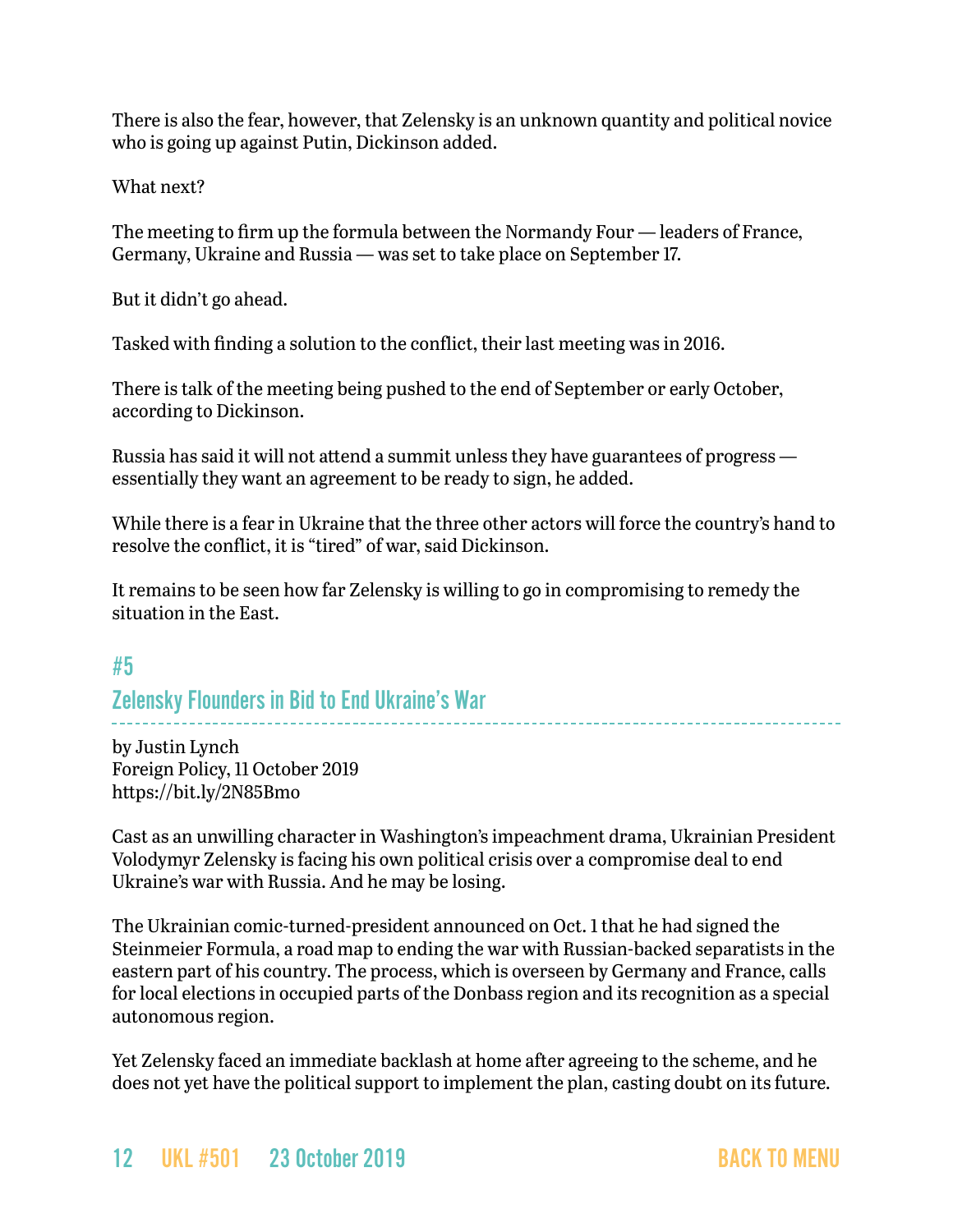Thousands of people took to the cobblestone streets of Kyiv and chanted "No to capitulation" following the deal's announcement, arguing that the formula violates Ukraine's sovereignty. Giving the occupied Donbass region an autonomous status would require changing Ukraine's constitution, and Zelensky's Servant of the People party lacks a supermajority in parliament to make that happen. Opposition parties reject the formula.

"Autonomy is not something that we would support," said Ivanna Klympush-Tsintsadze, an opposition official in parliament and former deputy prime minister. She told Foreign Policythat opposition parties would be willing to discuss other security arrangements, like the "withdrawal of Russian forces, Ukraine getting control over the border, or international peacekeeping operations from Europe or the U.N."

Without the support of opposition parties, Zelensky held a marathon 12-hour press conference on Thursday—which Ukraine's National Records Agency declared the longest on record—and tried to gain support for the formula. Zelensky said he was afraid the conflict in the Donbass would become "frozen" and said if Russia did not want to negotiate "there will be no deal." A person briefed on Zelensky's thinking told Foreign Policy that he signed the Steinmeier Formula— named for a 2016 proposal by German President Frank-Walter Steinmeier, who was serving as foreign minister at the time—in as a political concession to France and Germany. A spokeswoman for Zelensky did not respond to questions.

Similar to the origins of the 2014 invasion of eastern Ukraine, in which Russia initially denied involvement, both Moscow and Kyiv have presented different interpretations of the Steinmeier Formula, which does not have an official text that both sides can refer to. Zelensky said that elections in the Donbass would take place only after Russian troops withdraw from their positions in the occupied territories. Few comments have come from the Kremlin, but the flagship program on Russia-1 state television, Vesti, reported that Kyiv agreed to withdraw its troops from the front lines, and the Kremlin has already accused Zelensky's government of setting new conditions.

"The agreement is certainly ambitious and it's certainly ambiguous with a purpose," John Herbst, a former U.S. ambassador to Ukraine, told Foreign Policy. "Is that because Zelensky wants to manage the domestic side as he makes a concession or because he wants to show some flexibility to the French and the Germans while conceding nothing?"

Western diplomats and military officials believe that some variation of the Steinmeier Formula is the only long-term solution to ending the conflict in eastern Ukraine. Implementing the formula will next require a meeting of the so-called Normandy Four— Ukraine, Russia, Germany, and France. But diplomats and experts told Foreign Policy they believed Russia did not want the Normandy meeting to occur.

"The pressure is on Russia and that is why a delay is taking place. In my opinion Russia is feeling uncomfortable at the moment. Moscow is in a situation where they have to react to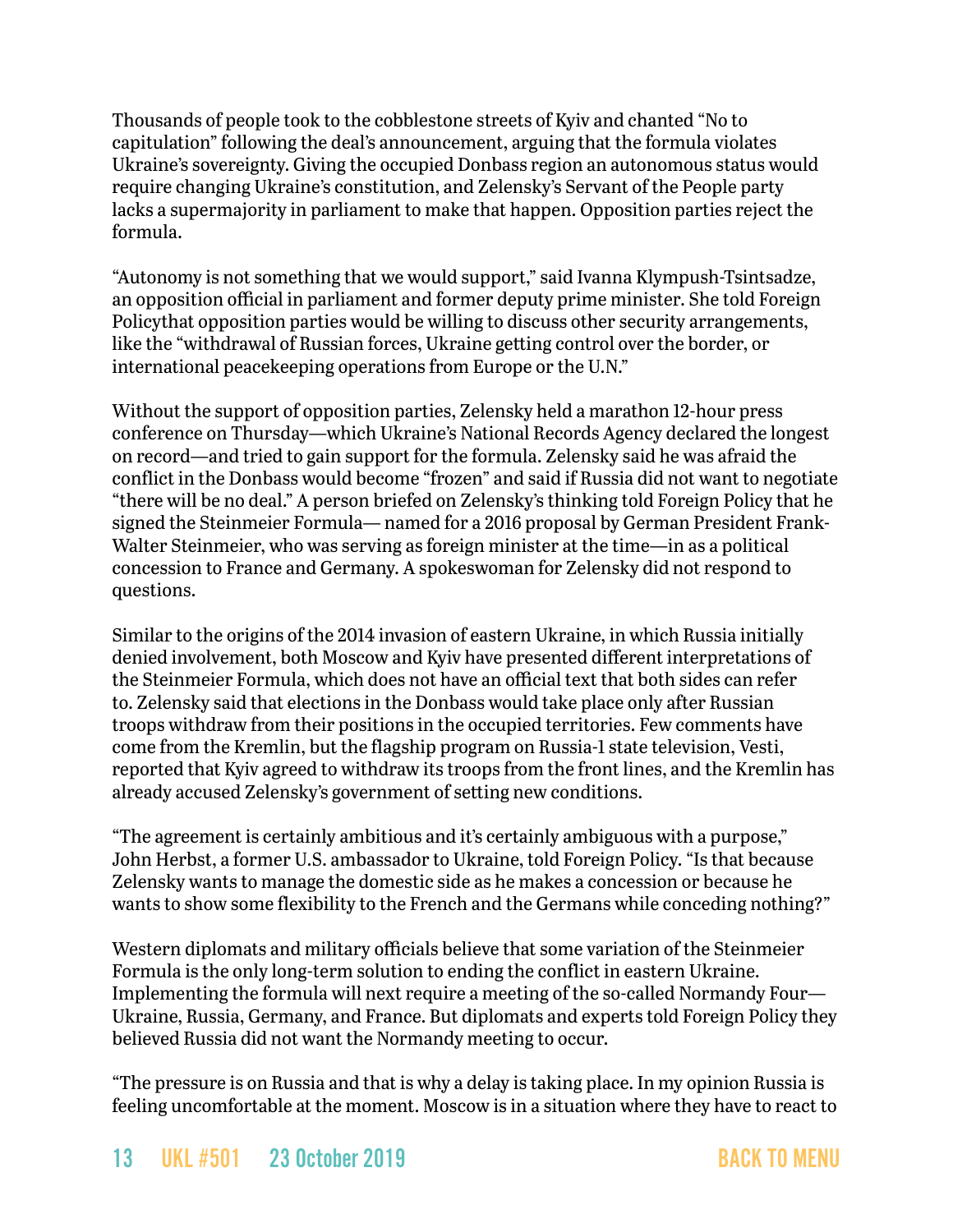Ukraine," Kaimo Kuusk, Estonia's ambassador to Ukraine, told Foreign Policy. Kuusk said that the next step in the process is the Normandy meeting followed by Russia agreeing to disarm its separatists. "Nothing is clear, because this is the first step."

Other observers take an opposite view, saying it's Zelensky, not Russian President Vladimir Putin, who's in the uncomfortable position. "The pressure of this formula is all on Ukraine and Zelensky and not on Putin, and that is the reverse of where it needs to be," Michael Carpenter, a former deputy assistant secretary of defense covering Russia and Ukraine, told Foreign Policy. "Merkel and Macron have said that Ukraine needs to make concessions to help Putin find an offramp, which is ridiculous because it is Russia that has troops in Ukraine."

It's difficult to assess which interpretation is correct, as there is no public document that lays out the agreement, meaning that all sides can present their own interpretations.

Further confusing the picture is that there may be differences in the positions of the United States and European nations regarding elections in the Donbass. U.S. officials have pushed for the reinstatement of Ukrainian control of its international border, a sentiment that has not been publicly expressed by Germany or France, according to a source familiar with the diplomats' positions. A spokesperson for the U.S. State Department directed Foreign Policy to a previous statement expressing cautious support for the formula. Both Obama and Trump administration officials have grown frustrated with the European Union's unwillingness to take a tougher stance on Russia's annexation of parts of Ukraine. "We do a lot for Ukraine. We spend a lot of effort and a lot of time. Much more than the European countries are doing, and they should be helping you more than they are," U.S. President Donald Trump told Zelensky in a now-infamous July 25 phone call, during which Trump also asked Zelensky to open investigations into former Vice President Joe Biden, a political rival, according to a summary released by the White House.

The bid to end the war in eastern Ukraine comes amid a swirl of other deals among the four nations involved in the Steinmeier Formula. German and European officials are in the final stages of constructing the Nord Stream 2 pipeline, which will provide a new route for natural gas from Russia and bypass Ukraine. Kyiv would lose some \$3 billion in gas transit fees. It means that if Zelensky agreed to the Steinmeier Formula, it may be a coldblooded calculation to gain European support in upcoming natural gas negotiations.

From Moscow, experts believe that Putin is reveling in the political and military chaos across his border. "Putin's goal is to destabilize democracies in the region in order to shore up support for his kleptocratic regime," Carpenter told Foreign Policy. But he said that increasing U.S. pressure on Putin in the form of broader financial sanctions was necessary: "Absent any significant U.S. leverage over Moscow, I don't think we can end the war in the Donbass. I think we are miles away from that right now."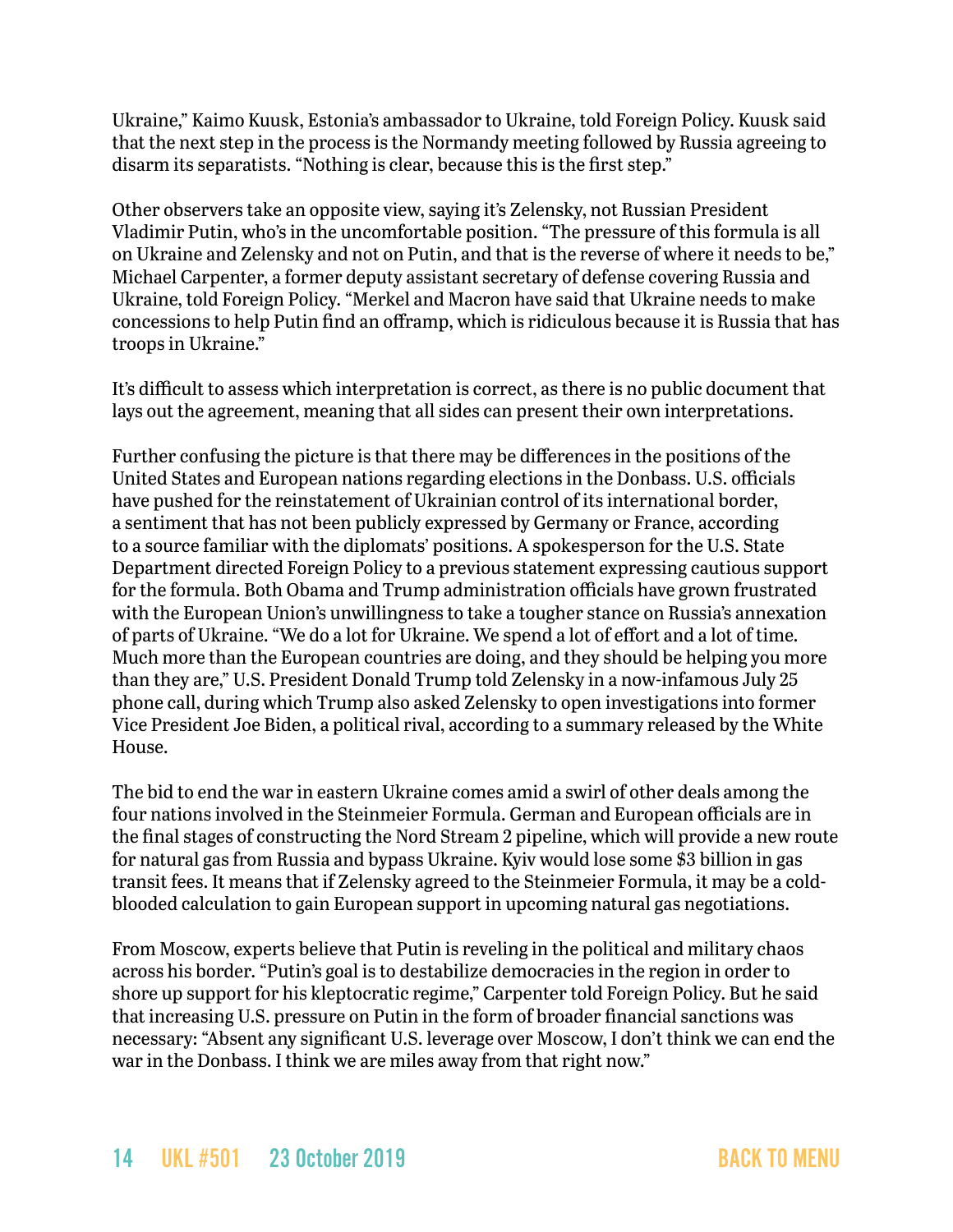Russian-backed separatists began their takeover of eastern Ukraine in early 2014, and some 13,000 people have died. The front lines have not generally moved for the past two years, Ukrainian soldiers told Foreign Policy in a visit early this year to the no man's land between both sides.

# <span id="page-14-0"></span>#6

Most People in Separatist-Held Areas of Donbas Prefer Reintegration with Ukraine – New Survey

by Gwendolyn Sasse The Conversation, 14 October 2019 <https://bit.ly/2JaQ83S>

With renewed negotiations to end the conflict in Ukraine's Donbas region on the horizon, the views of those people most affected by the war – the residents of eastern Ukraine – should be taken into account. Russia insists that the people living in areas of the Donbas currently controlled by separatists, who it supports, do not what to reintegrate with Ukraine.

But two surveys I carried out in the Donbas in 2016 and 2019, revealed that a majority of those we surveyed in areas not controlled by the government would prefer to be part of the Ukranian state.

The war in the Donbas started more than five years ago and has cost in excess of 13,000 lives. At least 1.4m Donbas residents have been internally displaced, and at least 75,000 have fled to Russia.

Ukraine's newly elected president Volodymyr Zelenskiy put ending the war at the centre of his election campaign, alongside fighting corruption. His rhetoric has remained consistent, treating the inhabitants of the areas not currently controlled by Kyiv – the self-declared people's republics of Donetsk and Luhansk (DNR/LNR) – as fully-fledged Ukrainian citizens and emphasising their reintegration into the Ukrainian state.

In early October, Zelenskiy made an explicit commitment to what's called the "Steinmeier formula", proposed in 2016 by the then German foreign minister Frank-Walter Steinmeier. His idea envisaged the sequencing of local elections in the separatist-held Donbas which, if deemed acceptable by the Organisation for Security and Co-operation in Europe, would clear the way towards a permanent special status of the fought-over territories.

While uncertainties remain surrounding the precise gist of Zelenskiy's commitment, and there have been some early stumbling blocks, it has made the first meeting in three years of the Normandy group, involving the heads of state of Ukraine, Russia, Germany, and France, a realistic prospect.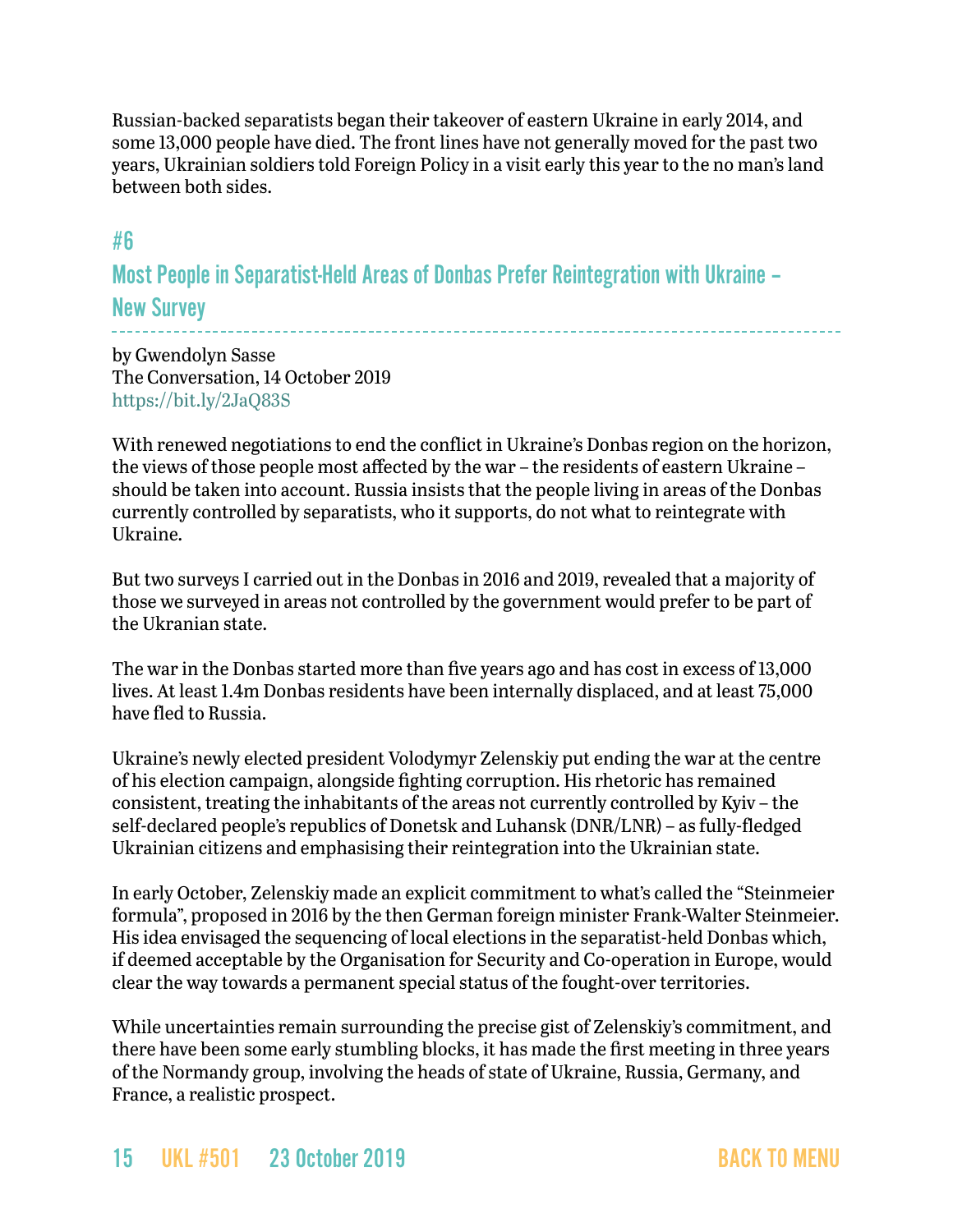#### What the people want

The attitudes and preferences of people living through war remain poorly understood in the comparative study of war. Empirical evidence collected during war remains scarce. At the Centre for East European and International Studies (ZOiS), I conducted two surveysin the two parts of the Donbas in December 2016 and March 2019. Both times, 1,200 faceto-face interviews were conducted in the government-controlled Donbas, split evenly between Donetsk and Luhansk administrative areas, called oblasts. We also conducted 1,200 telephone interviews in areas of the Donbas held by separatists supported by Russia.

Between 2016 and 2019, the size of territory in Donbas controlled by the Ukrainian government and the separatists has remained roughly the same.

The face-to-face interviews were based on a quota sample, with age, gender and level of education quotas taken from Ukraine's last available official statistics. In the absence of equivalent information, the same quotas were applied in the separatist-held Donbas territories. Due to concerns related to access, security and ethics, the interviews in the separatist-held Donbas were conducted by telephone. As the results don't capture the same people over time, statistical tests are applied to control for the differences between the two samples.

Preferences about the future status of the Donetsk and Luhansk people's republics remained stable in the government-controlled Donbas. Across both 2016 and 2019, around 65% of the respondents wanted to see these areas reintegrated into Donetsk and Luhansk oblasts without any kind of special status.

In the separatist-held areas of the Donbas, about 55% of the respondents expressed a preference for being part of the Ukrainian state. This is very significant for the next round of the negotiations as this wish for reintegration is an important corrective to Russia's official rhetoric and public perceptions in the West.

#### [See web link for first table]

Of the overall majority in favour of staying within Ukraine, roughly a third of the respondents in both years voiced a preference for an autonomy status within Ukraine. Meanwhile, about 21% of the respondents in 2016 said that the territories should return to Donetsk and Luhansk oblasts without any special status. In 2019, 24% chose this option. Though small in absolute numbers, this is a statistically significant change that indicates that the idea of returning to the pre-war status has gained in popularity. Identities in flux

Our results also demonstrate how identities remain in flux during war. Identity change is hard to trace empirically, but crisis situations offer a window onto these processes. In 2016, a clear majority of the residents in the government-controlled part of the Donbas identified as Ukrainian citizens when asked about their primary identity. But in 2019,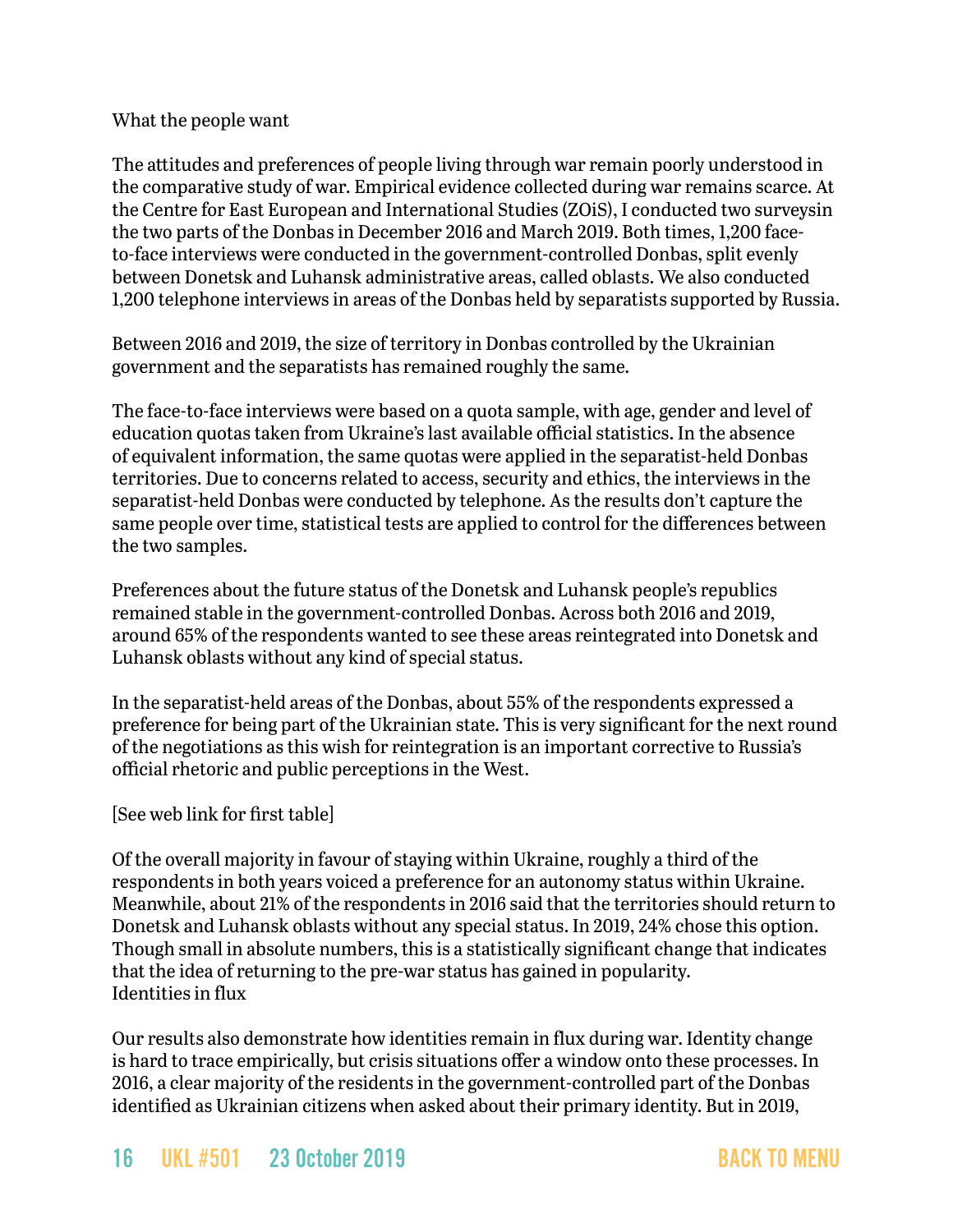respondents self-identified in roughly equal measure as "Ukrainian citizens" and "ethnic Ukrainian". The civic identification with the state has significantly decreased in the Donbas, suggesting widespread disappointment with the state's role in handling the war. By comparison, self-identification as "ethnic Ukrainian" increased significantly, which may express the respondents' wish to distance themselves further from the war.

[See web link for second table]

By comparison, in the separatist-held areas of the Donbas, 21% of respondents in 2019 said they had a mixed ethnic Russian-Ukrainian identity, alongside different expressions of a regional identity. About 13% chose Ukrainian citizenship as their main identity – similar to 12% who identified as ethnic Russian. We didn't ask this question in 2016.

Mobility across the frontline continues to be high but remains, by and large, in one direction – from the separatist-held areas of the Donbas to the Kyiv-controlled areas. Monthly crossings in this direction increased significantly from 2016 to 2019, a trend that reflects people's need to travel for socio-economic reasons but perhaps also a sense of normalisation amid a continued low level of fighting.

Ahead of a new round of negotiations under the Normandy format, three key findings from our surveys are worth remembering for all sides: the wish by the majority of the population of the separatist-held Donbas territories to remain part of the Ukrainian state, the absence of a clear-cut identity among the resident population in this part of the Donbas, and the strong personal linkages across the frontline.

*Gwendolyn Sasse is currently the Director of the Centre for East European and International Studies (ZOiS) in Berlin. The surveys this article is based on were funded by ZOiS.*

# <span id="page-16-0"></span>#7

Ukraine Could Have Prevailed in Donbas, but Now is Doomed to Unjust Peace

by Illia Ponomarenko Kyiv Post, 7 October 2019 <https://bit.ly/2LTWNBb>

A week after the ill-fated Steinmeier Formula was agreed on in Minsk, Ukrainians stay flustered and angered about it.

An estimated 10,000 persons gathered on Independence Square in Kyiv, joined by many more in other cities, to protest fiercely against what they see as deadly concessions to Russia over Donbas by President Volodymyr Zelensky.

A majority — 60 percent — of the country's population find it hard to define their attitude towards it, as polls show. But the word "capitulation," both terrifying and menacing, has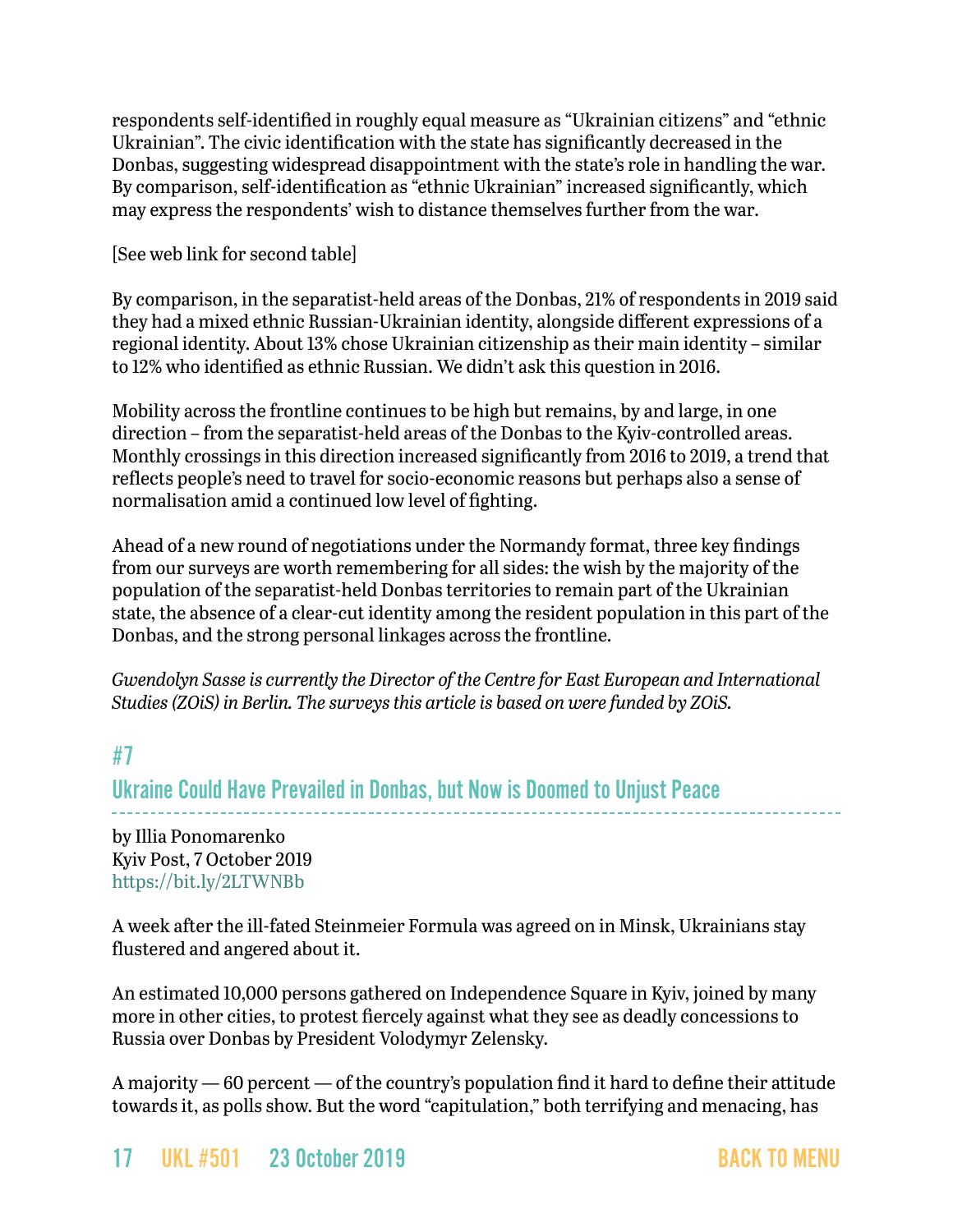gone viral on social media. Angry crowds across the country are lifting their voice against this surrender they all heard about on Facebook. And Zelensky opponents, spearheaded by former President Petro Poroshenko, are stoking public wrath.

For some odd reason, when Zelensky says the same thing Poroshenko did for five years local elections and self-rule for Donbas only after full Russian withdrawal and restored Ukrainian control of the border with Russia — it is decried by Poroshenko's furious supporters as treason, surrender, and the end of Ukraine's independence.

Few, however, can explain why it is so now.

Even fewer are talking about what outcomes — realistic scenarios, I mean — could be good for Ukraine. If we're not accepting the formula and not continuing to negotiate other provisions of the Minsk, where is another way? Don't you forget: the Minsk accords "have no alternatives," as Poroshenko kept saying since 2014.

So, what do we have instead of that?

An all-out offensive in a fashion similar to Croatia's Operation Storm of 1995? With the Ukrainian army cracking the heavily entrenched 450-kilometers frontline and continuing with a battle march to the border with Russia? The plan seems glorious, but the problem is estimated at 35,000 local militant troops, well-armed and organized, as well as countless units of Russia's 8th, 49th, 58th, and 20th combined arms armies always ready to intervene again within hours.

There is no military option, and everyone knows this. I'm not even talking about the hell of urban war, with unloyal and suffering local population, that the Ukrainian army would have had to deal with.

Are we better off simply continuing this static war without end? Without having any clear strategic plan and basically doing nothing but holding our troops in the frontline wastelands and receiving a soldier coffin every 2-3 days for endless years? These primitive tactics of putting the doomsday off at the cost of the blood of Ukrainian soldiers are now reaching its limits.

Praise it or damn it, but the majority of Ukrainian society has got sick of this war. It is not interesting to them, they see no sense in it. Especially given the fact that the country's leadership in all these five years did not come up with a solution better than running with the wind and waiting for the Donbas question to resolve itself spontaneously by some miracle — with Russia's downfall, for instance.

Even the long-rumored Donbas re-integration law approved as late as in 2018, simply declared the region occupied and ruled by Russia and said that Ukraine was committed to reintegrating the lost territories "via political and diplomatic means," proposing no practical roadmaps and certain means.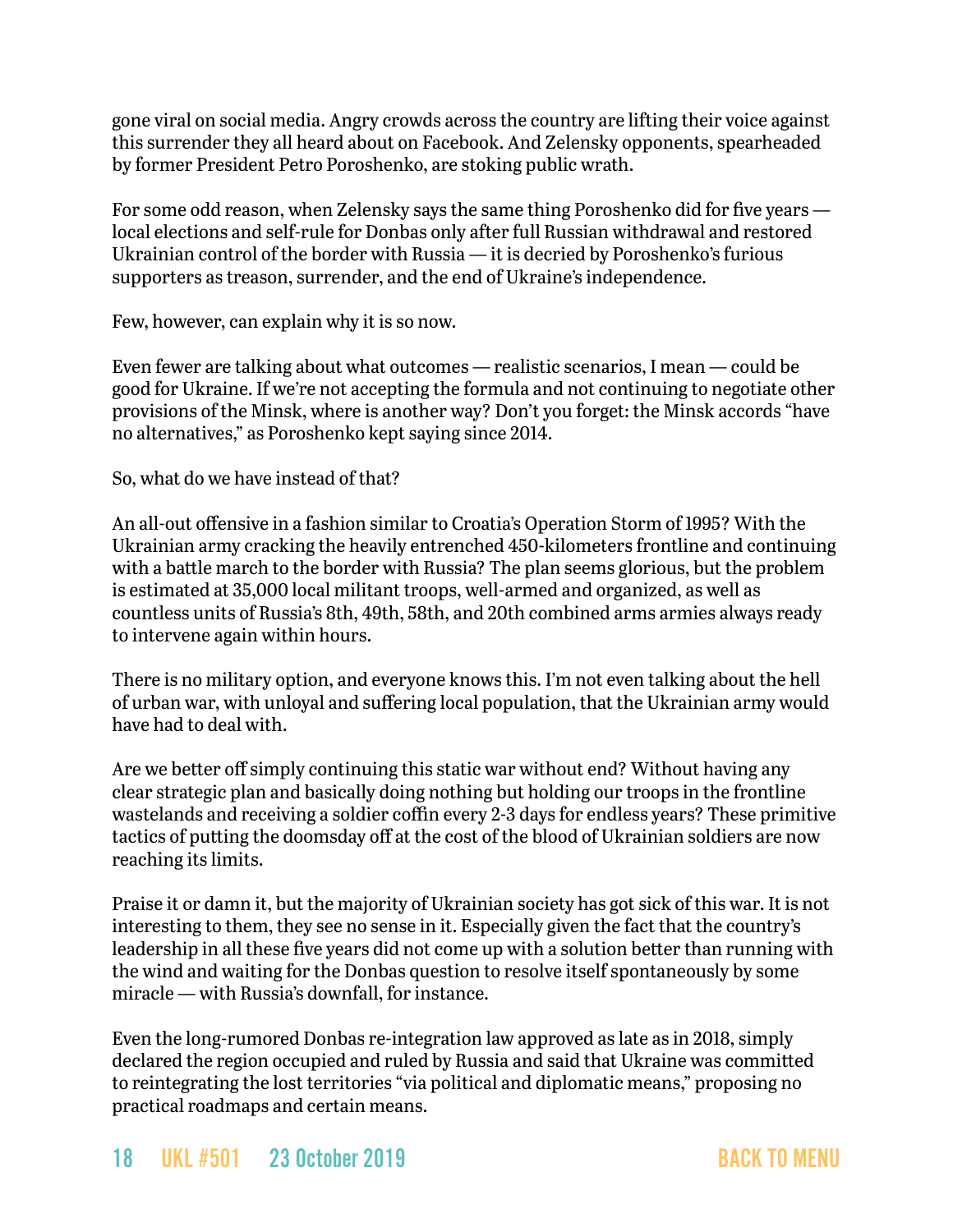They simply preferred to drag it out until the Second Coming and wait for what's unknown.

But here's the most terrible thing. This do-nothingism has ruined the patience of Berlin and Paris. Our leadership has failed to offer them something more than five years of headache, moaning, losses, demanding that someone else cares about Ukraine more than the very Ukrainian leadership, and total lack of will to propose a good plan of action.

But Russians in their turn proposed them a lot for turning a blind eye on Crimea and Donbas. Lucrative trade deals, investment, the Nord Stream II. We've wasted so much time that Europe and Russia eventually ended up making a deal over our heads. And now Paris, Rome, Berlin, Brussels, and Amsterdam are pressuring Kyiv really hard for some sort of an acceptable peace deal with Moscow on Donbas.

They now really want to lift Russian sanctions and continue making business as usual rather than wasting time and money on Ukraine. And they will force us to continue with the withdrawal of troops, the elections, the semi-independence for Donbas, and all those things Poroshenko had to agree on after Ilovaisk and Debaltseve.

The incompetence of Ukrainian leadership is, of course, not an excuse for Europe to make yet another appeasement deal with an aggressor. But in this unjust world of cynical politics, the time of our momentum has run out.

There can be no miracles. And the ugly truth about this "capitulation" is that we now have no good ways out of this war.

I am broken by the uneasy feeling that the war that has become a huge part of our lives might end soon. But this will be an extremely bitter and unjust peace to us all. And open is the question whether this scenario for postwar Ukraine — with a heavily-armed, semiindependent, pro-Russian enclave integrated into it — can potentially result in even more hateful and bloodletting war several years on.

So in such a situation, the best thing Zelensky can do is to leave no stone unturned in bargaining the least bad option from the Kremlin — if he really wishes well to Ukraine and is not going to let us all down, in his own words. The upcoming Normandy Four meeting will show what he is really up to.

That's even more sorrowful is that, against all the odds, we had a chance all these years. Yes, we could have prevailed in Russia's occupation of Donbas. And this, by the way, would also have had a serious influence on Crimea.

The key to our victory was the nation's unity, constantly increasing the quality of life, real reforms, and eradicated corruption — and also effective armed forces defending the nation's gains behind the lines.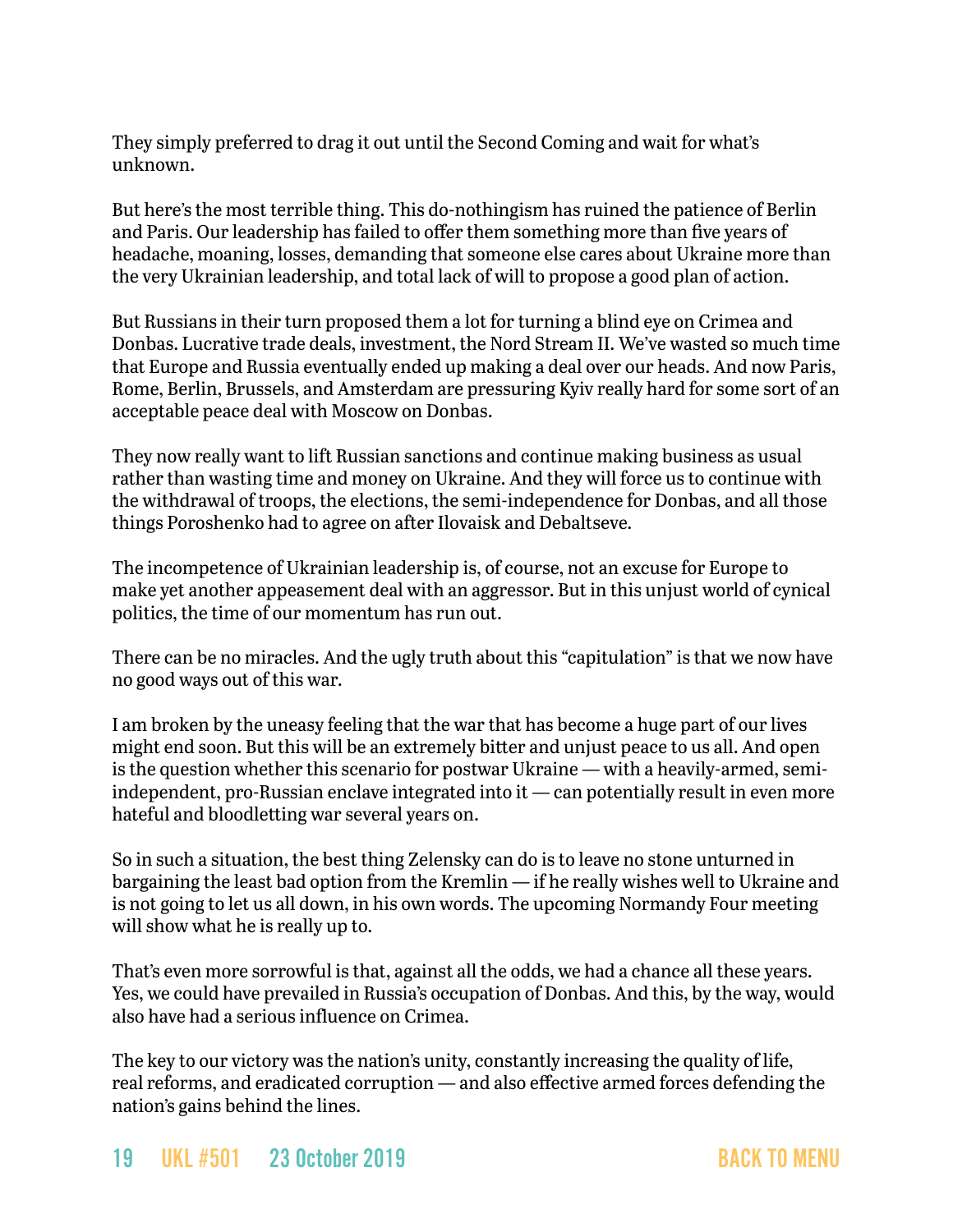As a person originally from Donbas, I know my fellow country people and what works with them.

The non-occupied part of the region could have become a show-window of living in a peaceful, inclusive, comfortable, westernizing, democratic country that recovers from the wounds of war at a dramatic pace. People crossing the frontline entry points into the Ukrainian territory should have seen new good roads, clean and well-tended streets, crowded restaurants and cafes, polite policemen, cheap and comfortable public transport, and affordable medical assistance.

They should have surprisingly found themselves in the 21 century as they addressed Ukrainian public authorities and saw there was no need to stand in queues. And that many public services could be easily obtained online. They should have seen that there was no need to pay bribes in Ukrainian courts to obtain justice. That the police were successfully tackling crime, and all the corrupt officials and local mafia bosses were having really hard times.

They should have been learning that their relatives "on the other side" were having increasingly higher wages and that finding a decent job or opening a business was much easier in Volnovakha or Mariupol than in Russian-occupied Donetsk or Luhansk.

If at least half of these idealistic dreams come true, much more of my fellow countrypeople would say: "Screw this, living in Ukraine is much better." The collaborating regime in Donbas would have been quickly losing popularity. Mind this, it was the resentment from never-ending economic troubles and political instability in Ukraine exploited by Russian propaganda that set the scene for the war in Donbas, in many ways.

No matter how angry they are about Ukraine, the people of Donbas are getting Ukrainian biometric passports for themselves to spend a weekend in Poland and see real Europe for the first time in their lives. People consume from quite sensible, material benefits of being law-obeying Ukrainian citizens, not from patriotic slogans.

Western newspapers would have called this renaissance "a Ukrainian economic miracle amid simmering conflict." Sounds sweet, doesn't it?

Apart from that, Ukraine could have offered to Europe tempting opportunities for investment, huge contracts for nationwide infrastructure contracts, firm leadership against Russian expansionism — much more that than we have done in reality.

We had enough time to accomplish much of that. Our soldiers and officers deterring the Russian proxies have been buying us time for 2,000 days already — close to the whole duration of World War II — and paying for that with their sweat and blood.

Facebook patriots love posting mournful pictures and comments about fresh casualties in Donbas, again and again. But do they have an answer to what are Ukrainian soldiers dying for in this endless trench war? Estimated 4,000 Ukrainian combatants have been killed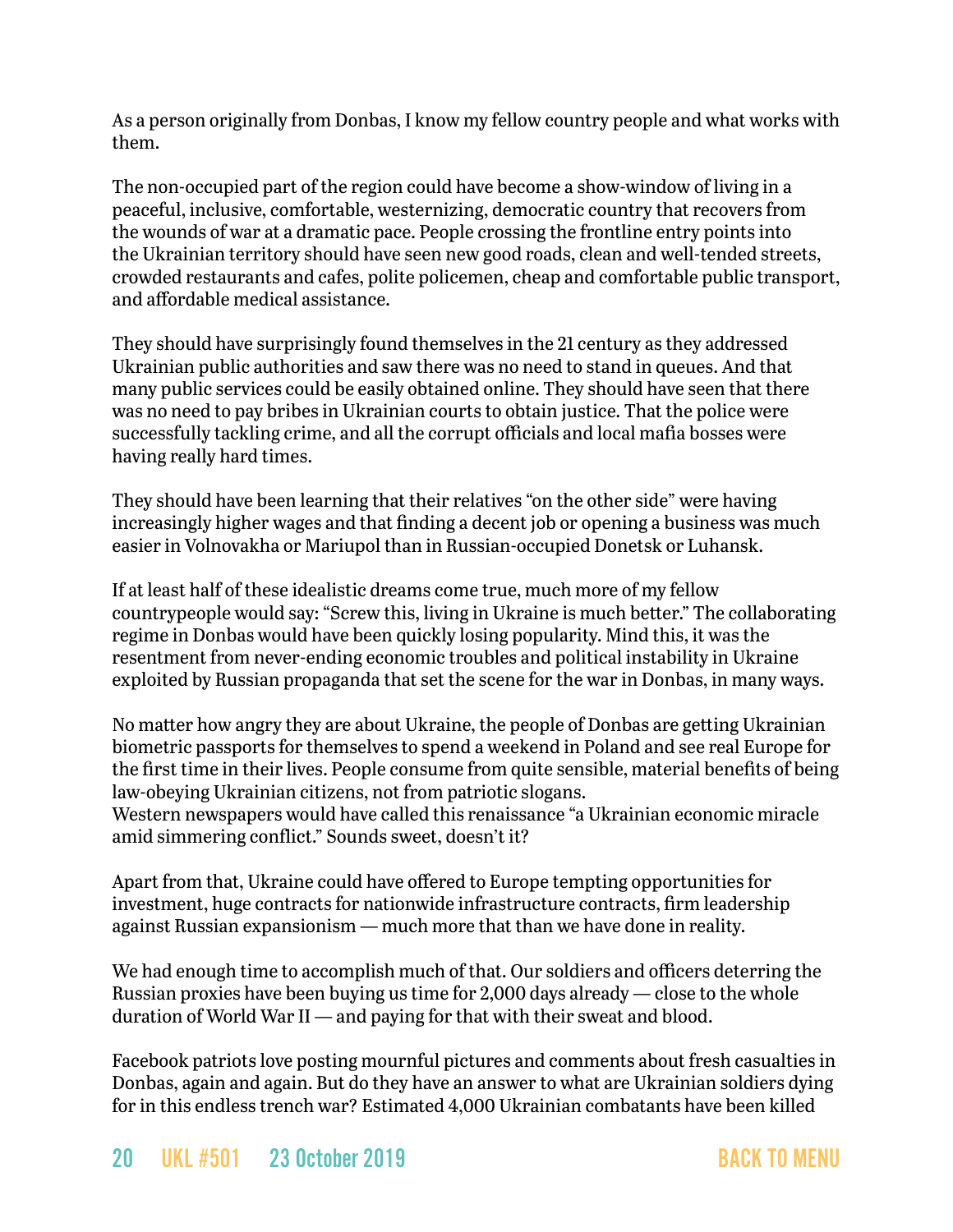in action for the sake of buying the nation more time for rising again as an economic and military force, therefore becoming a too dangerous prey for the Kremlin.

And we have neglected their sacrifice.

Instead, those five years under Poroshenko were wasted on eye-washing, simulated reforms amid rampant corruption and political posturing.

On sowing discord through armies of Facebook trolls and opinion-makers hurling insults against Poroshenko's opponents. On divvying up the fattest defense contracts between Poroshenko and his business partners. On putting Poroshenko's men in most important offices and making profits from it. On pushing through absurd language regulations, deeply divisive and intrusive.

On igniting religious hysteria and crazy dances around the Tomos that ended up useless and was forgotten weeks after Poroshenko's downfall. On cosmetic reforms in the military that have resulted in our soldiers being a bit better fed and dressed, but not even closer to ruining the deeply ineffective and untransparent system of Soviet-style chaos.

And on many other things that eventually brought us to being unable to keep withstanding those pressuring us to accept the ignoble peace of the Minsk. And don't tell me a fighting nation could not afford such a glorious rise from the ashes — the web of corruption cast out by Poroshenko's friends in defense sector alone has divested us of more blood of life than several wars combined.

### #8

Ukraine's Volunteerv Militias May Have Saved the Country, But Now They Threaten It

By Kimberly Marten and Olga Oliker War on the Rocks, 14 September 2017 <https://bit.ly/2N83LlL>

Earlier this year, armed protesters used violence and threats to force Ukraine's government into a substantial policy reversal: a ban on anthracite coal imports from separatist-controlled territory, crucial to the country's electricity supply. The protesters were representatives of "volunteer battalions" (or pro-state militias), broadly credited with helping Ukraine survive the early days of its continuing conflict with Russian-backed separatists in the East. This incident, and others like it, illustrate how the continued cohesiveness, weapons access, and politicization of these groups threatens Ukraine's democracy and stability.

When the volunteer battalions (although not all are technically battalions, we will use this terminology as shorthand) first appeared in 2014, their assistance was welcome and necessary, albeit controversial. Although seen as patriots by many, critics deemed

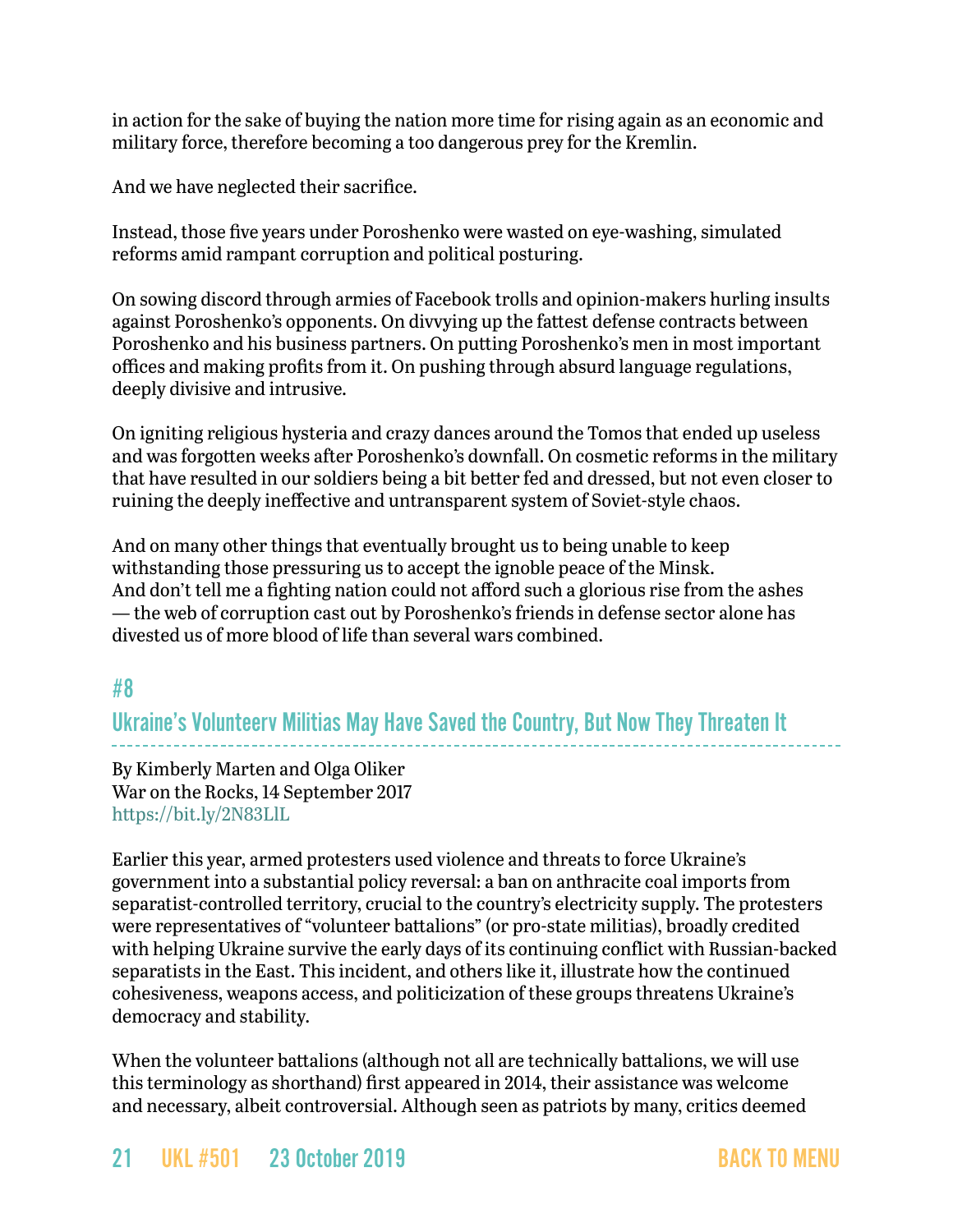these groups undisciplined, politically extremist, and insufficiently controlled by Ukrainian authorities. Some were credibly linked to human rights violationsand neo-Nazi sympathies.

One recent account suggests that those problems have disappeared and today the heroic narrative appears triumphant in Ukraine and beyond. It holds that the volunteer battalions rose to their country's defense in a time of need, and members have now either stepped back into their civilian lives or joined the state's formal security sector as Ukraine's military forces became more robust. Almost all of these units are now under state command, subordinate to the National Guard or other security forces.

The reality is more complicated. In fact, several of these formations continue to function as relatively autonomous and politicized units inside state security forces, with separate recruitment and command structures. Moreover, volunteer battalion veterans, even after official demobilization, retain easy access to weapons, and many remain loyal to their old commanders and financial patrons.

This raises serious concerns about Ukraine's future, which both Kyiv and its supporters ignore at their peril. This is not to argue that Ukraine is in imminent danger of armed conflict among patriotic groups, or that the vast majority of volunteer or former volunteer units currently challenge the state. But if the Ukrainian government does not take steps now to cement its monopoly over armed violence, the risks will grow. Already, these groups are linked to several violent political actions. As we detail below, some prominent political actors in Ukraine, including members of parliament, are today leveraging what amounts to small private armies in order to further their agendas and withstand pressure from the state.

Left unchecked, at least some of these private militias have both the resources and the will to engage not merely in organized crime, but in warlord politics. As we have seen around the world, from sub-Saharan Africa to the Balkans, such groups can steal or control elections and the distribution of state resources, engage in internecine street warfare, and dictate Ukraine's foreign policy choices. Obviously, this would leave Ukraine unstable and plagued with organized private violence. But with Ukraine increasingly linked to the rest of Europe (it now enjoys visa-free travel to the European Union), instability there would also threaten the financial health and border and crime control efforts of the continent as a whole. Even European military security could be at risk, for instance if Kyiv's weakness sparked further Russian intervention.

#### **How Did This Happen?**

Ukraine's security forces proved inadequate in the early days of the conflict with Russianbacked separatists. The manpower, training, and equipment of the Ukrainian Army were undermined by yearsof failed reforms, corruption, and neglect. Meanwhile some local police forces failed to stand up to separatists and were not fully trusted. Even as the Defense Ministry revived Soviet-era mobilization rolls to call up and train those with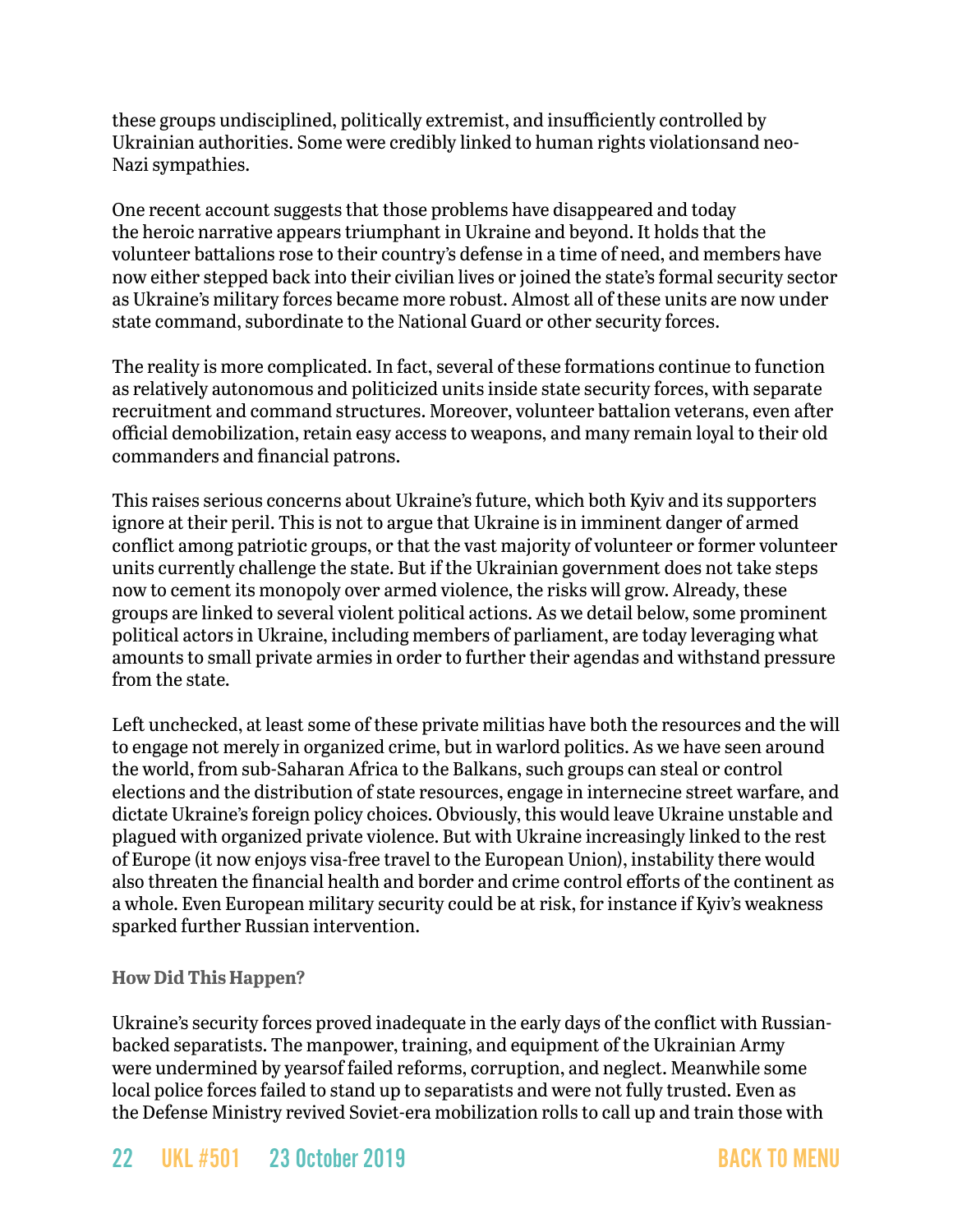prior military experience, volunteer battalions took up arms to assist the state. These units varied greatly in their origin and ideologies. Some were created with the cooperation of local authorities, but others were founded independently by large business oligarchs.

These groups were a success story of citizen mobilization and organization, and many Ukrainians credit them with saving their country. And Kyiv did recognize at least some of the dangers of relying on groups that were armed and highly independent, taking steps to ensure that the volunteer units were coordinating with the Defense and Internal Affairs Ministries (the latter is responsible for Ukrainian police forces). The volunteer forces were integrated within command and control chains, amidst questions about their true subordination. Some were legally incorporated under state ministries from the start, or soon thereafter. Yet Ukraine's government was in such dire straits that it had difficulty financing and supplying even its regular forces. Thus, it welcomed the support the volunteers received from business leaders and the population as a whole. Kyiv gradually took responsibility for payment and other administrative functions for many of the units. The three dozen or so such groups that had originally existed began to disappear. Yet some remained.

#### **Current Status**

Today the only groups of this sort that are not legally subordinated to government bodies are those linked to Right Sector (Pravy Sektor), known for ultra-rightwing symbolism and rhetoric. Right Sector and other battalions affiliated with founder Dmytro Yarosh (who officially withdrew from Right Sector itself in 2016) continue to fight on behalf of Ukraine in the East. But in July 2015 they also engaged in an armed battle in the West, in the town of Mukacheve near the Hungarian border, against Ukrainian military and police forces in a dispute over cigarette smuggling routes. Right Sector later continued the fight by setting up a roadblock outside Kyiv to demand the ouster of Ukraine's Interior Minister — and its members have also regularly threatened Ukraine's LGBTQ communities. Ukrainian President Petro Poroshenko demanded that Right Sector disarm after the 2015 confrontation. But as of mid-2017 they continue to coordinate with Ukrainian security forces, ostensibly while pursuing formal integration.

Meanwhile other groups' legal subordination masks their substantial autonomy and political activism. Our incomplete inventory includes the Azov Battalion, also associated with rightwing ideology. It has been state-affiliated since 2014, and is currently a unit of the Ukrainian National Guard. It also retains an active political arm and its commander and founder, Andriy Biletsky, is a member of parliament. The Azov website advises new candidates to join the Guard and then request a transfer to Azov. The Azov battalion was recently featured in a laudatory article in the Kyiv Post, an English-language newspaper widely read by expat and diaspora communities.

The founder and commander-in-chief of another battalion, Yuri Bereza of the locally based Dnipro-1 (now a police unit), is also a member of parliament. The Dnipro-1 website actively recruits new members via a telephone number. The Aidar Battalion, accused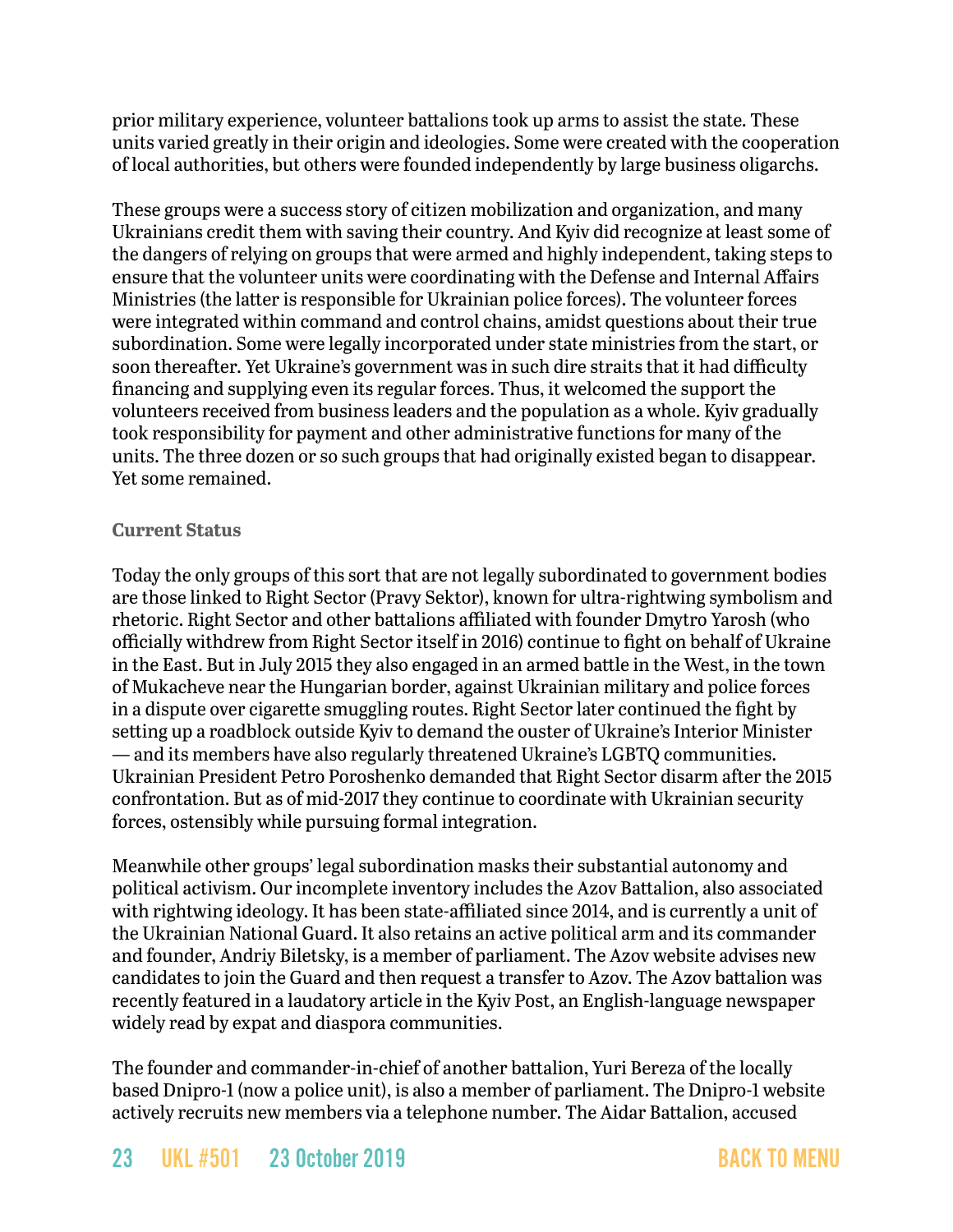of war crimes by Amnesty International, is now the 24th Assault Battalion of Ukraine's Armed Forces — even as its former leader (and member of parliament) Sergei Melnichuk faces criminal charges. And the Organization of Ukrainian Nationalists (OUN), which takes its name from a 20th-century organization accused of anti-Semitism, has partially integrated as a subunit of the 93rd Mechanized Brigade of the Armed Forces, under the leadership of Andriy Pastusheno, the OUN's deputy commander. The OUN, too, maintains a web and social media presence for fundraising and political activism. The Donbas Battalion, now formally under the National Guard, maintains a similar online and social media fundraising presence. Its founder, Semen Semenchenko, is also a member of parliament, although in June some members of the Donbas battalion broke with him amid accusations of criminality.

Aidar was at its inception openly funded by billionaire oligarch and former Dnipro region governor Ihor Kolomoisky. Kolomoisky is also rumored to have funded the Donbas and Dnipro-1 battalions. He currently heads the Ukrainian Association of Patriots, a nationalist party that holds two parliamentary seats, even as he holds triple citizenship with Cyprus and Israel and faces constant accusations of tax evasion and corruption.

#### **The Pros and Cons**

The Ukrainian government has an understandable desire to maintain good relations with the volunteer battalions' powerful patrons and leaders, especially since several are now popular legislators. Ukraine also has reason to be grateful to volunteer fighters, causing those who might otherwise have doubts to excuse their unsavory politicization. Ironically, volunteer veterans have had to undertake legal battles to receive medical treatment and other support from the state, while continuing to rely on battalion organizations for help.

Yet the dangers these units present are real. While far right parties as a whole have not gleaned broad electoral support, the election of prominent rightwing militia commanders has raised the influence of such ideologies in Ukraine's parliament. Moreover, some former commanders have made violentthreats against the current leadership. Their capacity to command armed militias lends ominous weight to what might otherwise be seen as parliamentary bluster.

Let's return to the example from the start of this essay: Veterans of the Donbas and Aidar Battalionsdisrupted Ukraine's political process in January 2017. Under Semenchenko's leadership, they launched an unauthorized train blockade of anthracite coal coming in from the breakaway territories of Donetsk and Luhansk (known as the Donbas region). Ukraine depends on anthracite coal (geographically much rarer, and also cleaner-burning and more efficient than bituminous coal) for 50 percent of its electricity generation, and the state had been making deals with pro-Russian separatists to continue to buy it from Donbas mines. The blockade was initially condemned by President Poroshenko and his advisers. They feared it would threaten Ukraine's already shaky financial situation by raising unemployment and requiring expensive imports from distant lands like South Africa or the United States. Moreover, cutting these ties would make the eventual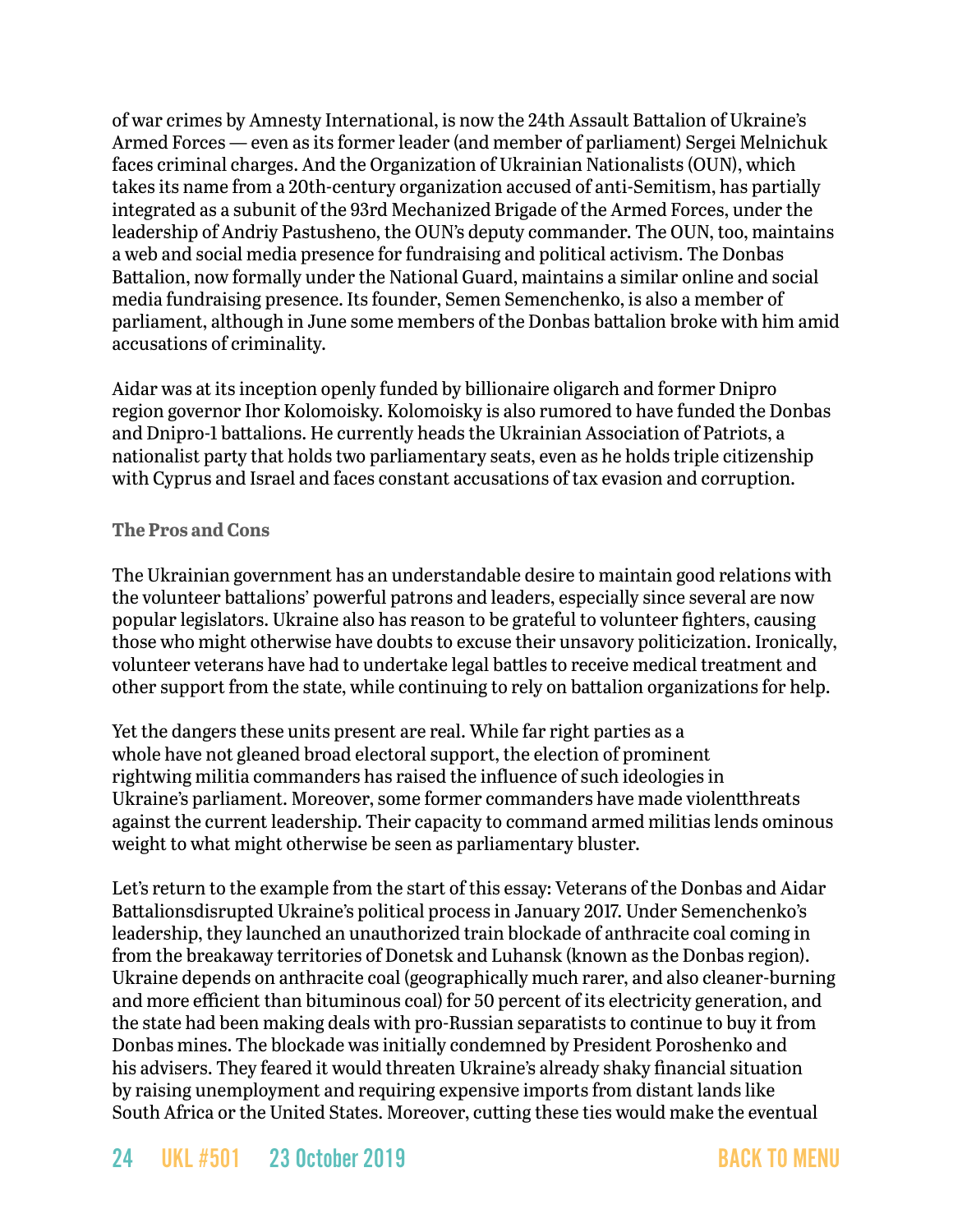reintegration of the Donbas region back into Ukraine that much harder. In February, the government was forced to declare an energy emergency due to a coal supply gap that the blockade aggravated. Meanwhile, pro-Russian militants reacted to the blockade by seizing steel and other factories owned by pro-Kyiv oligarchs in the Donbas.

On March 13 the Ukrainian authorities decided they had had enough and stormed blockade checkpoints, arresting 43 activists who refused to disarm. Yet those activists were released the next day after their supporters occupied administrative buildings in four Ukrainian regions overnight, and blocked the logistics terminal of one of Poroshenko's own Roshen candy factories in the town of Yagotyn. Poroshenko then turned on a dime and on March 15 made the blockade official, issuing a "temporary freeze" on all rail and road cargo from the Donbas until pro-Russian militants returned seized factories to their rightful owners. While Poroshenko did this at least in part because the blockade had become popular among Ukrainian citizens who practiced peaceful civil disobedience in response to the arrests, this chronology makes clear that it was illegal armed force that directed policy: The original blockade was carried out by militia affiliates using unauthorized force — not by peaceful protesters. In June, Semenchenko called for Ukraine to end coal imports from Russia as well, threatening more blockades if the government did not act. Meanwhile Ukraine has begun importing anthracite coal from the faraway U.S. state of Pennsylvania.

Donbas and Aidar patron Kolomoisky is widely believed to be the biggest funder of the coal blockades, although this is impossible to prove. Kolomoisky has a long history of employing private forces to resolve business disputes, and in 2015 a group of armed men under his command (linked to Dnipro-1) occupied the Kyiv headquarters of the UkrTransNaft oil company in a fight for control with Poroshenko's government. That 2015 dispute appeared to be resolved with a deal, ensuring that Kolomoisky's finances would not be subject to investigation, while removing him from both his governorship and leadership in UkrTransNaft. The coal blockade seems to be an escalation of using armed resistance to make deals with the government in Kyiv, now extending beyond commercial disputes to include foreign policy decisions.

An even more direct example of violent political action occurred in the Kyiv municipal government on June 1. Veterans associated with Azov and other volunteer battalions burst into City Hall in camouflage, demanding the same pensions and other benefits that regular state veterans receive. They scuffled with City Hall security forces and forced a vote that awarded them benefits.

**Next Steps: Learning from History**

Ukraine is not the first country to have developed pro-state militias, intentionally or otherwise. Great powers from imperial Great Britain to Russia and the United States have often found themselves bargaining with warlords to manage difficult security situations, exchanging favors for loyalty. But the problems this has engendered are legion.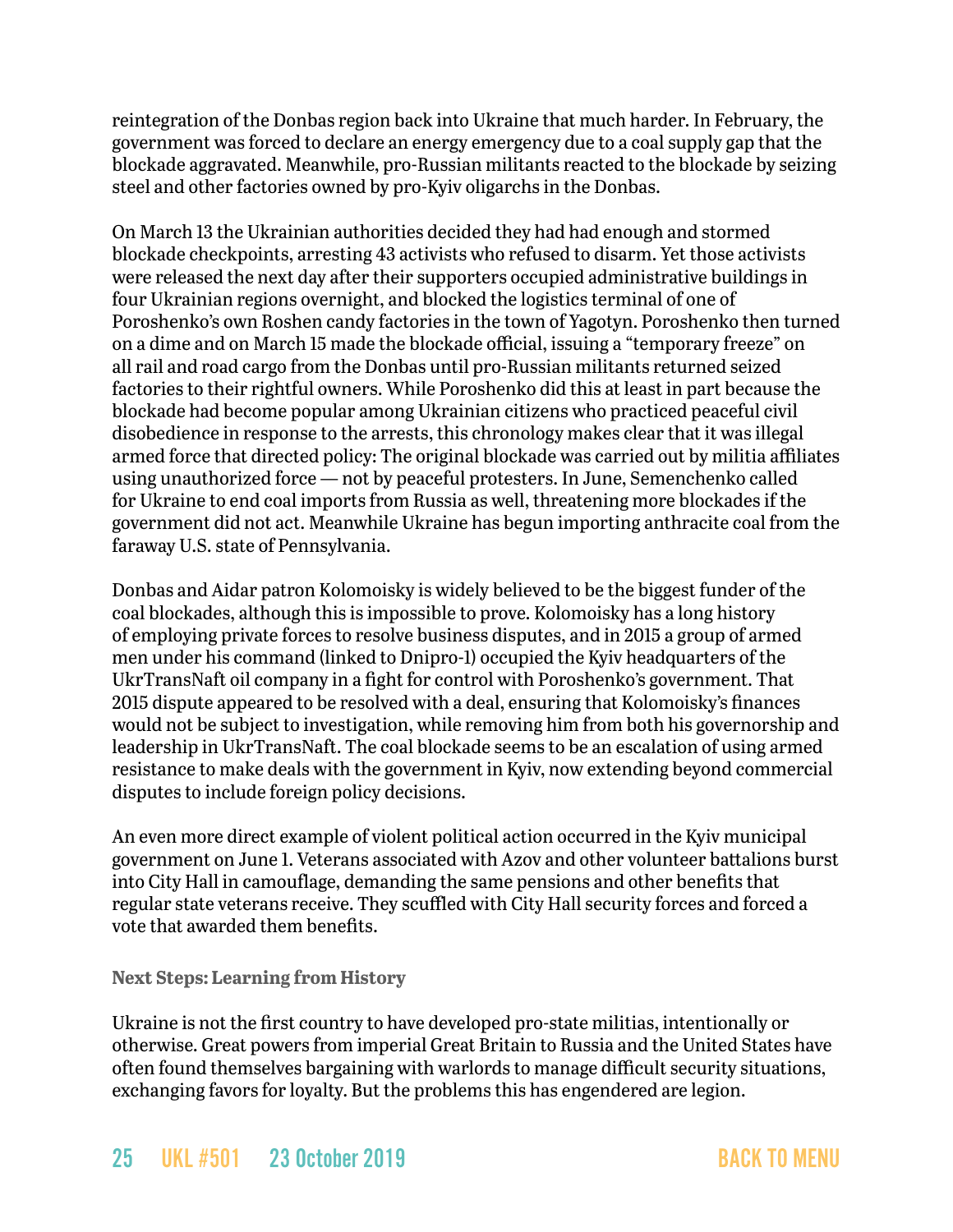What history shows is that militias not under strong state control are dangerous. They may serve an important purpose in the near term, but they can undermine unity, impede democratic development, violate human rights, and even become so strong that they are untouchable if they are allowed to endure. Examples can be found in countries as diverse as Afghanistan, Iraq, Russia, Liberia, and even the United States. Ukraine should not make the mistake of thinking it will be the exception.

What lessons can Ukraine and its U.S. and other Western partners take from history to further stability and peace in the face of militia actions?

First, Kyiv should cease negotiations with Right Sector and declare its armed forces illegal, prosecuting those who continue to fight under its banner while allowing qualified former members to enroll in the National Guard and other state security organs as individuals. The U.S. and other Western governments who provide security assistance to Ukraine try to weed out human rights violators from their training programs (even if that vetting is not always successful); the Ukrainian government should follow their example. Vetting of former militia personnel who seek to join state security forces must eliminate both those who have practiced and those who continue to espouse violence against civilians.

Second, other battalions that are already formally integrated into the security services should be held to strict standards of depoliticization. Formal ties to political parties should be prohibited, and the government should show some spine and truly prosecute groups of armed veterans who take political action. Members of Parliament and government officials should meanwhile be precluded both from command roles and from serving in the armed forces as anything other than reservists, throwing off their political mantles for the duration of their service.

Third, international experience in cases ranging from Sierra Leone to Colombia shows that the thick neighborhood network connections that bind locally recruited militias together lead them to flourish (for example, as organized crime groups) long after war has ended. One useful way to overcome this is to provide state assistance and training to former fighters, so they are less economically dependent on their former comrades. Ukraine should ensure that all police and military units and their veterans depend solely on an adequate state budget for weapons, training, income, and benefits—not on voluntary contributions. The United States and Canada could help through tax and other laws that encourage pro-Kyiv groups located abroad to make their donations to a fund controlled by the Ukrainian state — not militia veterans' groups. Article 22 of the 2014 law establishing the National Guard of Ukraine allows unspecified "other sources" of financing outside the state budget. But while it may make sense to continue to rely on such funds in some cases, Ukraine's government should regulate how donations from Ukrainian businesspeople, the foreign diaspora, and ordinary citizens can be used, in order to break chains of external dependency and loyalty.

This means, too, that the Ukrainian state should provide civilian training and geographically dispersed housing and job opportunities to battalion veterans (including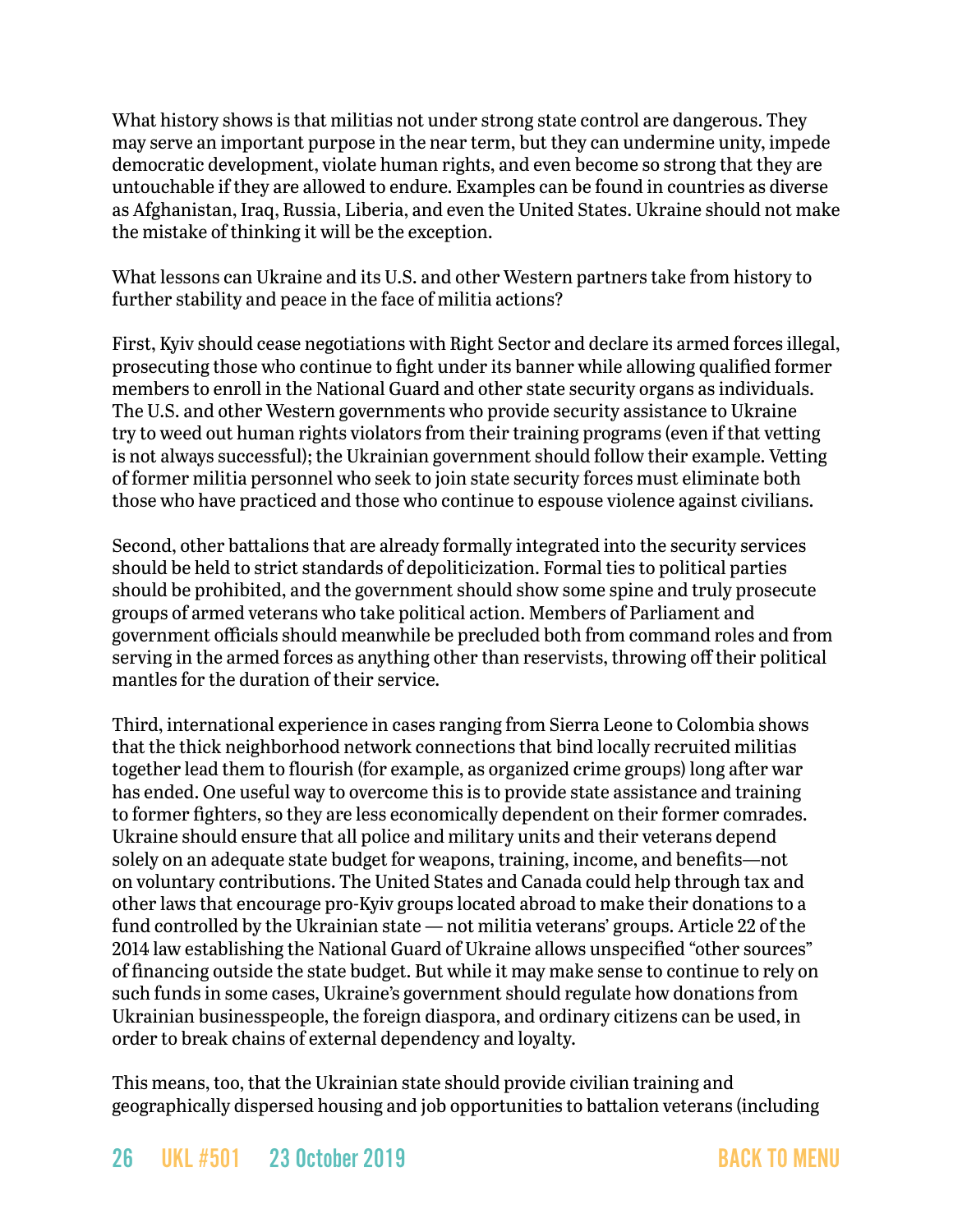those from Right Sector), to further sever the financial dependence and bonds of obligation they might otherwise feel to former commanders, donors, and battlefield comrades. Otherwise, the natural tendency, especially for locally recruited armed groups, will be to demobilize in name only while remaining ready to follow the lead of neighborhood commanders if called. In other words, the Kyiv City Council decision to give voluntary battalion veterans state-mandated benefits was the right one to take, even if the method of getting there was less than desirable.

Fourth, it is crucial that the state gain high quality intelligence about the business interests and other incentive structures that tie militias together, because this can help drive their members into the arms of the government. For example, in Georgia in the mid-2000s, Georgian officials used deep personal connections to gain local trust and hence information that enabled the state to reestablish control over two areas of the country that had been dominated by warlords, Ajara and Upper Kodori. In this way, Tbilisi turned the militias and followers of the warlords over to the government's side. When one-off battles fail to destroy militia loyalty, as has been the case in Ukraine in recent years, longterm monitoring and wooing might be a next-best alternative. Paradoxically, Ukrainian authorities should not be too quick to prosecute powerful oligarchs in its anti-corruption drive if a slower approach would allow Kyiv to gain additional intelligence and convert more volunteer veterans to the side of the state.

Fifth, both Ukraine and its Western supporters must ensure that justified respect for the contributions of the volunteer battalions does not translate into tolerance of extremist violence. Neither Kyiv nor Washington should turn a blind eye to far right extremist activity, even when it involves Ukrainian government officials.

Finally, Kyiv's Western partners must take this problem seriously. This means providing assistance to Kyiv, as relevant, in implementing the recommendations above, and holding it accountable for progress. Continued security assistance, especially, should be at least partly conditional on ensuring that the volunteers who did so much to save Ukraine do not emerge as threats to its security.

*Kimberly Marten is the Ann Whitney Olin Professor of Political Science at Barnard College, Columbia University, and directs the Program on US-Russia Relations at Columbia's Harriman Institute. You can follow her on Twitter @KimberlyMarten.* 

*Olga Oliker is Director of the Russia and Eurasia Program and a Senior Adviser at the Center for Strategic and International Studies in Washington, D.C. You can follow her on Twitter @ OlyaOliker.*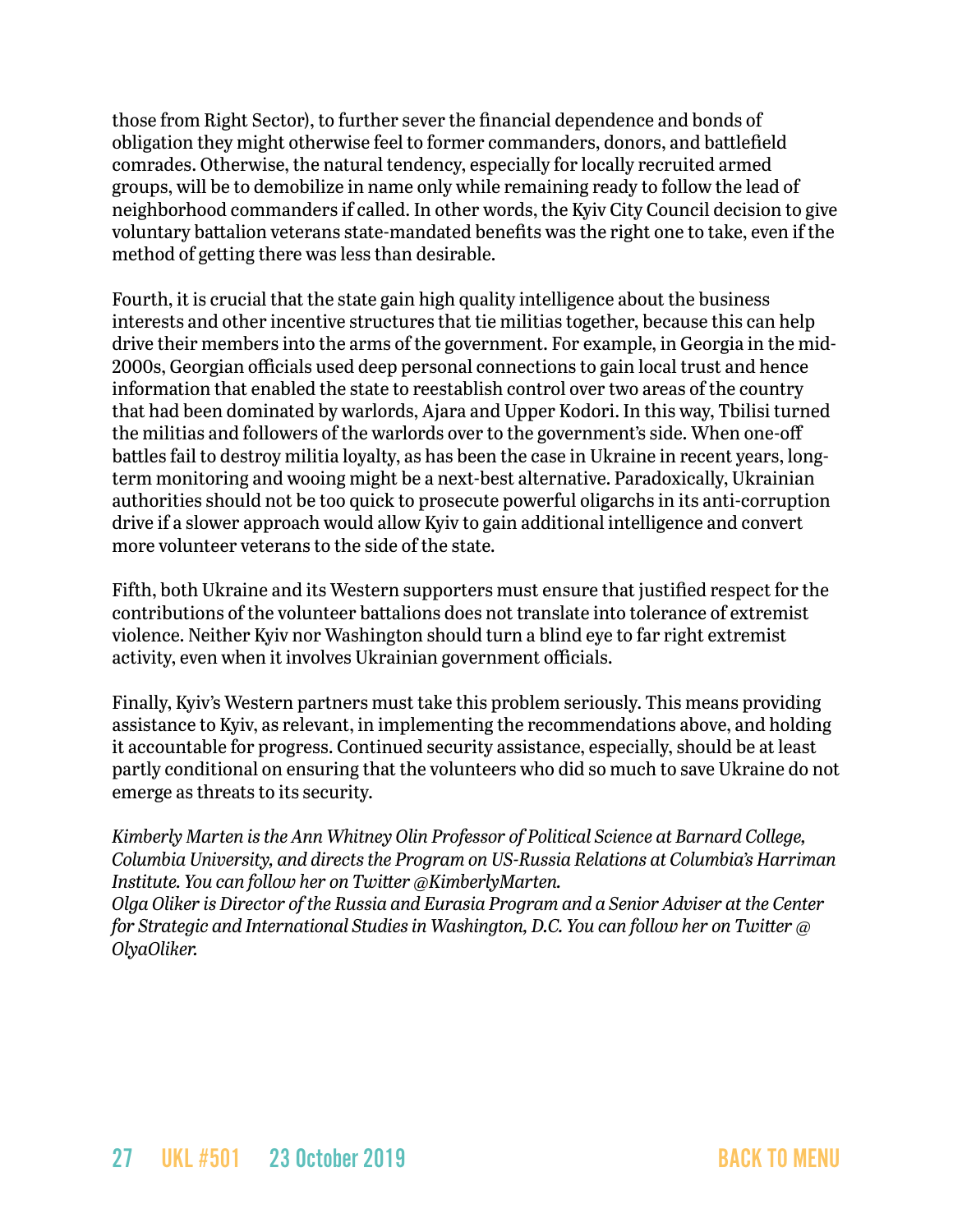# #9 "They Try to Get Under Your Skin" Ukrainian Director Oleg Sentsov on Being a Political Prisoner in Russia

by Christian Esch Der Spiegel, 15 October 2019 <https://bit.ly/2oVQswG>

The Ukrainian director Oleg Sentsov, 43, is from Crimea. When Russia annexed the peninsula, he ended up in prison due to his resistance to Moscow's move -- and became the most famous Ukrainian prisoner in Russia. International filmmakers, human rights organizations and Russian activists all fought for his release. On September 7, he was set free as part of a prisoner exchange. He cannot, however, return to Crimea, where his mother and two children lived until recently. We spoke with him in Berlin in his first interview with a German-language media outlet since his release.

DER SPIEGEL: Mr. Sentsov, you spent five years in Russian prison camps. Were you excited when you learned of the prisoner exchange?

Sentsov: When they transferred me from northern Russia to Moscow and during the nine days I waited there, I was very calm. I felt no emotion, and I likewise felt nothing in the plane, even when it landed. It was only when I saw my daughter that I was overcome with emotion. It was then that I realized: This is one of those days that makes life worthwhile.

DER SPIEGEL: Your daughter transformed from a girl into a young woman during your imprisonment. Next to her was Ukrainian President Volodymyr Zelensky, who said simply: "Hello Sentsov." What did you say to him?

Sentsov: I asked him: "How are you doing?" And he answered: "We're working." I thanked him. Many people were involved in my release, but ultimately, he made the key contribution and brought it to fruition.

DER SPIEGEL: You involuntarily traveled through all of Russia. From Crimea, you were first brought to Moscow. Your trial was then held in southern Russia before you were taken to Yakutia and then, finally, to the northern Urals. All in all, I think you traveled around 20,000 kilometers (12,500 miles). You'd be able to write a travel guide about the Russian prison system. Is it a diverse world? Are the prisons and labor camps different from each other?

Sentsov: The official rules are the same everywhere, but unofficially, there are differences. And where I was, the differences were often for the worse. But the people who are locked away there are like you and me. That is the most important thing to know. It is an isolated world with its own etiquette and rules, but I learned a lot about Russian society.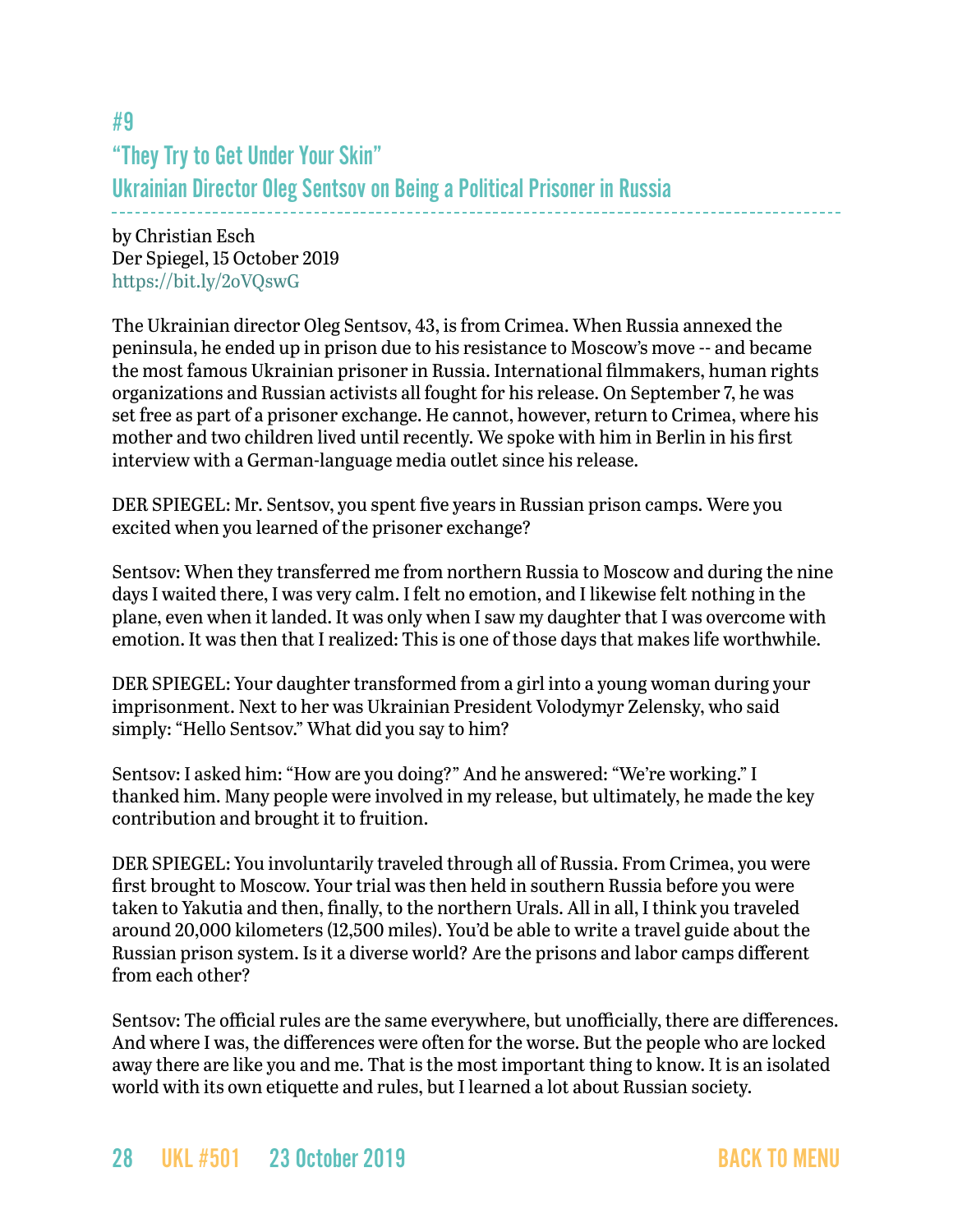#### DER SPIEGEL: For example?

Sentsov: I had spent time at the Maidan protests (in the winter of 2013-2014 in Kiev) and thought that Putin's system, with its iniquities and barbarity, would soon collapse -- that the people wouldn't take it anymore and that a revolution was coming. We Russians and Ukrainians are kindred peoples, we're essentially brothers with few differences between us. I myself have a Russian background. But with each year in prison, I understood with increasing clarity that the people are completely indifferent to what is happening in their country. They have distanced themselves from the state and think: We can't change things anyway. Even after 20 years of Putin, they haven't even realized that he might actually be the problem. They consider poverty to be normal, along with the fact that the state cares little for them, that it constantly lies and that both the police and the courts are corrupt. When I tell them that there are countries in Europe where things are completely different, they don't believe it. "In America, it's just the same," they'll tell you, even though they've never been to America and have only heard about it from Russian television. This indifference is combined with a kind of imperial ambition, with pride in some sort of foreign policy success that doesn't help you one bit back home in Yakutia. It is a terrible mixture of aggression and passivity.

DER SPIEGEL: How were you treated by the guards and your fellow prisoners? You were a political prisoner, but Kremlin propaganda vilified you as a right-wing extremist terrorist.

Sentsov: There was no open aggression against me as a Ukrainian. Such a thing would violate the unwritten code of conduct in prison. But beneath the surface, I could feel a certain antipathy anyway. People see you as someone who is against Putin, and thus against Russia and in favor of the fascists and the khokhly (a derogatory term for Ukrainians, referring to the traditional haircut worn by the Cossacks).

DER SPIEGEL: You gave President Zelensky a jar in which you kept your tea during your imprisonment. Using two strips of paper, you had attached a Ukrainian flag to it. What was the message?

Sentsov: The jar aggravated the guards, just as the very fact of my existence did. There were a number of adventures associated with this jar. They would take it away from me and scrape the flag off, and I had to fight to keep it in every prison I was brought to. For me, it was a fight for a symbol: Me and the flag alone against an entire system that seemed invincible. But I never gave up and I was ultimately released. With my jar.

DER SPIEGEL: We on the outside didn't hear anything about such battles, but we did learn of your hunger strike during the World Cup in Russia, when you demanded the release of Ukrainian prisoners in the country. You were apparently planning another one?

Sentsov: During my hunger strike, I knew that neither I nor the others would be released. But I wanted to generate attention. I stuck with it until the laboratory test results became dangerous. I could feel that death wasn't far off. I knew that it would take me a long time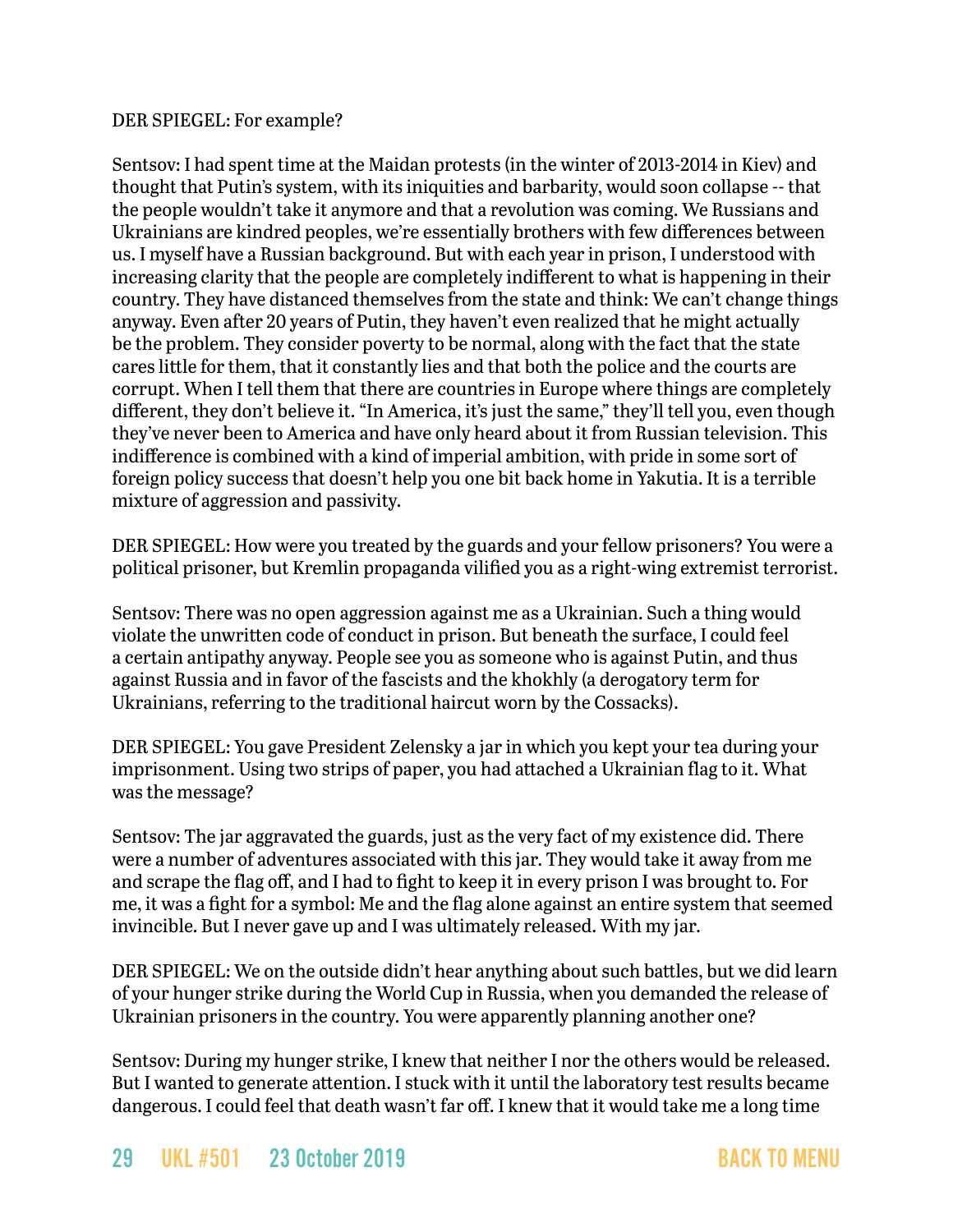to recover from the hunger strike and that I might have done permanent damage. But later, they allowed me to exercise three times a week. There was an area with a rack, a horizontal bar and a rusty dumbbell. That is where I readied myself for a second hunger strike. I thought: The first time, you began with very little body mass, and you felt terrible immediately. The next time, do it with maximum weight so that you have reserves. I wanted to start the hunger strike in late May or early June. But then there was movement on the prisoner exchange.

DER SPIEGEL: Documentary filmmaker Askold Kurov made a film about your trial and there was one scene I found particularly disturbing. It is a video from the Russian secret service agency FSB of your interrogation. One agent says in a quiet, earnest voice: "The court will clear it up. Russia's courts are the most humane in the world." Essentially, it's a cruel joke at the expense of the prisoner.

Sentsov: I'm glad that the video exists! It shows how they work. First, they tried to break me -- that was immediately after my arrest. Then, they offered me a deal: Seven years in prison for a confession and for some names. They wanted me to incriminate someone important in Kiev, they didn't care who. Otherwise, they threatened to lock me away for 20 years. For the entire year that I was held in pretrial detention in Moscow's Lefortovo prison, they tried using soft power, so to speak. It was like a psychological battle of attrition. The video shows exactly that. Someone speaks to you in a friendly voice, but at the same time, they taunt and tease you. That's how it was the entire time. They try to get under your skin.

DER SPIEGEL: In your closing statement in court, you quoted from "The Master and Margarita," the Soviet-era novel from Mikhail Bulgakov. It is a book about another trial, the one against Jesus. And it is about the regret felt by Pontius Pilate because he wasn't able to find the courage to follow his convictions and set Jesus free. You quoted the line: "Cowardice is the worst sin of all." Did you have the impression that your judges might someday reconsider their behavior and ultimately regret it?

Sentsov: When I said those words, I looked at the judge. At just this moment, my gaze met that of his assessor, and he looked down at the floor. That proves that the man knew what he was doing. And there was a similar moment that took place before that. When I was transferred to Rostov for the trial after a year spent in pretrial detention in Moscow's Lefortovo prison, I spoke one final time with Artyom Burdin, the lead investigator for FSB. Only the two of us were in the room. He asked: "Oleg, will you testify in court?" I replied: "No, what would be the point? Everything has already been decided anyway." He answered: "Yes, but I would really like to know how things actually were." It really hit me - that this man was fully aware that his entire investigation was rubbish. That doesn't mean, of course, that he thought I was innocent. They know that they put someone behind bars despite a lack of sufficient proof for conviction. But they think: He's guilty anyway because he is an enemy of the state.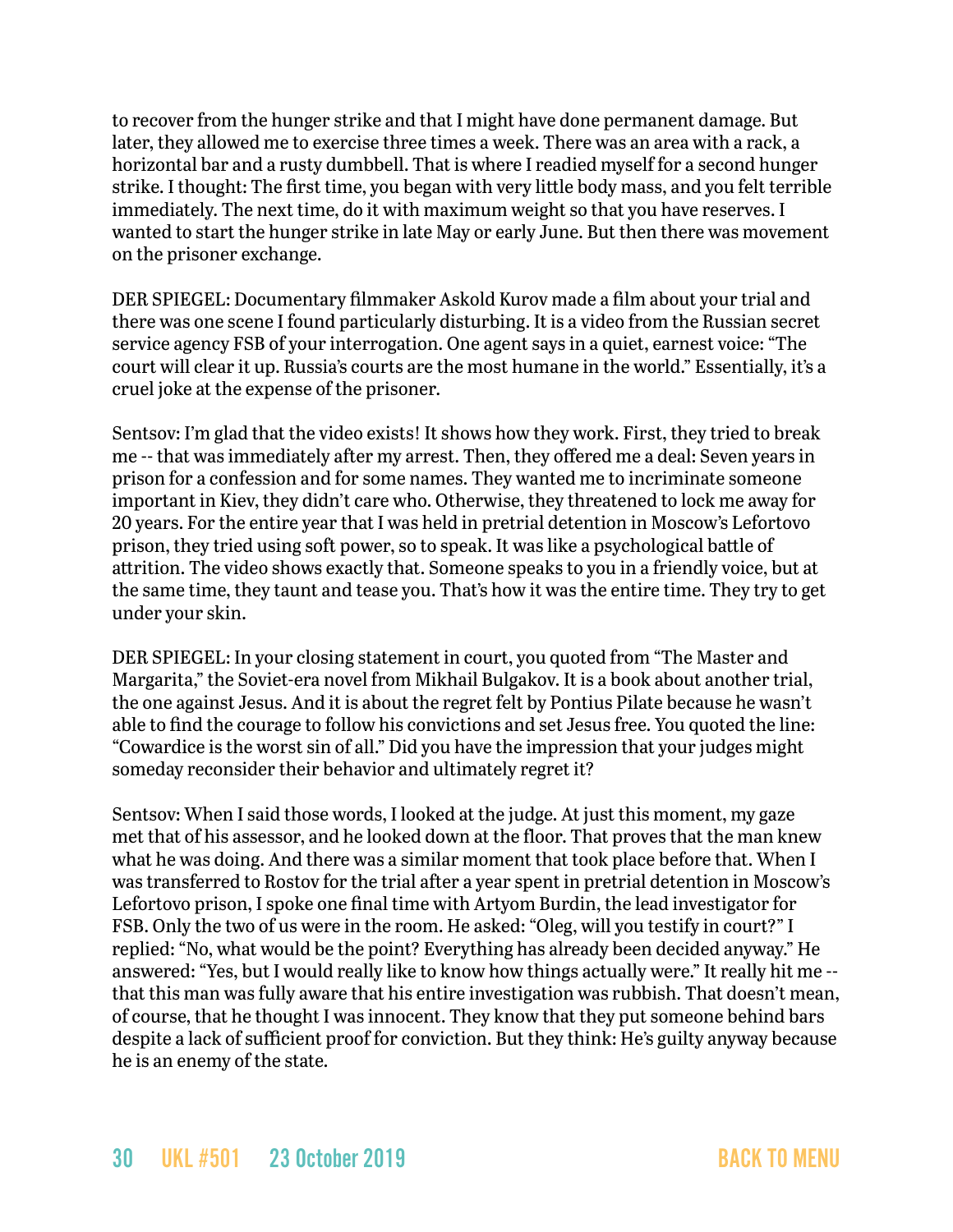DER SPIEGEL: You are a writer and a director, an artist. Were you able to work in prison?

Sentsov: I took 15 notebooks, completely full, with me when I left prison: Two novels, two collections of short stories, diaries, three screenplays -- and all kinds of notes about the cinema and other things. It's quite a lot, enough for another three or four years of work.

DER SPIEGEL: You were presumably searched frequently. Were your writings also examined?

Sentsov: I was quite concerned because of the journals, because I wrote about the prison itself in them, things they might not like. I actually didn't want to keep a diary at all, but I started during the hunger strike and took the risk. I was on the way toward death and knew that my heart could fail any day, or my kidneys or liver. I wanted to create a record of myself on paper. A couple of times, guards picked up the journal and flipped through it, and I thought it was over. But luckily, I have terrible handwriting, and it got even worse as a result of the hunger strike. Next year, on the anniversary of my release, all of the journals are to be published. But I've never read them again myself, and I don't plan to read them or edit them either.

DER SPIEGEL: Why did you so clearly take sides with Ukraine in 2014? You come from a Russian family and grew up in a Crimean village where only very few people likely shared your pro-Ukrainian position.

Sentsov: Putin's propaganda seeks to convince us that it's all about a conflict between Russians and Ukrainians. That's not the case. There isn't really even a conflict between Russia and Ukraine. It's more a conflict between worldviews. On the one hand are those who want to live according to civilized, European principles, while the others want to live in the Soviet Union.

DER SPIEGEL: What do you think people want in Crimea, which you were forced to leave in 2014?

Sentsov: I don't know. All of my close friends left because they couldn't stand the atmosphere, this lack of freedom, as if somebody took away your air to breathe. I felt it immediately. I still remember those two months extremely well. The people were frightened, and at the same time, there were these crazies shouting their slogans. They were clearly activists who had traveled in from Russia -- I could tell from their accents. But when 20 people are screaming, before long, the whole crowd joins in. And the people of Crimea wanted to belong to Russia for a number of reasons. By far not everyone wanted to, but more than half did.

DER SPIEGEL: At the time, you brought food to the Ukrainian troops, who had been surrounded by the Russian army. Later, you learned more about this episode ...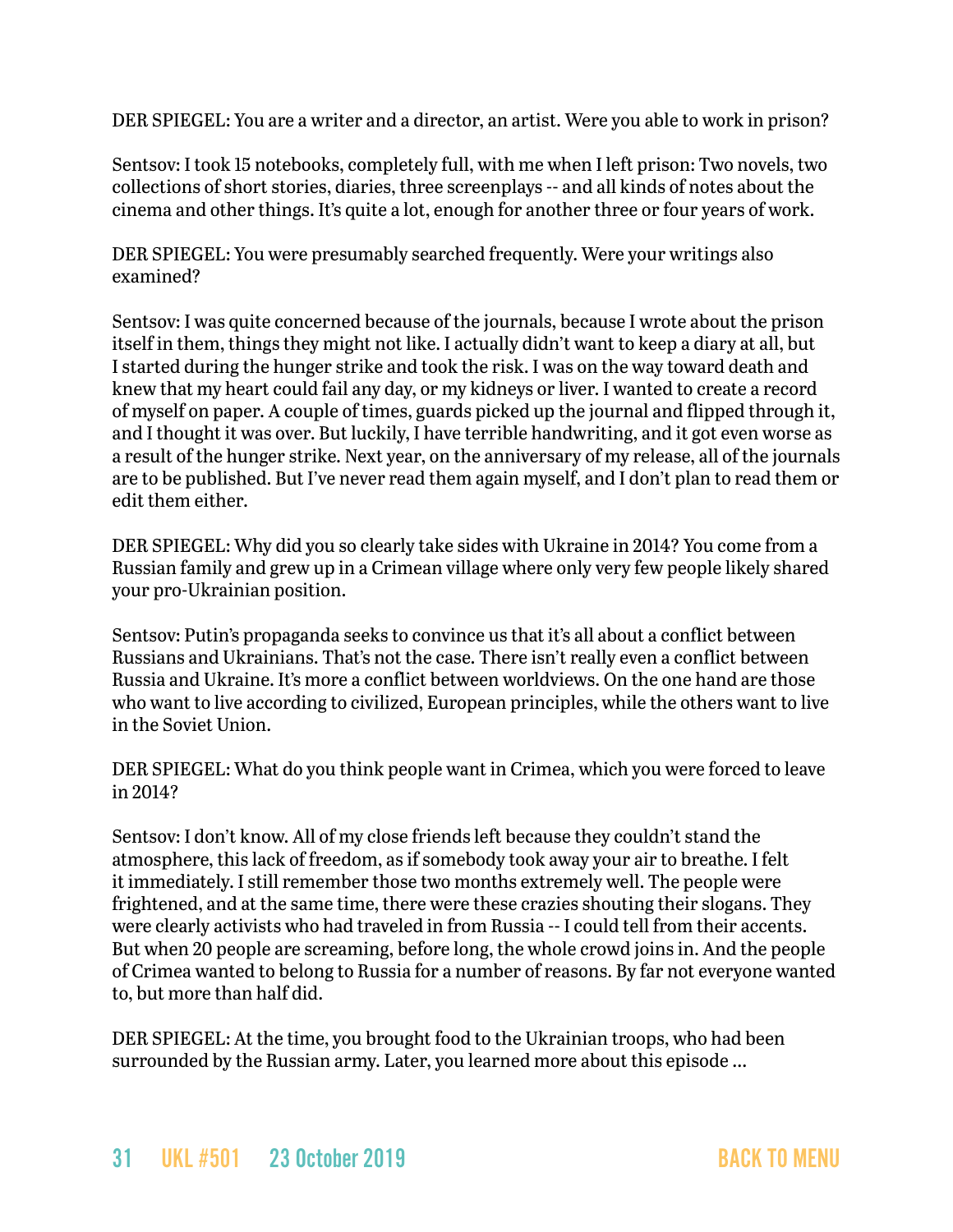Sentsov: In the Rostov courthouse, I by chance got to know an officer with the Russian military secret service GRU. He had been charged with domestic violence and manslaughter. We were both awaiting our trials and were locked in special cages in the basement set up for that purpose. We had a lot of time to talk. In Yevpatoria, he had besieged the same Ukrainian unit that I had brought food to. And he told me how everything had been prepared -- that they had been brought by ship to Crimea from the Russian city of Novorossiysk. And that he later fought in Donbass, in Ilovaisk ...

DER SPIEGEL: ... that was the battle during which the Ukrainian army suffered tremendous losses. Russian troops were also involved, though the Kremlin denies it.

Sentsov: The GRU man said: "That was our job. We destroyed your people." He just said it openly, without trying to hide it. There was no reason for him to be afraid and lie: I was facing 20 years in prison as was he. This encounter made quite an impression on me. When Putin's system collapses one day, there will be a number of such people. You'll suddenly have hundreds of statements and pieces of evidence.

DER SPIEGEL: You last saw Kiev in spring 2014. What is your impression after five years? How has the city and society changed?

Sentsov: I wrote about it on Facebook, a post that generated quite a bit of controversy. First, I wrote that quite a bit less had changed than I had expected and hoped. Second, I wrote that it seems as though everyone in Ukraine is fighting against everyone else. Even good people find themselves locked in conflict with other good people. I believe that the first thing that must happen is this discord must be overcome. Only then can the process of reconciliation with Donbass begin -- not with the criminals who are in power there, but with the residents who don't see themselves as part of Ukraine. That would be the second stage. And only then comes reconciliation with Russia, as soon as the government collapses. Until then, there can be no talk of reconciliation, only of a cease-fire and negotiations.

DER SPIEGEL: Do you hope to be able to return to Crimea?

Sentsov: I will not return to a Russian Crimea, that much is clear. But I don't believe it is so unlikely that Crimea will return to Ukraine, even if it seems difficult.

DER SPIEGEL: There were impressive testimonies of solidarity during your imprisonment, with directors like Wim Wenders, Pedro Almodóvar and Ken Loach making efforts on your behalf. Russian filmmaker Alexander Sokurov beseeched Putin for mercy on your behalf on live television in 2016, saying it was "Russian and Christian."

Sentsov: I watched the scene live from the labor camp in Yakutia. I watched as Sokurov implored and begged. I am extremely grateful to him, he did so on more than one occasion. But Putin made his excuses, because I was his hostage, just like the others.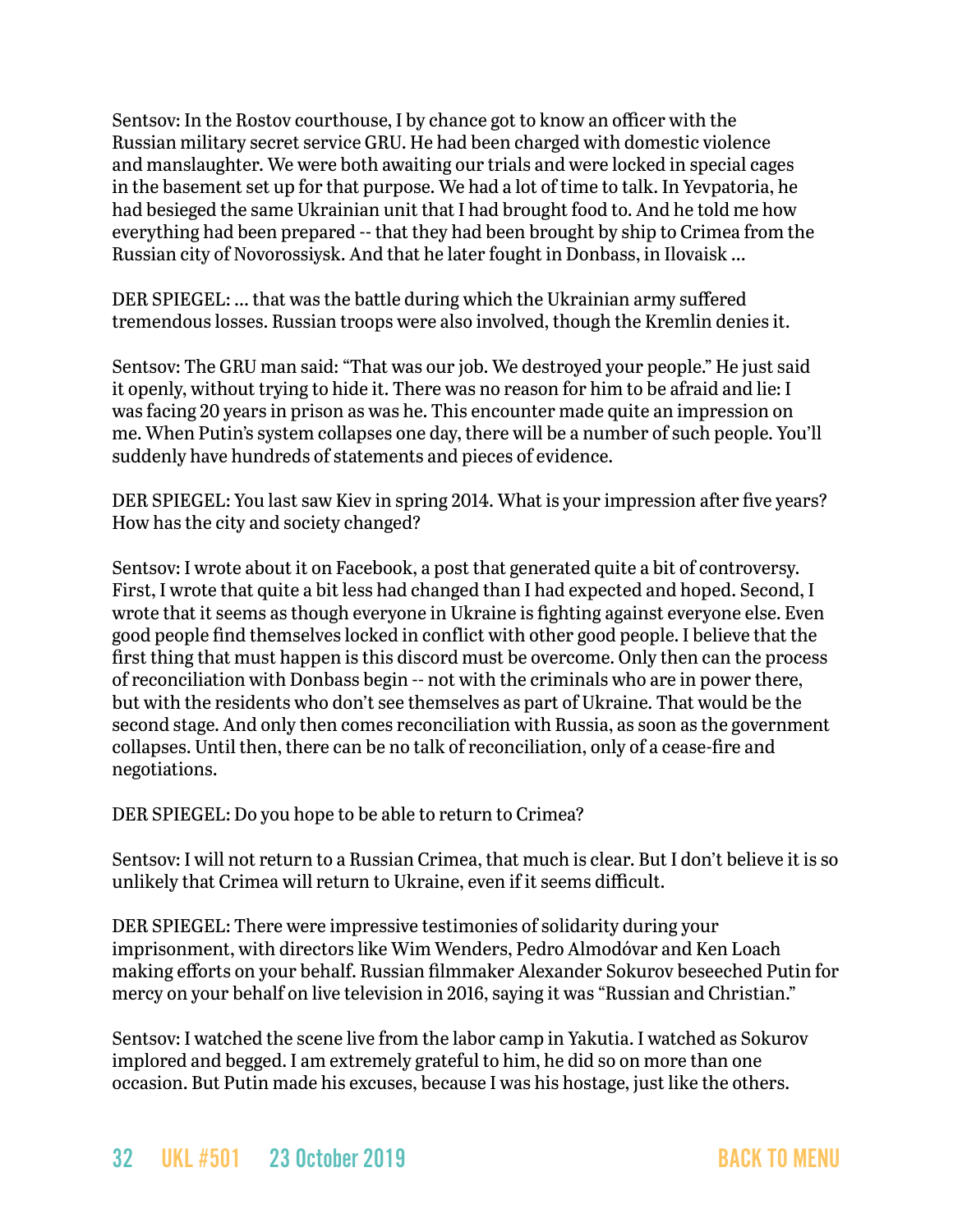DER SPIEGEL: What can countries like Germany do to secure the release of the remaining Ukrainian prisoners?

Sentsov: You have to constantly talk about them using all channels, including with Putin. There aren't any well-known persons like myself among them anymore. Such people have all been released. Now, it's about helping those who hardly anyone knows. You have to constantly talk about them and about how many of them there are. Currently, there are 87 Ukrainians imprisoned in Russia and another 227 in Donbass. Every single one of them is having a bad time of it in prison.

DER SPIEGEL: What would you say to Putin if you were to meet him today?

Sentsov: There's nothing to talk about. But if he ever ends up in The Hague, convicted by the International Criminal Court, then I will definitely write him a letter to ask him how it feels. I can already see it, him standing in front of the court, aging suddenly before our eyes. His face will grow wrinkly, like in Oscar Wilde's "The Picture of Dorian Gray," and in the end, he'll look like an old turtle. That's when I'll write him a letter and ask: So, Vladimir Vladimirovich, how are things? Do you need anything? Tea perhaps? (laughs)

# #10

Russian-Controlled Donbas "Republics" Remove Ukrainian Language and Everything

Connected With Ukraine From Schools by Halya Coynash Human Rights in Ukraine, 17 September 2019 <https://bit.ly/2m3LV9s>

Although Russia repeatedly claims that Russian speakers were under threat in Crimea and Donbas, it is the Ukrainian language that has come under attack as soon as Russia took actual or effective control, as well as Ukrainian history and culture. In the selfproclaimed Donetsk and Luhansk 'republics' [DPR, LPR], there are no Ukrainian classes anymore, with the Ukrainian language taught as a subject for one hour a week. This is very clearly a 'Russification' program, with the textbooks for schools being brought into occupied Donbas by the so-called 'humanitarian' convoys from Russia.

The official line taken in both occupied Crimea and Donbas is identical: supply has not been terminated, it's just that those demanding Ukrainian has radically decreased. During the preliminary hearings into Ukraine's case against Russia at the UN's International Court of Justice in March 2017, Russia tried to counter Ukraine's accusation of discrimination against ethnic Ukrainians and Crimean Tatars by, among other things, citing the fact that Russian, Ukrainian and Crimean Tatar are all officially state languages. The Court was unconvinced, and ordered Russia to ensure availability of education in the Ukrainian language. This is just one of the orders it has flouted to the present day. .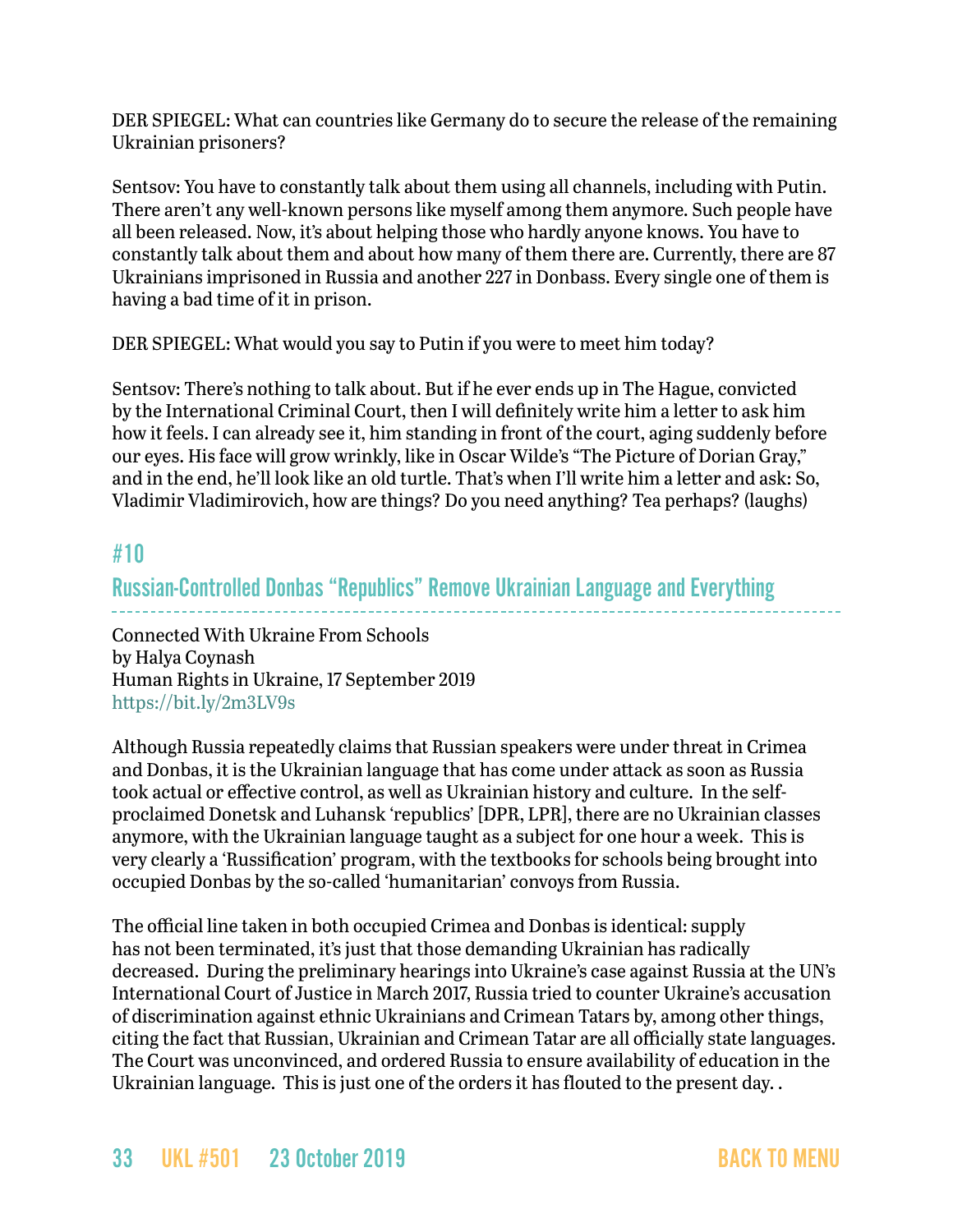In an important study published on 2 September 2019, Dmitry Durnev explains that the self-proclaimed Donbas 'republics' have also stated in their so-called constitutions that Ukrainian is the second 'state language', after Russian. In fact, however, no official proceedings are carried out in Ukrainian and all Ukrainian schools and classes are now in the Russian language, after a transitional phase from 2014 to 2016.

Durnev spoke with several teachers, including some who are currently teaching in Donbas schools. All agreed to speak with him only on strict condition that their names were concealed, and voices on recordings distorted. Judging by cases of persecution that human rights groups are aware of, it seems quite likely that objecting to the lack of Ukrainian in schools could easily result in a person being 'arrested' and incarcerated on charges of 'collaborating with the Ukrainian SBU' or similar. There are very likely many people who are unhappy about the situation, but worried of being 'denounced' to the militants' so-called 'ministry of state security' if they speak out.

Tatyana is now a former teacher of junior classes, and has left Donetsk, but she still insisted on total anonymity and voice distortion, as she does visit occupied territory. [She](https://www.youtube.com/watch?v=htW6oebGii0)  [says](https://www.youtube.com/watch?v=htW6oebGii0) that they were able to finish the fourth grade still in Ukrainian, however after that, there was no choice, they simply had to go over to Russian. Older teachers of Ukrainian Language and Literature in senior classes simply lost their jobs. Other teachers of all subjects were given the option of retraining to teach in Russian. In 2015, they received textbooks with the syllabus now according to 'School of Russia' The only exception is Nature Studies, where instead of learning about nature in Russia, they study the nature in Donbas. The one hour a week the children have of Ukrainian is divided in half between language and reading literature. Tatyana mentions that there are five hours of Russian language, but this, of course, is in addition to all the classes taking place in Russian. An additional compulsory subject, entitled 'civic awareness and spirituality of Donbas' has been introduced. She adds that 'patriotism' is also given a huge amount of attention, with the first lesson of the school year entitled 'Five years of DPR – we grow together with the republic'. "We were told that if it's impossible to replace some topic about Ukraine by Donetsk or Donbas, then we should change it to any other about our own area".

Durnev says that in both unrecognized 'republics', a system of education has been created since 2014 that is based on the Russian grading system and on the Russian textbooks which Russia transported to occupied Donbas in its so-called 'humanitarian convoys'. The said convoys are illegal, and there are grounds, including boasts from the militants themselves, for believing that they have often carried weapons. Given the acute need for all kinds of basic items, it is also typical that they should have instead brought books aimed at strengthening its grasp and influence over Donbas.

Students can later travel to Rostov-on-Don (across the uncontrolled border into Russia) and take Russian matriculation exams. There are special quotas for students from Donbas to enter Russian universities. What is significantly harder is for these young Ukrainians to pass the Ukrainian school-leaving exams and compete for a place in Ukrainian universities. There are concessions for young students from Donbas, but they will need to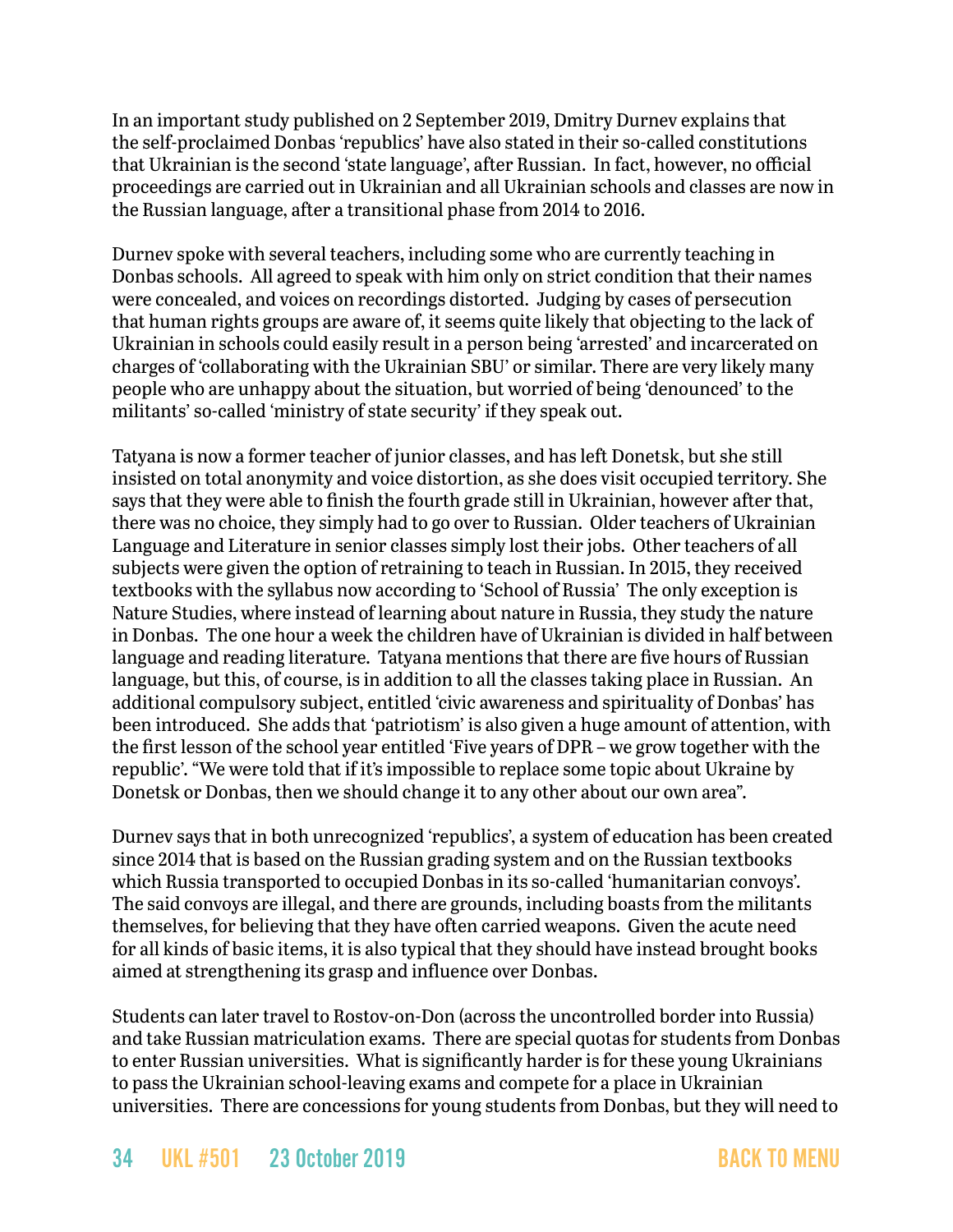have separately studied Ukrainian to an adequate level, getting additional tuition in both the Ukrainian language and Ukrainian history.

Another teacher, still working in Donetsk, told Durnev that the situation now reminds her of 1984 when she had first begun teaching. In the Russian-controlled 'republic', there is the same amount of Russian in secondary schools as during Soviet times (6-7 hours a week of Russian language and literature).

Durney says that, while there is very little commercial advertising in Donetsk, you can find political agitation about the 'republic' everywhere. A recent study also found that disinformation about Ukraine in the so-called 'republics', with most of the favourites for fake news the same as in the Russian state-controlled media. If in 2017, 11% of content constituted disinformation, in April 2019 21% of 'news' about Ukraine was of dubious accuracy or outright fakes or disinformation.

Such a high level of disinformation is of major concern given that the vast majority of people in these areas have no access to Ukrainian media. One of the first things that happened as soon as the Russian and pro-Russian militants seized control of an area in 2014 was that Ukrainian television channels were taken off air, with Russian or militant channels using the frequencies. A large number of Ukrainian Internet sites, especially the ones like News of Donbas that report honestly on events in the 'republics' are blocked. This means that the population in occupied Donbas are receiving information from channels that are overtly propagandist and anti-Ukrainian, while children are growing up on the aggressor state's textbooks and dangerous fiction about essentially fake 'republics'.

# <span id="page-34-0"></span>#11

# 30 Years of Lessons on How to Help Yourself

by Christopher Hartwell and Oleh Havrylyshyn Financial Times, 2 October 2019 <https://on.ft.com/33UnTys>

Last month, the Trump administration finally released approximately \$250m in military aid for Ukraine after a delay that critics and a possible whistleblower said was politically motivated.

Donald Trump's defenders have noted that the president's actions, whatever they actually may have been, towards Ukraine were intended to help a "corrupt country" clean itself up. And indeed, still fighting Russian-backed separatists in the east of its country, Ukraine once again stands at a crossroads of economic and political reform.

With a new president and a brand-new parliament, it has a key opportunity to shed its image of corruption and undertake real and effective reform. But while the US aid was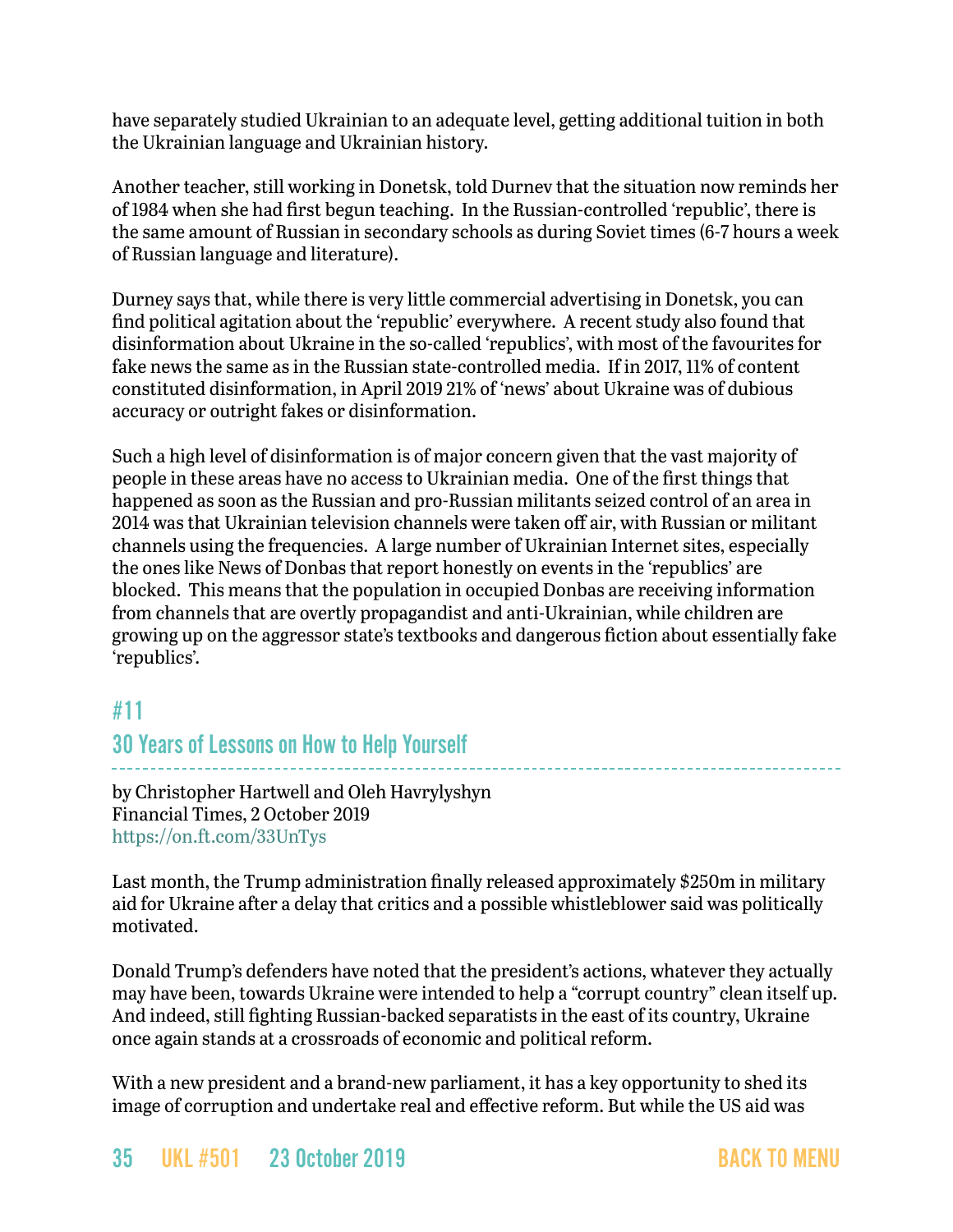military in nature, the precarious nature of donor funding — including from the IMF underlines how important it is for Ukraine to stand on its own two feet.

Luckily, three decades of economic transformation throughout central and eastern Europe have given a blueprint to President Volodymyr Zelensky's team on how Ukraine can become stronger and more resilient.

Please use the sharing tools found via the share button at the top or side of articles. November 2019 will mark 30 years since the Berlin Wall fell and signalled the beginning of a massive and novel experiment never seen before in history, the transition from communism to capitalism in the countries of the Soviet bloc.

With the hindsight of three decades, several key lessons have been learned on what makes a "successful" transition, lessons that Ukraine should heed. Unfortunately, many of the polemics of the first decade of transformation have crystallised into a series of myths about transition, arguing for a much slower approach.

The first myth, prevalent even among western politicians from the left, is that neoliberal big-bang reforms in communist countries caused tremendous pain for little gain. While socialists and neo-socialists in the region and elsewhere claim that economic reform can be done slowly over time, the reality of transition tells a different story.

Comprehensive statistical analysis of the past 30 years confirms that adjustment pain did inevitably occur at the outset of transition, but, more importantly, that pain was limited and of short duration in countries that moved fastest to a market regime (notably most of central Europe and the Baltics). For countries that moved most gradually and lingered in a mixed socialist/market hybrid, as in the former Soviet Union or the Balkans, the pain was far greater and persisted for longer.

This disparity between fast and slow reformers is evident not only in the statistics for broad measures such as gross domestic product and GDP per capita, but also for finer measures such as the Human Development Index of the UN, poverty and income distribution, and levels of per capita consumption of key goods. Illustrative of these diverging roads is the fact that while Ukraine and Poland started the transition with about the same level of per capita income, today Poland's income is from three to four times larger.

Equally important for Ukraine is the myth that it was market reforms which created an extortive oligarch class, a common complaint also against swift reforms made with reference to Russia. The reality here is also different: the greatest concentration of oligarch power is not in the rapid reformers of central Europe, but in those like Ukraine which delayed reforms for years and moved slowly thereafter.

Russia merits a special mention here, as it started reforms well in 1992-93 under President Boris Yeltsin and the reformer Yegor Gaidar, but then stalled and reversed as the old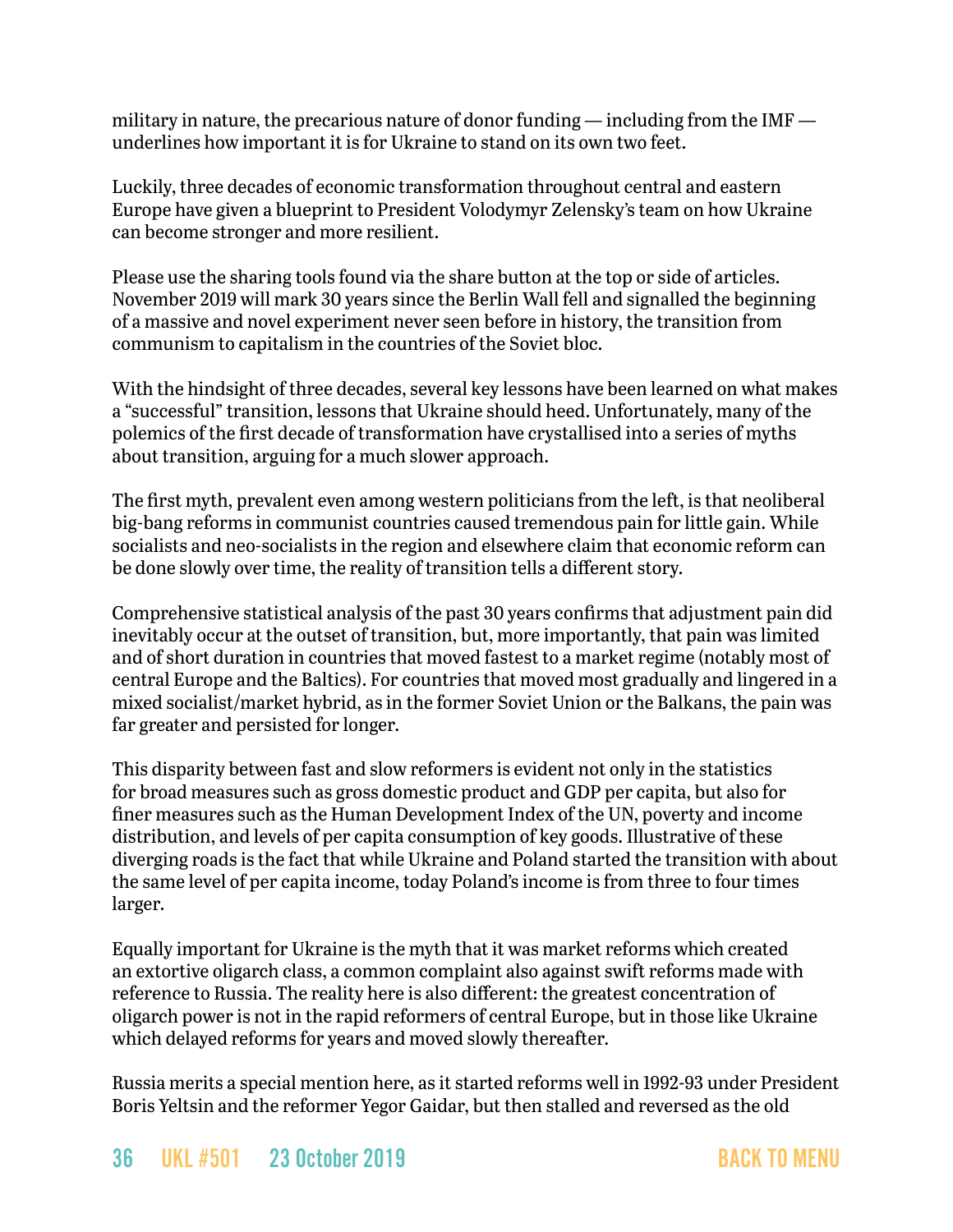guard came back to power. To illustrate the difference with central Europe, it has been estimated that if Poland had the same number of Forbes billionaires in proportion to GDP as does Russia, there would be about 38; the actual number is four. Equally striking are comparisons of inequality, as in Russia the income share of the top 1 per cent is 20 per cent or more, while in central Europe it runs at about half that.

But the best argument against these "go-slow" strategies for Ukraine is its own experience. In the 1990s, it endured a series of stop-start reforms, and has always lagged countries such as its neighbour Poland in creating the basis for a market economy.

Incomplete reforms such as full property rights, stymied by a "temporary" moratorium on agricultural land sales in place since 2001, have held back Ukraine's development. In every case, the argument against these reforms has been the same, mainly that the "market wasn't ready" or the "supporting institutions didn't exist", though closer analysis suggests the real reason for delayed reforms was the self-interest of rent-seeking leaders and their oligarch patrons.

This embrace of gradualism has created a fragile Ukraine vulnerable to economic blackmail and military aggression. Jettisoning the slow pace of liberalisation for a speedier move towards openness can help reverse this state of affairs. With an emphasis on protecting property rights and lessening the power of the state, Ukraine may soon find it will need less help from its friends.

Early indications are that the new government in Kiev does intend to move in this direction, but it must not allow established vested interests to oppose this move with a repetition of these debunked canards. If Ukraine's new government relies on the real historical evidence, it too will find that rapid reform is far more successful than gradual ones.

*Christopher A. Hartwell is Professor at Bournemouth University (UK) and Kozminski University (Poland) and author of "Two Roads Diverge: The Transition Experience of Poland and Ukraine".* 

*Oleh Havrylyshyn is former deputy finance minister of Ukraine, adjunct research Professor in the Institute of European, Russian, and Eurasian Studies at Carleton University in Canada, and author of "The Political Economy of Independent Ukraine".*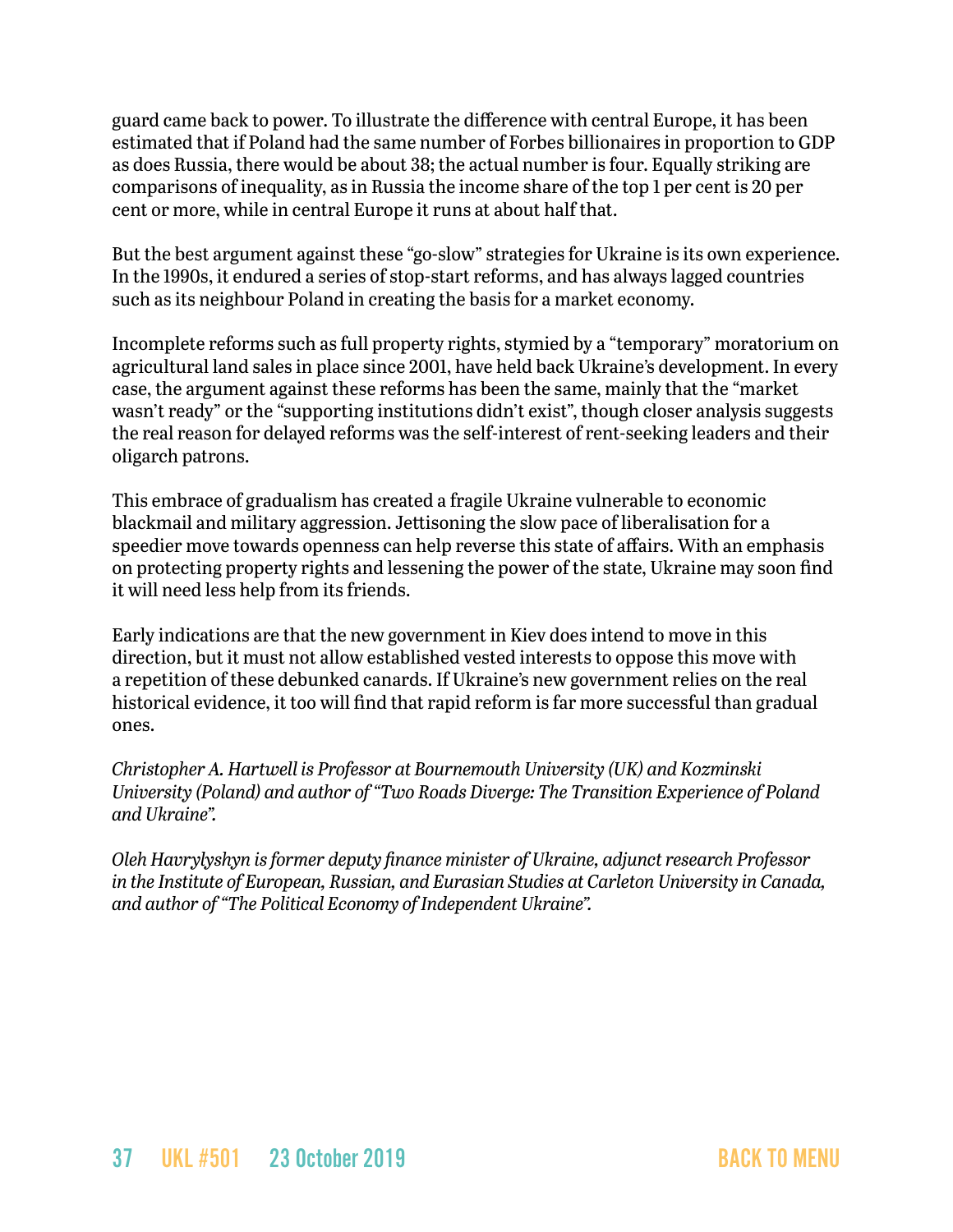# <span id="page-37-0"></span>#12 State Funeral

by Deborah Young Hollywood Reporter, 12 September 2019 <https://bit.ly/2MD5SyH>

#### *Reviewed at the Toronto International Film Festival*

Director Sergei Loznitsa uses footage of Joseph Stalin's massive funeral to convey the personality cult surrounding the feared Soviet premier.

Sixty-six years after the death of Joseph Stalin, one of the bloodiest dictators in modern history, filmmaker Sergei Loznitsa re-creates the mass delusion of citizens across the Soviet Union who reacted to the news of his demise as though they had lost their ideal father. The title State Funeral sounds like an understatement amid the grandiose pomp and ceremony of nationwide mourning fit for an ancient emperor. This cannily edited selection of rare archive footage reveals the peak of the people's mind-born terror, and it is the beginning of the end.

But what is the meaning of the gigantic funeral ceremony that engulfs the entire country, bringing it to a standstill for four days of mourning while the propaganda machine works overtime pumping its crocodile tears? As the end credits remind us, under Stalin's almighty hand, 27 million were murdered and 15 million starved to death. How, then, to interpret this sea of stunned, grief-stricken faces and weeping women?

Loznitsa has said that he sees the film as "a visual study of the nature of Stalin's personality cult," which it certainly is. In his attempt to make the audience a "participant and witness" at the mega-funeral, he eliminates captions and explanations as superfluous to over two hours of superbly edited archive footage, most of it in black and white but some in glorious color. But we can't identify the players without a scorecard — we're left wondering who the dignitaries are and if Stalin's children, Vasily and Svetlana, are framed briefly as he lies in state on a mountainous bed of flowers and wreaths. Loznitsa aims over the heads of most audiences, and the film will remain the pleasure of festival and special venue admirers.

It can be seen as the third part of a trilogy that includes the director's two other fine historical reconstructions of the U.S.S.R.: The Event, about the 1991 failed coup d'etat against Gorbachev, and The Trial, presenting the tragic absurdities of a classic Soviet show trial.

Stalin died unexpectedly in his home on March 5, 1953, of a stroke. While a lugubrious announcer goes into great detail about his final illness over the nation's loudspeakers, we see a coffin adorned in bright Kremlin red. After officials deposit it on a bier surrounded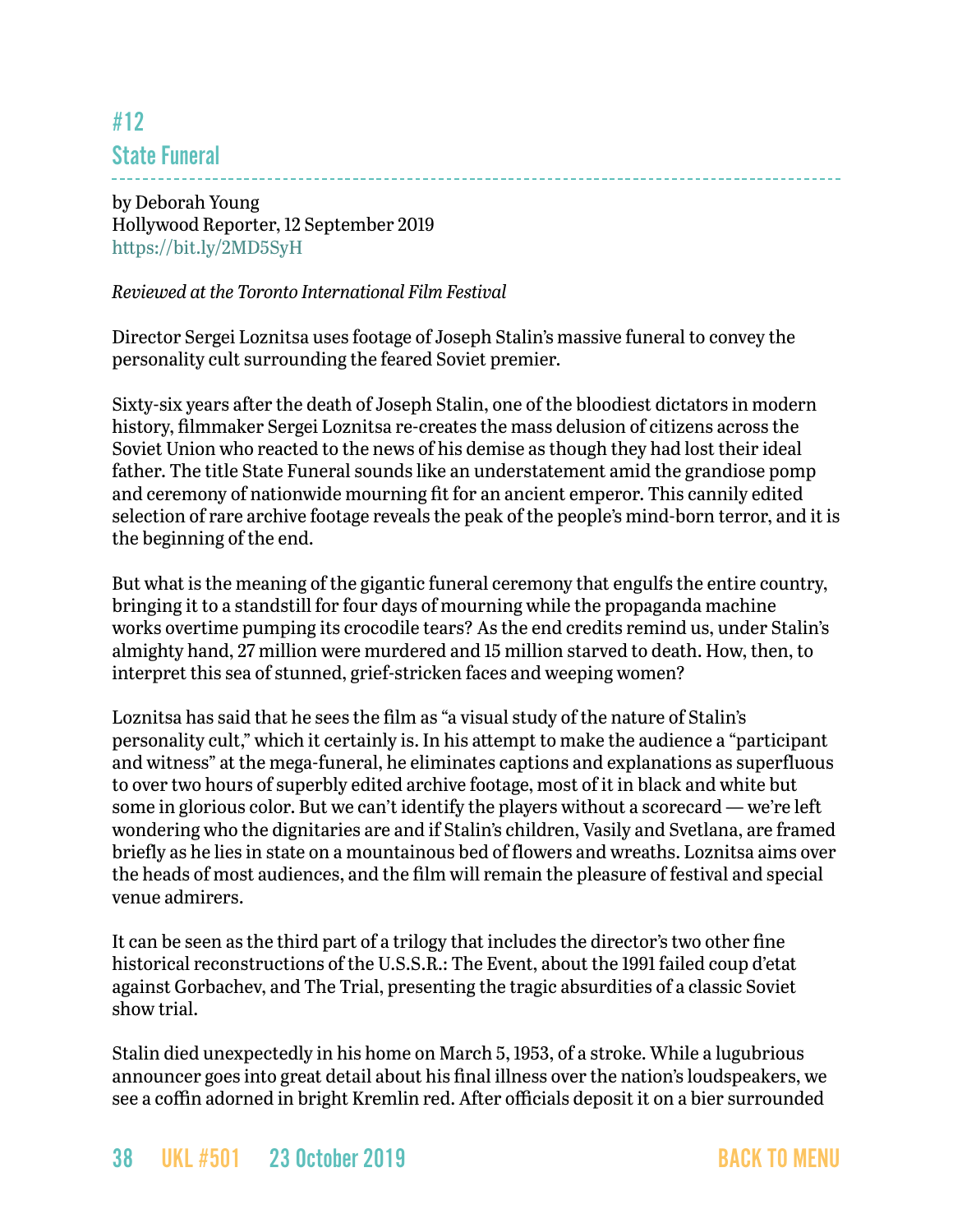by a jungle of red and white flowers, the lid is removed and the pallid face of the embalmed Stalin appears resting peacefully, just as the oceans of mourners will see him as they parade by to the heavenly strains of a symphony orchestra and choir.

The sorrow extends far beyond Moscow: to snowy villages in Mongolia, seaports in the south and north, factory hands, uniformed soldiers and peasants in the interior, gathered together in awestruck remembrance ceremonies. During the four days of mourning leading up to the state funeral, planeloads of Communist prime ministers are greeted at the airport by unnamed generals. In towns and cities, people carry potted plants as offerings to giant Stalin statues. Lines form and people cram into avenues to walk by the body, which lies for three days in the Hall of Columns in the House of Unions. Finally the coffin is closed, and it is transported by a bizarre horse-drawn vehicle to Red Square. There, in front of a vast but orderly assembly of soldiers, officers and citizens, it is placed on permanent display in the Lenin mausoleum.

(In reality, the times changed quickly and the government ordered Stalin's body removed from the mausoleum and entombed in the Kremlin wall just eight years later. But that's another film.)

The final section of the film shifts gears to show the addresses given by four ranking politburo members to those assembled in Red Square in which, amid the hypocrisy and the hyperbole, the future of the country is sketched. The camera captures the confidence of Nikita Khrushchev, who would succeed Stalin as first secretary of the Central Committee of the Communist Party, as he introduces Georgy Malenkov, the new premier, Stalin's protege Vyacheslav Molotov and the powerful Lavrentiy Beria, who would soon take the lead in policy and de-Stalinization. Even those who don't like speeches will be impressed by the gravity of the scene, with its overtones of Kafka.

Danielius Kokanauskis, who edited the footage into a stately but never boring 135 minutes, deserves a round of applause along with the dozens and dozens of cinematographers who are listed in the credits.

Production companies: Atoms & Void, Studio Uljana Kim Director, screenwriter: Sergei Loznitsa Producers: Sergei Loznitsa, Maria Choustova, Uljana Kim Editor: Danielius Kokanauskis Venue: Venice Film Festival (Out of competition) World sales: Atoms & Void 135 minutes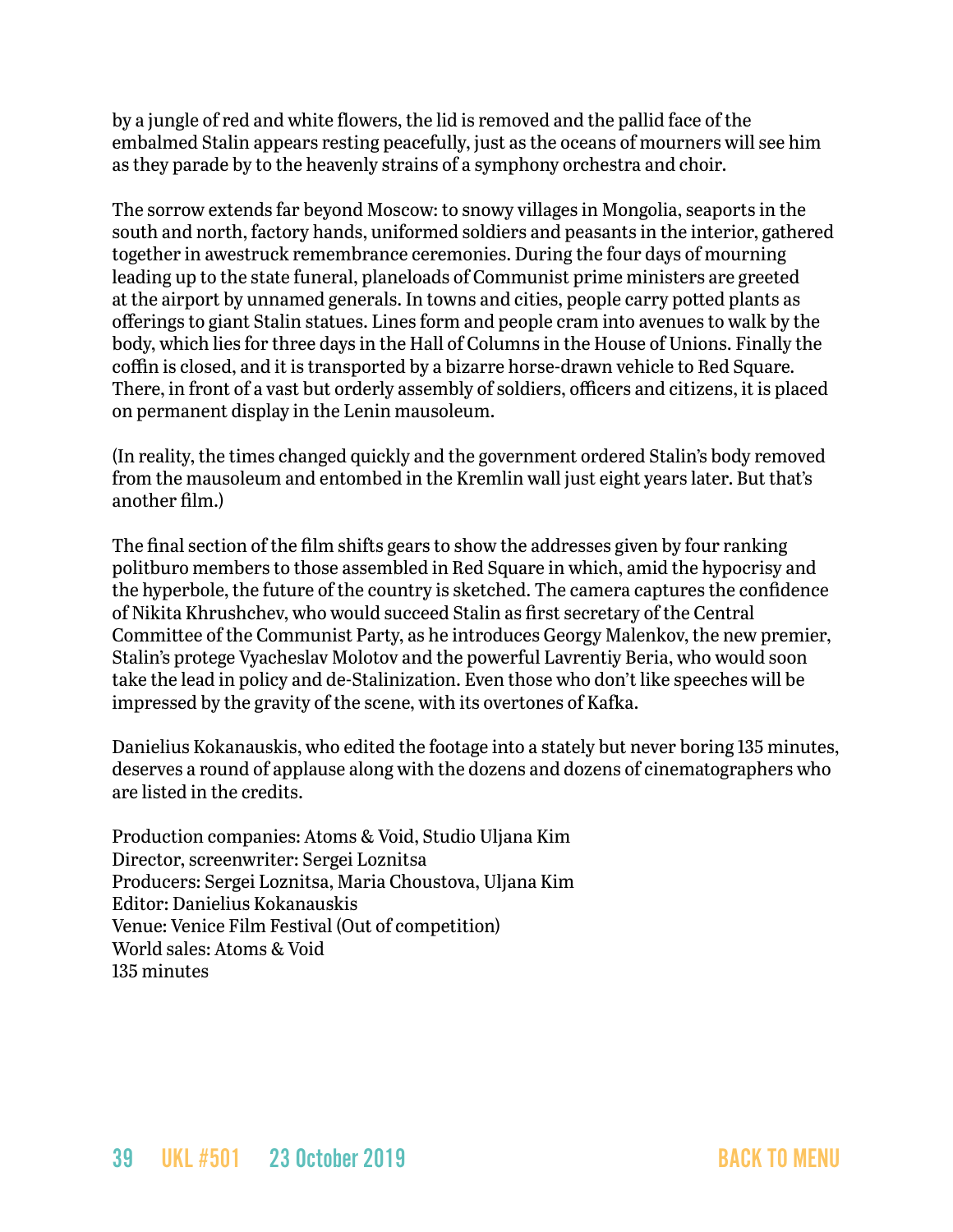# <span id="page-39-0"></span>#13 From: Svitlana Krys <kryss@macewan.ca> Date: Tuesday, October 22, 2019 at 7:38 PM Subject: New Issue Published by East/West: Journal of Ukrainian Studies

East/West: Journal of Ukrainian Studies (EWJUS) has just published its latest issue, and we invite you to review the Table of Contents at [https://ewjus.com/index.php/ewjus/issue/](https://ewjus.com/index.php/ewjus/issue/view/16) [view/16](https://ewjus.com/index.php/ewjus/issue/view/16).

Vol 6, no 2 (Fall 2019) of EWJUS features (1) a special thematic section "Platforma: New Frontiers in Ukrainian Studies," which showcases research in literature and political geography areas within the Ukrainian studies field; (2) three regular articles that bring up such diverse topics as language attitudes of Ukrainian Canadians on the Prairies, the involvement of wealthy businessmen-politicians' philanthropy foundations in the Ukrainian Maidan Protests of 2013-14, and translation of the Roman classics into Ukrainian; as well as (3) translation of two Ukrainian nineteenth-century texts.

The issue also presents reviews of recent books in Ukrainian studies and offers an obituary for Mark Von Hagen, a long-time champion of Ukrainian studies, who recently passed away.

We are an Open Access Journal, so all visitors to the site have immediate, free access. If you choose, you can register with our site to receive future updates.

While at our site, I encourage you to explore the books we have for review. New book reviewers are welcome.

Happy reading, and please share with your friends and colleagues!

Sincerely, Svitlana (Lana) Krys Editor-in-Chief EWJUS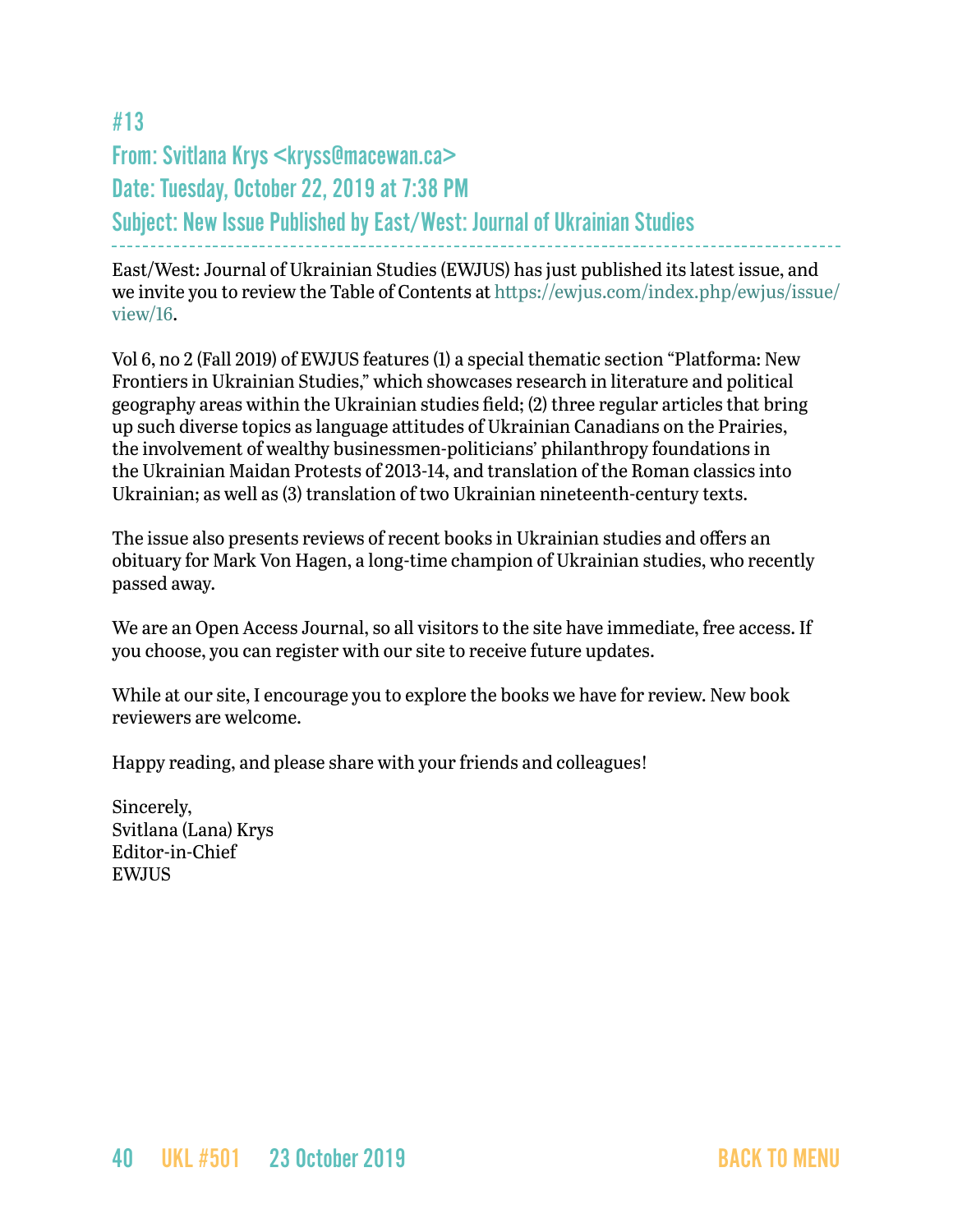# <span id="page-40-0"></span>#14

From: Larysa Iarovenko <larysa.iarovenko@utoronto.ca>

Date: Tuesday, October 22, 2019 at 4:00 PM

To: Dominique Arel <darel@uottawa.ca>

Subject: please help to spread a word: the MA program in European and Russian Affairs at CERES

APPLY NOW FOR THE MA IN EUROPEAN AND RUSSIAN AFFAIRS at the Centre for European, Russian, and Eurasian Studies (CERES), Munk School of Global Affairs and Public Policy, the University of Toronto.

CERES is accepting applications for the MA program in European and Russian Affairs for the entering class of September 2020.

The Master of Arts program at the Centre for European, Russian, and Eurasian Studies gives students the opportunity to do specialized advanced graduate course work drawing on more than ten departments, centres, and institutes across the University of Toronto. It's a six full-credit program with a required regional research/study abroad component completed over two years of full time study.

**Why MA in European and Russian Affairs at CERES?**

- Study the history, politics, economies, and societies of Europe, Russia, and Eurasia with world-renowned scholars at the forefront of their fields of study.
- Spend a summer and/or a semester abroad engaged in studies or training.
- Go on a field trip and do research abroad.
- Conduct research at Canada's leading research university, including one of North America's largest research libraries.
- Join a small group of scholars in tight-knit learning community.
- Assume leadership roles in graduate student conferences, blogs, and journal

#### **What Do Our Graduates Do?**

The research-driven and practical nature of the degree equips students with a skillset that our graduates use to pursue professional, non-academic careers in areas such as government and diplomacy, journalism, and business or, alternatively, to continue their studies on the PhD-level with a specialization in Europe, Russia, and/or Eurasia.

**How to apply**

• Applicants must hold a four-year BA or its equivalent with an academic average of B+ or better in the most recent year of undergraduate work.